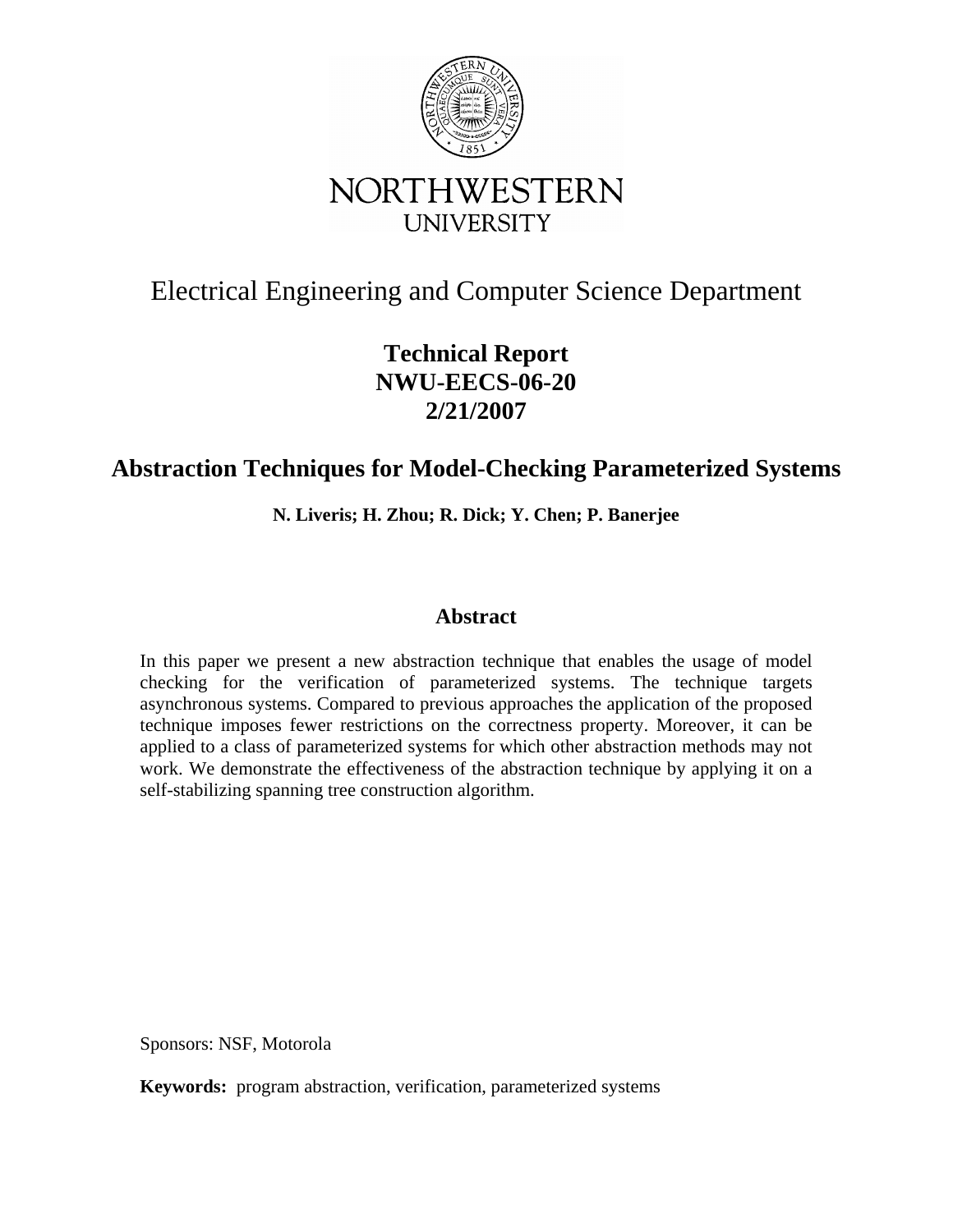# **Abstraction Techniques for Model-Checking Parameterized Systems**

N. Liveris<sup>†</sup>, H. Zhou<sup>†</sup>, R. Dick<sup>†</sup>, Y. Chen<sup>†</sup>, and P. Banejee<sup>\*</sup>

†EECS Department, Northwestern University, Evanston IL 60208 ✁ College of Engineering, University of Illinois, Chicago IL 60607

**Abstract.** In this paper we present a new abstraction technique that enables the usage of model checking for the verification of parameterized systems. The technique targets asynchronous systems. Compared to previous approaches the application of the proposed technique imposes fewer restrictions on the correctness property. Moreover, it can be applied to a class of parameterized systems for which other abstraction methods may not work. We demonstrate the effectiveness of the abstraction technique by applying it on a self-stabilizing spanning tree construction algorithm.

# **1 Introduction**

This paper describes a new abstraction technique for enabling the use of automatic verification tools to check the correctness of parameterized systems.

There are two kinds of methods that are used for the verification of asynchronous systems: deductive verification and model checking. Deductive verification is an interactive verification method. The user is required to provide properties that facilitate the proof by the tool. Model checking is an automatic method. However, it is efficient only when applied to relatively small finite state space systems. Therefore, abstraction is used to transform infinite or large state space systems to smaller finite state space systems, thereby enabling the use of model checking for their verification [9]. In this paper we present an abstraction technique that enables the use of model checking for the verification of asynchronous parameterized systems.

A parameterized system is built by the parallel composition of  $N$  processes, where ✂ can be any natural number greater than a minimum value. Model checking can be used for the verification of instances of a parameterized system with few processes, i.e., small N. Ideally we would like to prove the correctness of a parameterized system for any number of processes. However, the number of those systems is infinite when there is no upper bound for  $N$ . Moreover, even if an upper bound exists, verification may be intractable for large  $N$  because the number of states increases exponentially with the number of components in the system. There are two ways to overcome this difficulty: one is to use control abstraction [12, 9], and the other is to use the methods of invisible ranking [17, 2, 7].

The idea behind control abstraction is to abstract away an arbitrary number of symmetric processes by using a network invariant  $I$ . Then the correctness property can be proved for the abstract system, which is composed of a finite number of processes and the network invariant [9]. A difficulty with this approach is that the network invariant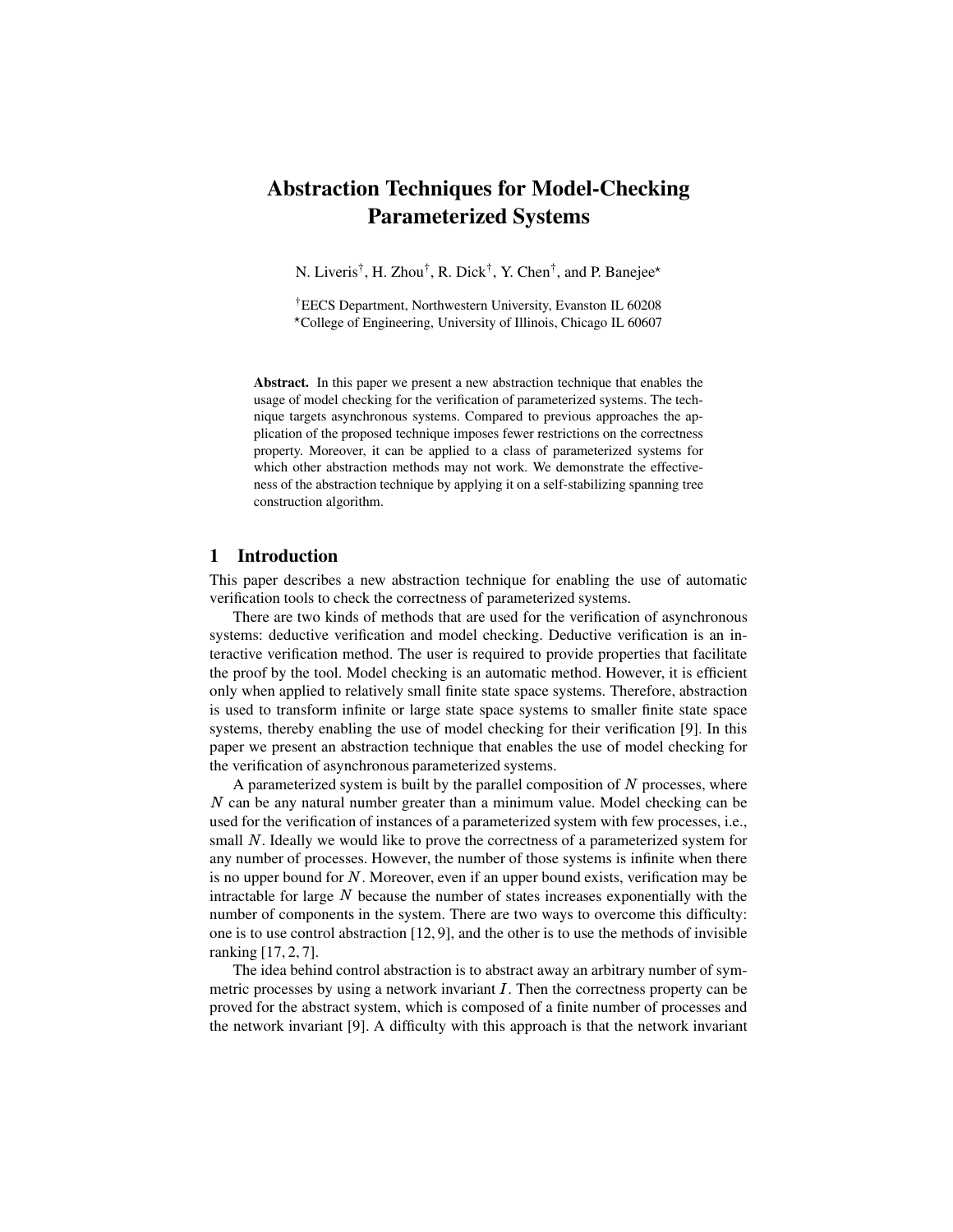needs to have the same set of observable variables as the system of symmetric processes abstracted by it. Therefore, if each of the  $N$  processes has one observable variable and we use a network invariant for these processes, the network invariant needs to have ✂ observable variables. This problem has restricted the application of control abstraction to specific classes of distributed algorithms. Control abstraction has successfully been applied on ring topologies of processes [11], in which every process has only two neighbors and, therefore, the number of input/output variables for each process is independent of N. It has also been successfully applied on systems for which the number of shared variables does not increase with the number of processes. An example is a mutual exclusion algorithm, in which all processes share only one semaphore [9].

An alternative approach is the method of invisible invariants [17]. The method can be used to bound the number of processes needed to prove a correctness property for a class of parameterized systems. The approach can be used for the verification of safety properties [2] and response liveness properties [7]. Response liveness properties are properties of the form  $\Box(p \rightarrow \Diamond r)$ , i.e., for every state satisfying assertion p there is a future state satisfying assertion  $r$ . The paper does not discuss how other liveness properties can be checked using this method. Moreover, the method imposes a number of restrictions on the structure of the next state relation and the initial condition of the system. The method can be automated, so the user does not have to observe the invariant being used. In our work we target general liveness properties. More specifically, the correctness property we prove for the spanning tree algorithm is a persistence property  $(\Diamond \Box p)$ . This type of property can be used to describe the correctness of self-stabilizing systems.

In this paper we present an abstraction technique that builds on the theory of control abstraction. We target structures of processes, for which the number of observable variables is a parameter. These structures are very common. One example is proving a property for a process that is connected in a graph of arbitrary topology. Then the number of neighbors with which the process interacts is a parameter. For this type of structure we provide an abstraction that reduces the number of observable variables to a small finite number. Then model checking is used to check the correctness property on the abstract system. If the property holds for the abstract system, then it holds for the parameterized system for any valid value of the parameter. The proposed technique can be used for checking general temporal properties. Moreover, it can be applied to a class of parameterized systems for which other methods may not work.

The method is sufficient to prove that the correctness property is valid for the parameterized system. However, like control abstraction and invisible ranking, the proposed method is incomplete. If a behavior of the abstract system does not satisfy the correctness property, no conclusion can be drawn for the parameterized system. Additionally, a number of restrictions must hold for the parameterized system to guarantee the soundness of our approach. Most of these restrictions concern the atomicity of the actions of the parameterized systems.

In Section 2 we survey related work in this field and indicate our contributions. Section 3 describes the systems we consider. Section 4 gives an overview of the proposed technique. We demonstrate the application of the technique to a Spanning-Tree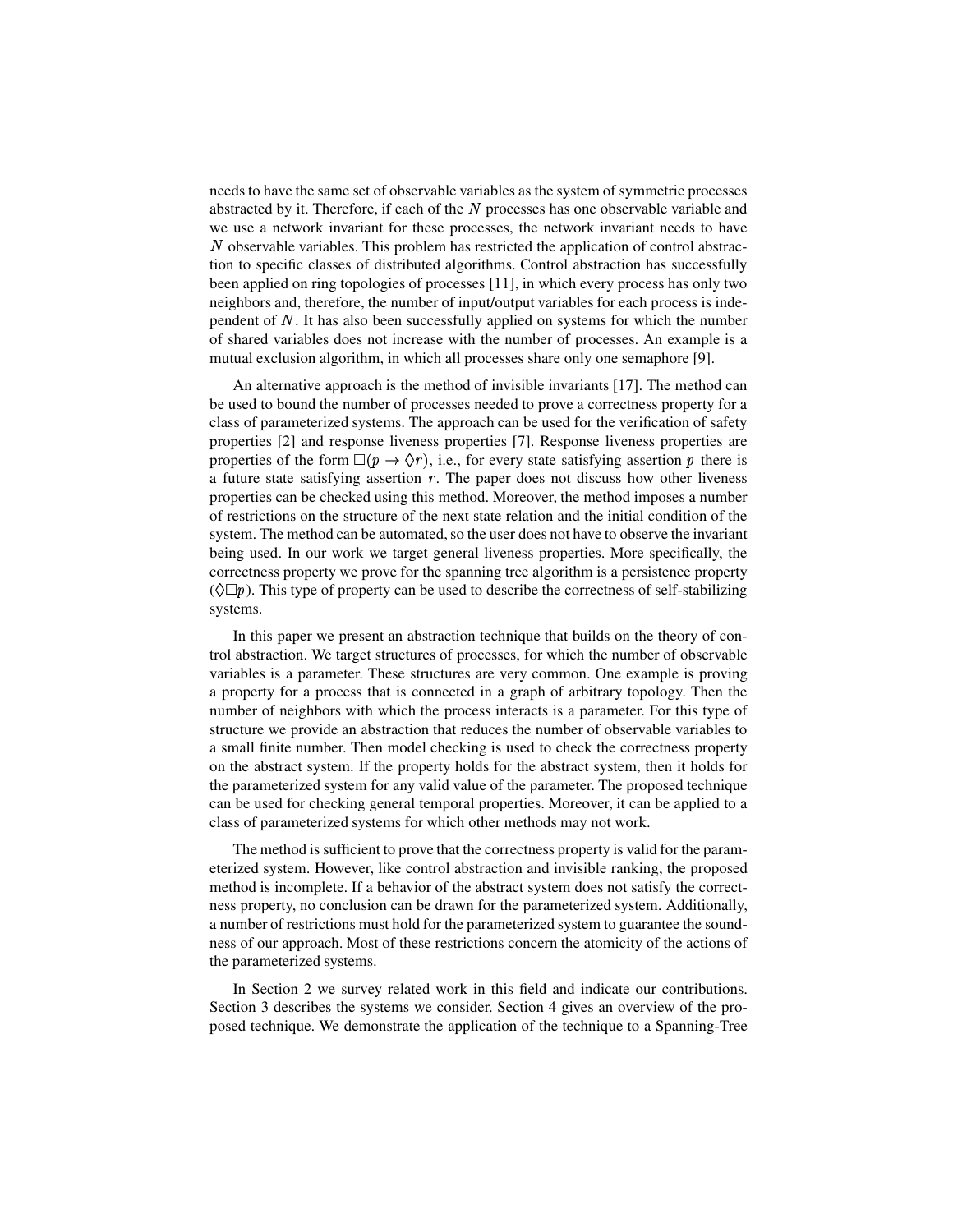construction algorithm in Section 5. The soundness of the technique is proved in the appendix.

## **2 Related work**

Instead of control abstraction, the method of invisible invariants can be used for the verification of parameterized systems [17]. Arons et al. [2] present the method for the verification of safety properties. Later the work was extended to include verification of response liveness properties [7]. The authors describe a method to bound the number of processes needed to prove a correctness property for a parameterized system. However, their method is applicable to a restricted class of distributed algorithms. One of the restrictions is that a variable  $h$  taking values in 1. $N$ , can appear in two kinds of expressions: " $h$ " and " $array[h]$ ". These expressions can only appear in a formula that compares expressions of the same type. This means that the only operators that can be applied to h are indexing  $\Box$  and relational operators  $=,\neq,\leq,\geq,\geq,\geq$ . When operators  $\bigoplus_N 1$  and  $\bigoplus_N 1$  are included, the size of the abstract system increases significantly. Only response liveness property are discussed in that work. Our approach can be applied to other temporal properties, for example persistence.

Other works on the abstraction of parameterized systems can only be applied to high-atomicity distributed algorithms [5, 18, 4, 6], in which a process can read the values of all its ✂ neighbors in one atomic step. Since this assumption may not be realistic for large N, in our work we target low atomicity distributed algorithms.

Kurshan and McMillan presented a structural induction theorem for processes [12] defining sufficient properties for the network invariants. The method was applied on two examples; in the first the processes formed a complete graph and in the second a ring. However, for the case of the complete graph the authors consider the observable behavior as the sequence of actions taken. More specifically, in that example it is the sequence of messages sent between the system and its environment. Therefore, the problem we deal with in this paper was not discussed.

Kesten and Pnueli define a sound data abstraction method [10]. Their method is useful for reducing the range of the data variables of the system. The user needs to invent the abstraction function and in some case the progress monitor for a specific system. Their method can be used as a preprocessing step to replace variables ranging over parameterized or infinite domains to abstract variables, which range over finite sets. Then our technique provides the user with an abstraction function to reduce the number of variables in the system.

Other works discuss only safety properties for the verification of parameterized systems [8].

The abstraction technique presented in this paper is similar to temporal case splitting [15, 16] in that it reduces a vector of unbounded size to a vector with a fixed small number of elements. With temporal case splitting the proof is decomposed to a large number of proof subgoals, which become a fixed number of problems using symmetry properties. Our technique includes the abstraction of the fairness conditions of the concrete system, especially on actions accessing or modifying the elements of the abstracted vector. Moreover, we define fairness conditions for the abstract system based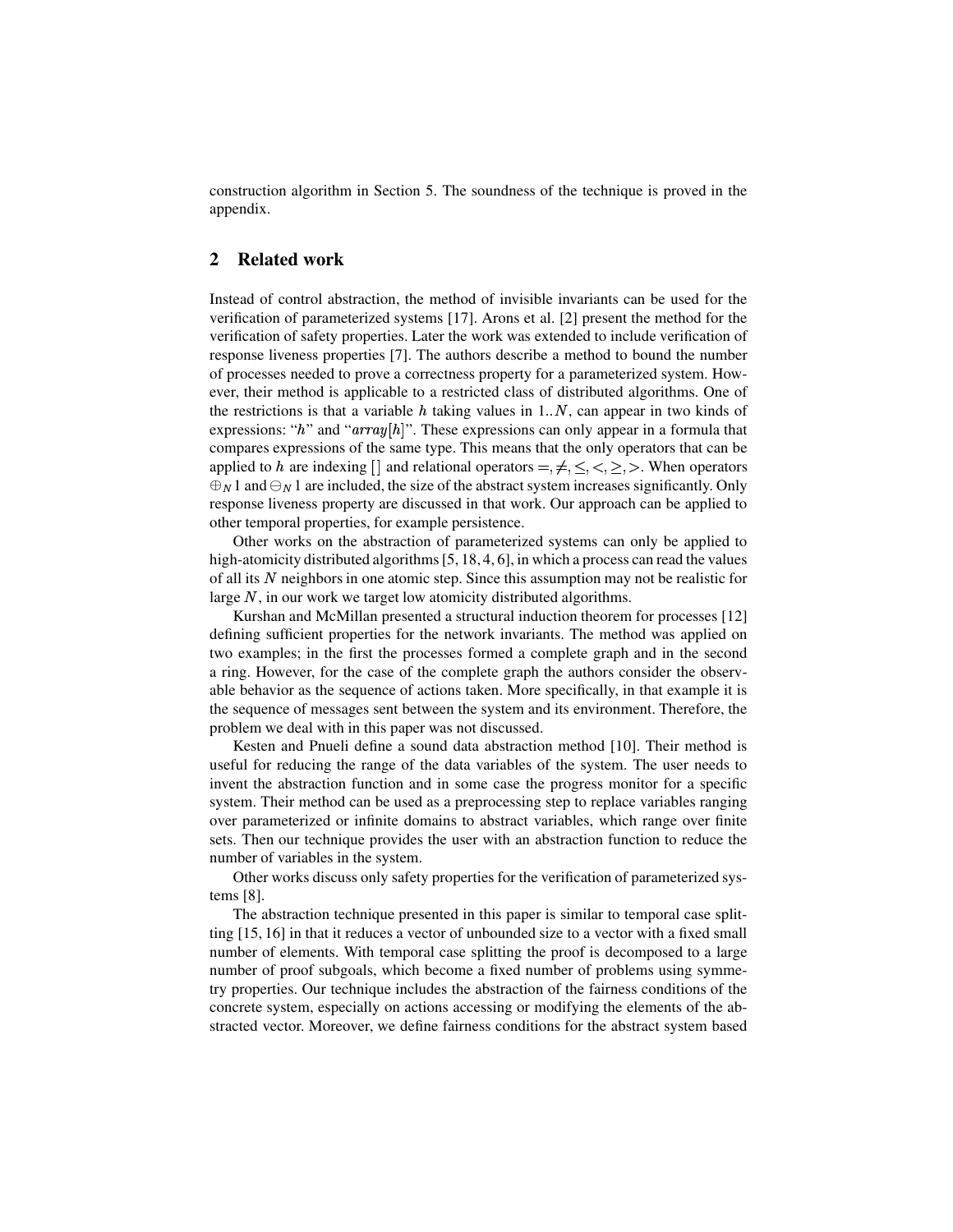on the existence of constant values stored in the vector. As we will show, these fairness conditions are necessary, e.g., to prove the correctness of a spanning tree algorithm. Additionally, constant values of the index type do not increase the size of the abstract system in our approach.

#### **3 Systems we consider - Notation**

In this section we describe the types of systems we consider.

We deal with the verification of closed parameterized systems. A closed parameterized system can be defined as

$$
T(N) = (P(1) || P(2) || ... || P(N))_R
$$

In the above formula  $P(1), P(2), ..., P(N)$  are identical processes up to renaming. The operator  $\parallel$  denotes parallel asynchronous composition and  $()_R$  restriction. Both operators are defined in the literature [9]. In the above definition of the parameterized system it is assumed that each process  $P(i)$ , for  $i \in 1..N$ , is independent of the number N of processes in the system. For example, the  $N$  processes may be used to specify a mutual exclusion algorithm with only one shared variable for the whole system [9]. However, there are cases in which the number of observable variables of each process depends on ✂ . In those cases, the definition of the system can be written as

$$
Q(N) = (P(1, N) || P(2, N) || ... || P(N, N))_R
$$
 (1)

While  $P(i, N)$  and  $P(j, N)$  with  $i \neq j$  differ only in their id values,  $P(i, N)$  and  $P(i, M)$  with  $N \neq M$  have a different number of observable variables.

We are interested in proving the correctness of a parameterized systems described by (1).

In this paper we follow a similar notation that is used by Abadi and Lamport [1] for describing systems. Each system, which can be composed of one or more processes, is represented by its specification  $S = \langle \Sigma, F, \mathcal{N}, L \rangle$ .  $\Sigma$  is the state space of the specification,  $F \subseteq \Sigma$  is the set of initial states,  $\mathcal{N} \subseteq \Sigma \times \Sigma$  is the next state relation, and L is the supplementary property defined over  $\Sigma$ . The state machine  $\langle \Sigma, F, \mathcal{N} \rangle$  defines the machine property of  $S$ . For all systems we consider,  $S$  is machine closed and  $L$  specifies a liveness property. The definition of machine closure can be found in the literature [1, 13].

The next state relation is defined using a set of atomic actions A. Each action  $\alpha$  has a precondition (or enable condition) prec $(\alpha)$ , which is a state function, and an effect part eff( $\alpha$ ), which describes the values of the variables in the next state s', as a function of the current state  $s$ . Therefore,  $\alpha$  can be described as the conjunction of its precondition and its effect $<sup>1</sup>$ </sup>

<sup>&</sup>lt;sup>1</sup> Actions also contain conjucts of the form  $m' = m$  for each variable m that must remain unchanged. Therefore, the effect of an action may be considered as the conjunct of  $\epsilon(\alpha)$   $\wedge$  unch $(\alpha)$ . In the last formula  $\epsilon(\alpha)$  is a boolean combination of predicates of the form  $m' = g(s)$ , and unch  $\alpha$  is the conjunction of predicates of the form  $m' = m$ . We say that an action "reads" a variable *n*, when *n* appears in a predicate  $m' = g(s)$  in  $\varepsilon(\alpha)$ . An action "modifies" or "writes" a variable m, when there is a predicate  $m' = g(s)$  in  $\varepsilon(\alpha)$  and  $g(s) \neq m$ . This classification is based on the syntax and can be performed by static analysis.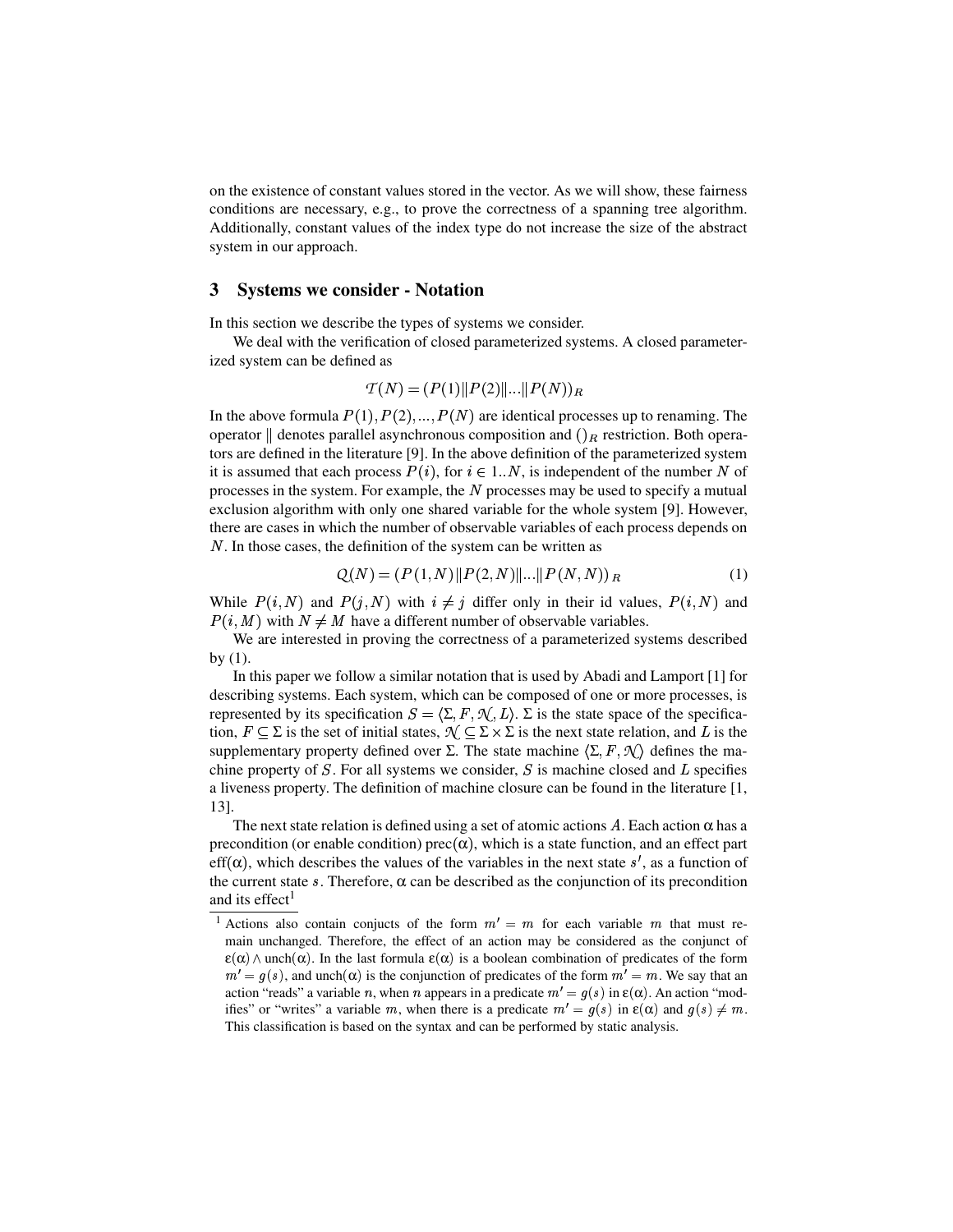$\alpha \stackrel{\Delta}{=} \wedge \text{prec}(\alpha)$  $\wedge$  eff $(\alpha)$ 

A state pair  $\langle s, s' \rangle \in \mathcal{N}$ , if and only if there exists  $\alpha \in A$ , such that prec $(\alpha)$  is true for s and the pair of states  $\langle s, s' \rangle$  satisfies eff $(\alpha)$ . Then the triple  $(s, \alpha, s')$  is called a transition of the system. We assume there is a stuttering step  $\tau \in A$  and for all states  $s \in \Sigma, \langle s, s \rangle$  belongs to  $\mathcal{N}$ .

The liveness property  $L$  is a restriction imposed on the infinite behaviors of the system. It can include the conjunction of strong and weak fairness properties specified on some of the actions. We use  $W$  and  $S$  to represent the sets of actions with weak and strong fairness properties respectively. The sets *W* and *S* are disjoint and subsets of A. Then  $L \to \bigwedge_{\alpha \in W} wf(\alpha) \wedge \bigwedge_{\alpha \in S} sf(\alpha)$ . The weak and strong fairness properties are defined as

$$
wf(\alpha) \triangleq (\Box \Diamond \neg \text{prec}(\alpha)) \lor (\Box \Diamond (\langle \text{eff}(\alpha) \rangle))
$$

$$
sf(\alpha) \triangleq (\Diamond \Box \neg \text{prec}(\alpha)) \lor (\Box \Diamond (\langle \text{eff}(\alpha) \rangle))
$$

The expression  $\langle \text{eff}(\alpha) \rangle$  evaluates to true when action  $\alpha$  is executed and the system's state changes. Therefore, for a pair of states  $\langle s, s' \rangle$ 

$$
\langle s, s' \rangle \models \langle \text{eff}(\alpha) \rangle \Leftrightarrow \langle s, s' \rangle \models \text{eff}(\alpha) \land s' \neq s
$$

For a more detailed description of weak  $(wf)$  and strong  $(sf)$  fairness properties, the reader should refer to the literature [13].

Moreover,  $L$  can include justice and compassion requirements on sets of states. Justice requirements have the form  $\Box Q p$  and compassion requirements can be represented as  $\Box \Diamond q \rightarrow \Box \Diamond r$ , where p,q, and r are atomic predicates which specify sets of states [9]. In this paper we assume that  $p, q, r$  are not specified on the shared variables of the system, which are going to be abstracted, i.e., the variables in  $SV_I$  (see Section 4 for the definition of this set).

A sequence  $\sigma$  of states, with  $\sigma \in \Sigma^{\omega}$ , is a behavior of S if  $\sigma$  satisfies the specification S. More specifically, it must hold that  $(\sigma, 0) \in F$ ,  $\forall i > 0 : \langle (\sigma, i), (\sigma, i + 1) \rangle \in \mathcal{N}$ , and  $\sigma = L$ , where  $(\sigma, i)$  is the *i*th state in sequence  $\sigma$ .

We use this operator  $=$  to denote that an assertion is valid for a state or a set of states. We extend its usage to temporal properties and sequences or sets of sequences. When a specification is used at the LHS and a temporal formula at the RHS, the temporal formula is valid for all behaviors of the specification.

For a state  $s = (e, i) \in E \times F$ , where  $e \in E$  and  $i \in F$ , we call e the E-part of the state or  $e$ -part of the state. The  $e$ -part of the state includes only the variables in  $e$  and their values.

The operator  $\Pi$  denotes projection. For a state  $s = (e, i)$ , it holds  $\Pi_e(s) = e$  and  $\Pi_{\lbrack e]}(s) = i$ . That means  $\Pi_{e}(s)$  is the projection of s on the e-part of the state and  $\Pi_{\lbrack e]}(s)$  is the projection of s on the part of the state that is not included in e. We use the projection operator on sets of states as well.

Another operator that is commonly used is the property operator *P*. Operator *P* is defined on a temporal property χ, which could be a system specification, and denotes all behaviors that satisfy  $\chi$ .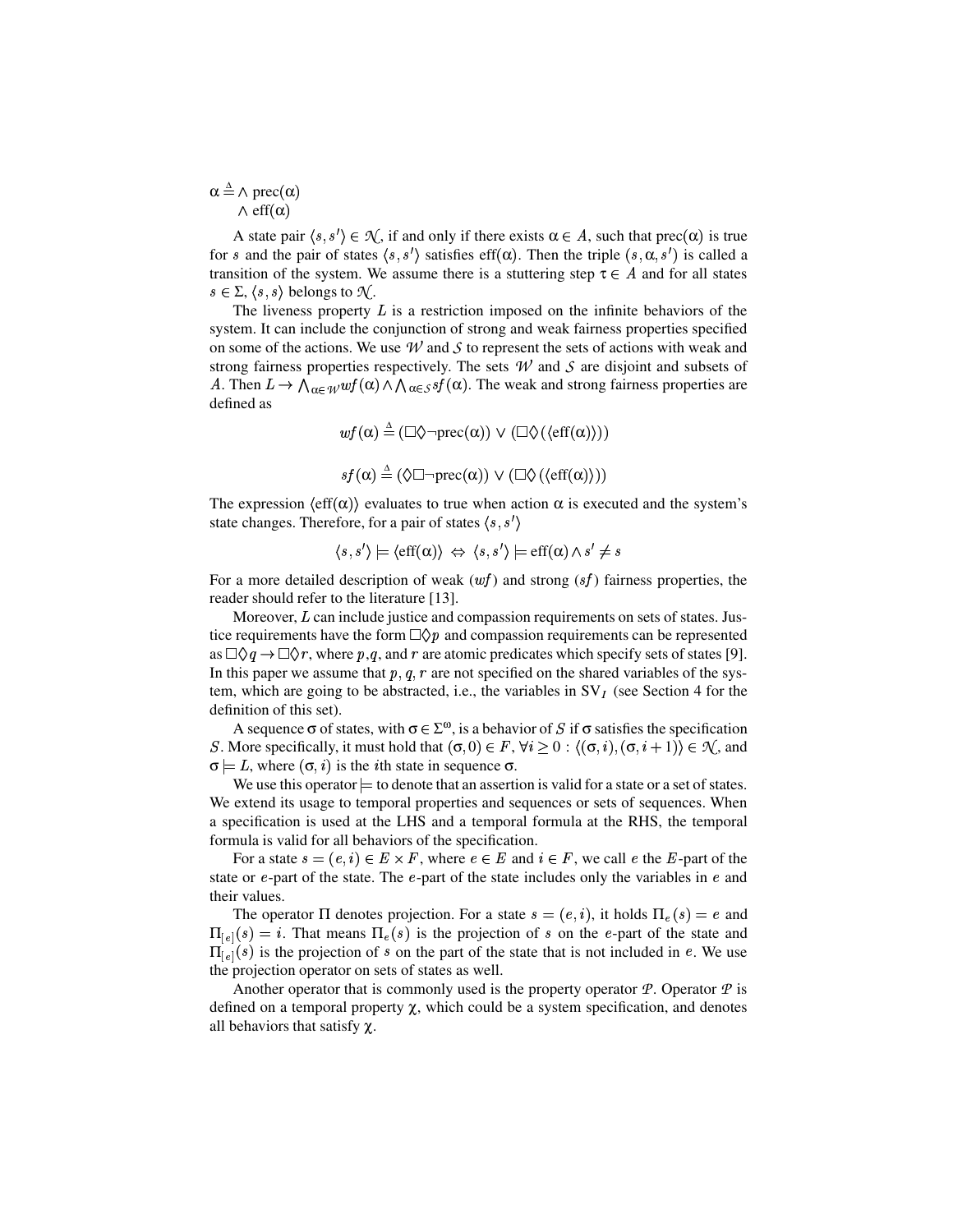Some variables of the system are local to a specific process, while others are observable to all processes. We call the observable variables "shared variables". We consider vectors of shared variables of the form

$$
sv_1 \in [1..N \to \text{FS}_1]
$$

$$
sv_2 \in [1..N \to \text{FS}_2]
$$

$$
\dots
$$

$$
sv_k \in [1..N \to \text{FS}_k]
$$

where  $FS_i$  is a finite set for all i in 1..k. For simplicity, we restrict our discussions to systems with only one parameter  $N$  and only one vector of shared variables  $sv$ . Then the system state space can be represented as  $\Sigma = \Sigma_{nsv} \times [1..N \rightarrow FS]$ , where  $\Sigma_{nsv}$  is the state space without the *sv* vector. In the rest of the paper we refer to each *sv*[j] with  $j \in 1..N$  as a shared variable.

Besides vectors of shared variables, the system can have a finite set of variables that are observable to all processes. The cardinality of the set must be independent of  $N$ . We consider these variables as part of  $\Sigma_{nsv}$  and we restrict the usage of the term "shared" variable" only for an element of the vector *sv*.

If the effect of one action  $\alpha$  can be obtained from the effect of another action  $\beta$ by replacing any appearance of one shared variable  $s\nu[k]$  with another shared variable  $svlj$ , then eff( $\alpha$ ) and eff( $\beta$ ) are called syntactically equivalent. For example, in Figure 1 only eff( $α$ ) and eff( $β$ ) are syntactically equivalent.

$$
\alpha \triangleq \wedge \text{prec}(\alpha) \qquad \qquad \beta \triangleq \wedge \text{prec}(\beta) \qquad \qquad \gamma \triangleq \wedge \text{prec}(\gamma) \qquad \qquad \delta \triangleq \wedge \text{prec}(\delta) \wedge r' = sv[j] + 1 \qquad \qquad \wedge r' = sv[k] + 1 \qquad \qquad \wedge p' = sv[j] + 1 \qquad \qquad \wedge r' = sv[j] + 2
$$

**Fig. 1.** Only the two leftmost actions have syntactically equivalent effects.

We now present our assumptions for the systems we consider. Then we elaborate on the reasons for making these assumptions and their implications.

- Λ1. Although actions can read and modify a number of  $\Sigma_{nsv}$  variables, they can either read or write at most one shared variable in each atomic step.
- Λ2. Each shared variable is a single-writer multi-reader variable. More specifically,

 $\forall j \in 1..N : sv[j]$  can be written only by process j

- Λ3. The preconditions of the actions do not depend on the values of the shared variables. Therefore, reading or writing a shared variable can only be done by the effect part of an action.
- Λ4. (a) There exist no action that reads only variables in  $\Sigma_{nsv}$  and has the same effect at some state as an action that reads a shared variable. More specifically, if  $\alpha$ is an action that reads a shared variable and  $\alpha \in W \cup S$ , then for any action β that does not read a shared variable

$$
\forall \langle s, s' \rangle \in \mathcal{N} : \langle s, s' \rangle \not\models (\langle \text{eff}(\alpha) \rangle \land \langle \text{eff}(\beta) \rangle)
$$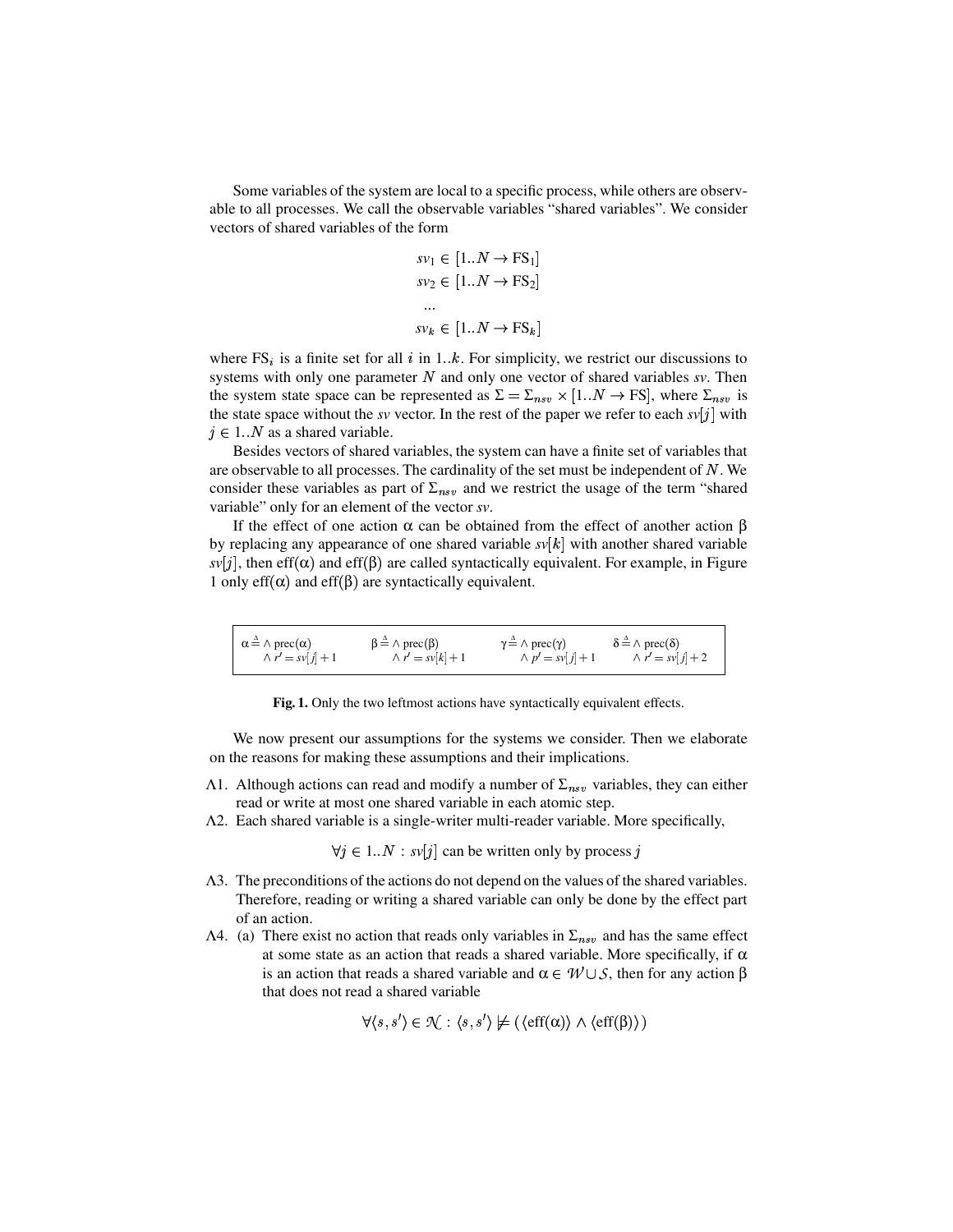(b) There exist no action that modifies only variables in  $\Sigma_{nsv}$  and has the same effect at some state as an action that writes a shared variable. More specifically, if  $\alpha$  is an action that writes a shared variable and  $\alpha \in \mathcal{W} \cup \mathcal{S}$ , then for any action β that does not write a shared variable

$$
\forall \langle s, s' \rangle \in \mathcal{N} : \langle s, s' \rangle \not\models (\langle \text{eff}(\alpha) \rangle \land \langle \text{eff}(\beta) \rangle)
$$

(c) Two actions that are not syntactically equivalent and access different shared variables cannot have the same effect at some state  $s$ , unless the shared variables accessed have the same value at s. More formally, if  $\alpha$  and  $\beta$  are two actions of the system with eff $(\alpha) = h(e, e', s\nu[j])$  and eff $(\beta) = g(e, e', s\nu[k])$ , then

 $\forall (s, s') \in \mathcal{N} : \langle s, s' \rangle \not\models (\langle \text{eff}(\alpha) \rangle \wedge \langle \text{eff}(\beta) \rangle \wedge \text{sv}[j] \neq \text{sv}[k])$ 

We believe that the above constraints are common among many applications. Only Λ1 and Λ2 restrictions are needed when safety properties are checked. When liveness conditions are checked, Λ3 and Λ4 restrictions must also hold. The restriction Λ3 has been used in other works ([14],Chapter 9). Our intuition behind this restriction is that reading a non-local variable should be an atomic action. The decision of a process to execute an action should be based on local variables only. Note that process  $j$  can maintain a local copy of  $s\nu[i]$  and because of restriction  $\Lambda 2$  the copy can be always equal to the value of the shared variable. The intuition behind  $\Lambda$ 4 is that we cannot satisfy the liveness requirements of an action by simulating it with a completely different action. However, syntactically equivalent actions are not restricted by Λ4. Most systems with a program counter for each process satisfy the Λ4 restriction. More specifically, if each instruction has a different successor, the effect of each action of one process is distinct. Since the program counter is a local variable of each process, the effect of each action cannot be simulated by an action of a different process.

The restrictions Λ1-Λ4 do not need to hold for the fixed set of global variables in  $\Sigma_{nsv}$ . Therefore, we can have a fixed finite set of multi-writer variables.

For the systems amenable to our technique the correctness property  $\varphi$  that we are going to check is independent of the number of processes in the system. More specifically,  $\varphi$  is expressed as a function of the local and shared variables of a finite set of processes B. The set B is the same for all values  $N \ge N_{min}$ . For simplicity in this paper we assume that  $|B| = 1$ . This means that the correctness property is specified on  $P(1, N)$ . Under symmetry conditions the property will hold  $\forall N : P(N, N)$ , if it holds for  $P(1, N)$ . Note that  $\varphi$  can be any LTL property that can be expressed using operators  $\Box$  and  $\Diamond$ .

As noted before we are concerned with the verification of a closed parameterized system. In such a system there is no interaction with the environment. The property that we want to prove is described as a function of some variables of the system. These variables represent the external part of the state. While all other variables belong to the internal part of the state. The distinction of external and internal part of the state is described in the literature [1].

In this section we presented the assumptions for the systems we consider and the notation we use. In the next section we describe the proposed technique for the verification of these systems.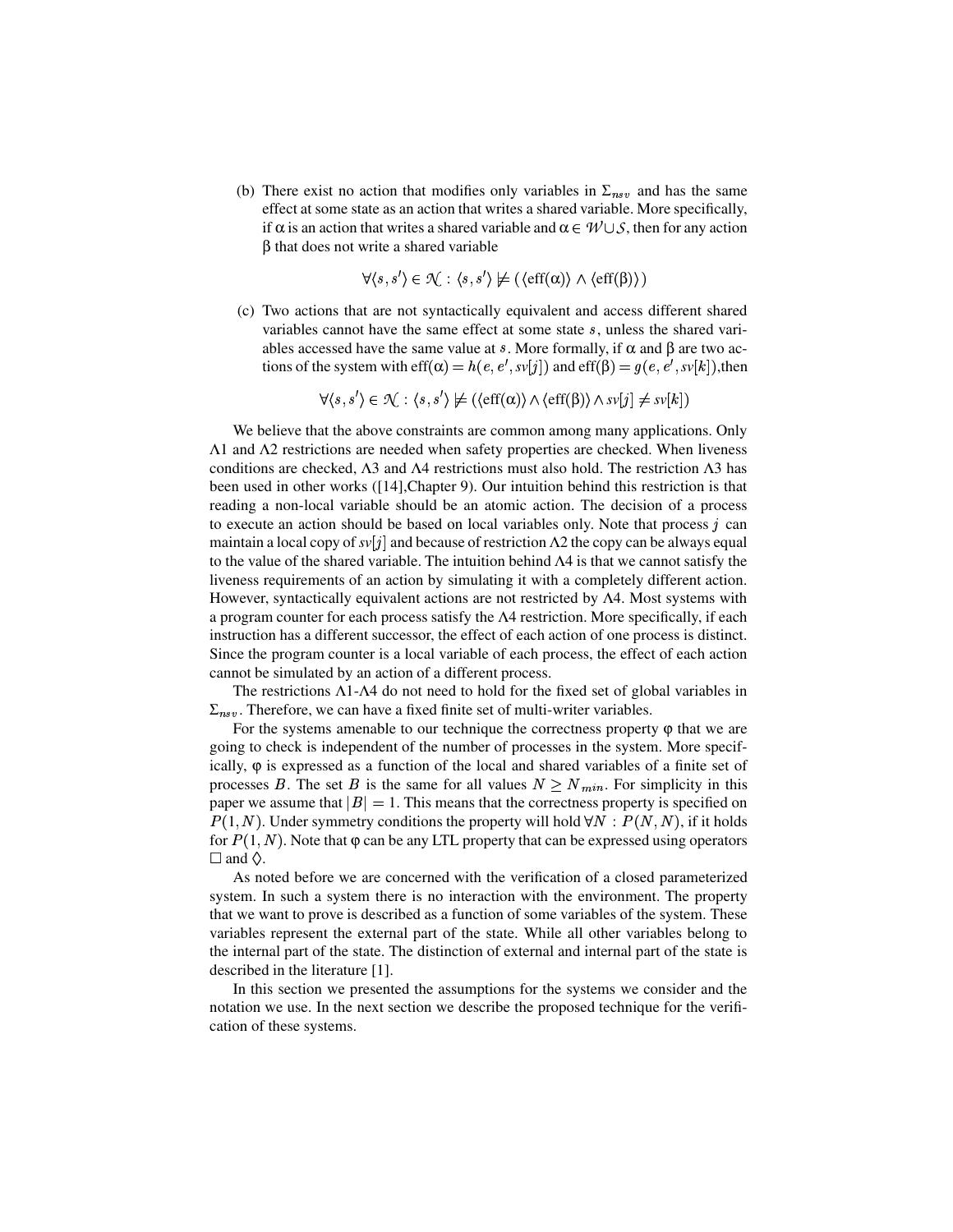#### **4 The proposed technique**

In this section we describe the proposed technique for the abstraction of parameterized systems of the form of (1). We start by describing a verification framework in which this technique is useful (Section 4.1). Then we present in detail the abstraction of the technique (Section 4.2). For simplicity, in this section we assume that  $|B| = 1$  and that there is only one parameter  $N$  and one shared variable  $sv$  with  $N$  elements. Because  $|B| = 1$ , the number of shared variables in the abstract system is 2 (=  $|B| + 1$ ).

#### **4.1 Overview of the approach**

We wish to verify that property  $\varphi$  is valid for the closed parameterized system

$$
Q(N) = (P(1, N) || P(2, N) || ... || P(N, N))_{R}
$$

for all finite  $N \ge N_{min}$ , where  $N_{min}$  is the minimum number of processes in the system.

We assume that the system  $Q(N)$  and property  $\varphi$  satisfy all the assumptions described in Section 3. The property may be verified as follows:

1. The user provides a network invariant  $I(N)$  [9], such that for any N

$$
P(2,N)\|...\|P(N,N)\sqsubseteq M I(N)
$$

and the number of local variables of  $I(N)$  is finite and independent of N.

- 2. Following the steps of our technique as described in Section 4.2, the user obtains the system  $S_{\alpha}$ .
- 3. Model checking is used to automatically prove  $S_a \models \varphi$ .

Then the user concludes that  $Q(N) \models \varphi$  holds for all  $N \ge N_{min}$ .

In order for the third step to be successful,  $I(N)$  and  $P(1, N)$  should be finite-state processes for any N. Note that for the modular abstraction relation of step 1 to be valid,  $I(N)$  must have N observable variables.

In this paper we are dealing with the second step, which is described in the next section.

#### **4.2 Obtaining the abstract system**

In this section we describe the technique to derive  $S_a$  from  $S_c = (I(N)||P(1,N))_{R}$ . We denote the abstract system as  $S_a = \langle \Sigma_a, F_a, \mathcal{N}_a, L_a \rangle$  and explain how each of the components of the  $S_a$  can be obtained from the corresponding components of  $S_c$  =  $\langle \Sigma, F, \mathcal{N}, L \rangle$ .

*State space:* The only change in the state space is that the shared variables  $sv \in [1..N \rightarrow \mathbb{R}^N]$ FS become  $sv_a \in [1..2 \to \text{FS}]$ . Let  $\Sigma$  be expressed as  $\Sigma = \Sigma_{nsv} \times [1..N \to \text{FS}]$ , where  $\Sigma_{nsv}$  is the state space of all variables except *sv*. Then we can formally define  $\Sigma_a$  as  $\Sigma_a = \Sigma_{nsv} \times [1..2 \rightarrow \text{FS}]$ . We denote  $sv_a$  the variable in  $[1..2 \rightarrow \text{FS}]$ .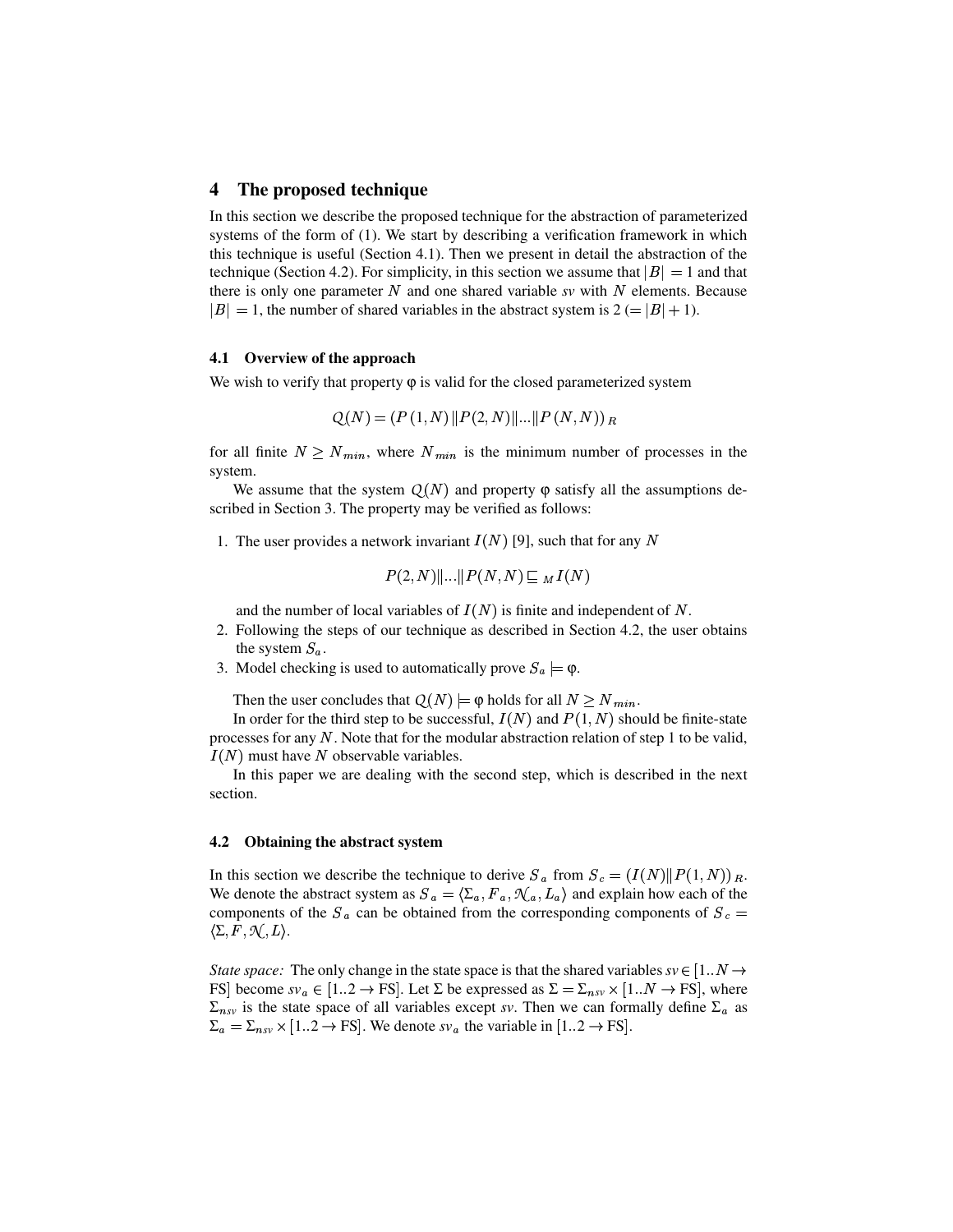*Next state relation:* The next state relation  $\mathcal{N}_a$  of  $S_a$  is defined by a new set of actions *A*. We derive *A* from some newly defined actions and the  $S_c$  actions. Each action of  $S_c$ is either an action of  $I(N)$  or of  $P(1,N)$ . The actions of process  $I(N)$  cannot modify  $sv[1]$  because of the single-writer restriction ( $\Lambda$ 2). They can modify any of the  $N-1$ elements  $s\nu[j]$  with  $j \in 2..N$ . Let SV<sub>I</sub> be the set of these elements, i.e.

$$
SV_I \stackrel{\Delta}{=} \{sv[j]|j \in 2..N\}
$$

On the other hand, the actions of process  $P(1, N)$  can access any of the elements of *sv*, but can only modify  $s\nu[1]$ .

The following steps describe how we obtain  $\tilde{A}$ , which initially is an empty set.

T0 For each value v in FS, we define and add to  $\tilde{A}$  an action  $\alpha_v$  of the form

 $\alpha_v \triangleq \wedge sv'_a = [sv_a \text{ EXCEPT} ![2] = v]$ 

 $\land$  UNCHANGED  $\langle$ all\_other\_variables $\rangle$ 

The precondition of  $\alpha_v$  is TRUE in all states and its effect is to change  $s v_a[2]$  to a new value in FS. All other variables remain unchanged.

- T1 For any action  $\alpha \in A$  that does not access or write any of the variables in SV<sub>I</sub>,  $\alpha \in \tilde{A}^2$ .
- T2 For any action  $\alpha \in A$  that reads variable  $svl_j$ , with  $sv[j] \in SV_I$ , we replace all references to  $s\nu[j]$  by  $s\nu_{a}[2]$  to obtain  $\tilde{\alpha}$ . Then we add  $\tilde{\alpha}$  to the set of actions  $\tilde{A}$ , i.e.  $\tilde{\alpha} \in A$ .
- T3 For any action  $\alpha \in A$  that writes to variable  $svl_j$ , with  $sv[j] \in SV_j$ , we replace all references to  $s\nu[j]$  by  $s\nu_{a}[2]$  to obtain  $\tilde{\alpha}$ . Then we add  $\tilde{\alpha}$  to  $\tilde{A}$ , i.e.  $\tilde{\alpha} \in \tilde{A}$ .
- T4 For any action  $\alpha \in A$  that reads an element  $s v[g(e)]$  with  $g(e) \in 1..N$  and  $e \in \Sigma_{nsv}$ , let eff( $\alpha$ ) =  $h(e, e', sv[g(s)])$ . We define action  $\tilde{\alpha}$  as follows

$$
\tilde{\alpha} \triangleq \vee \wedge \text{prec}(\alpha) \wedge g(e) = 1 \wedge h(e, e', s v_a[1]) \vee \wedge \text{prec}(\alpha) \wedge g(e) \neq 1 \wedge h(e, e', s v_a[2])
$$

Action  $\tilde{\alpha}$  is composed of two disjuncts, one for each possible value of  $g(e)$ . The first disjunct is the conjunction of prec $(\alpha)$ ,  $q(e) = 1$ , and the effect expression of action  $\alpha$  with every reference of *sv*[1] replaced by  $s v_a$ [1]. The second disjunct is the conjunction of prec( $\alpha$ ),  $g(e) \neq 1$ , and the effect expression of action  $\alpha$  with every reference to *sv*[1] replaced by  $s v_a$ [2]. The new action  $\tilde{\alpha}$  is added to  $\tilde{A}$ , i.e.  $\tilde{\alpha} \in \tilde{A}$ .

Note that there are no actions in A that read more than one element of *sv* or read and modify elements of *sv* because of restriction Λ1. Furthermore, if an action writes to a variable  $s\nu[g(s)]$ , we can determine whether it is an action handled by rule T1 or T3 based on the process performing the action because of restriction Λ2. Consequently, any action in  $A$  is handled by one of the  $T1 - T4$  cases.

<sup>&</sup>lt;sup>2</sup> For simplicity for this and the following types of actions we do not describe the changes in the unch( $\alpha$ ) part. From now on we will use eff( $\alpha$ ) to describe the  $\epsilon(\alpha)$  part of the action.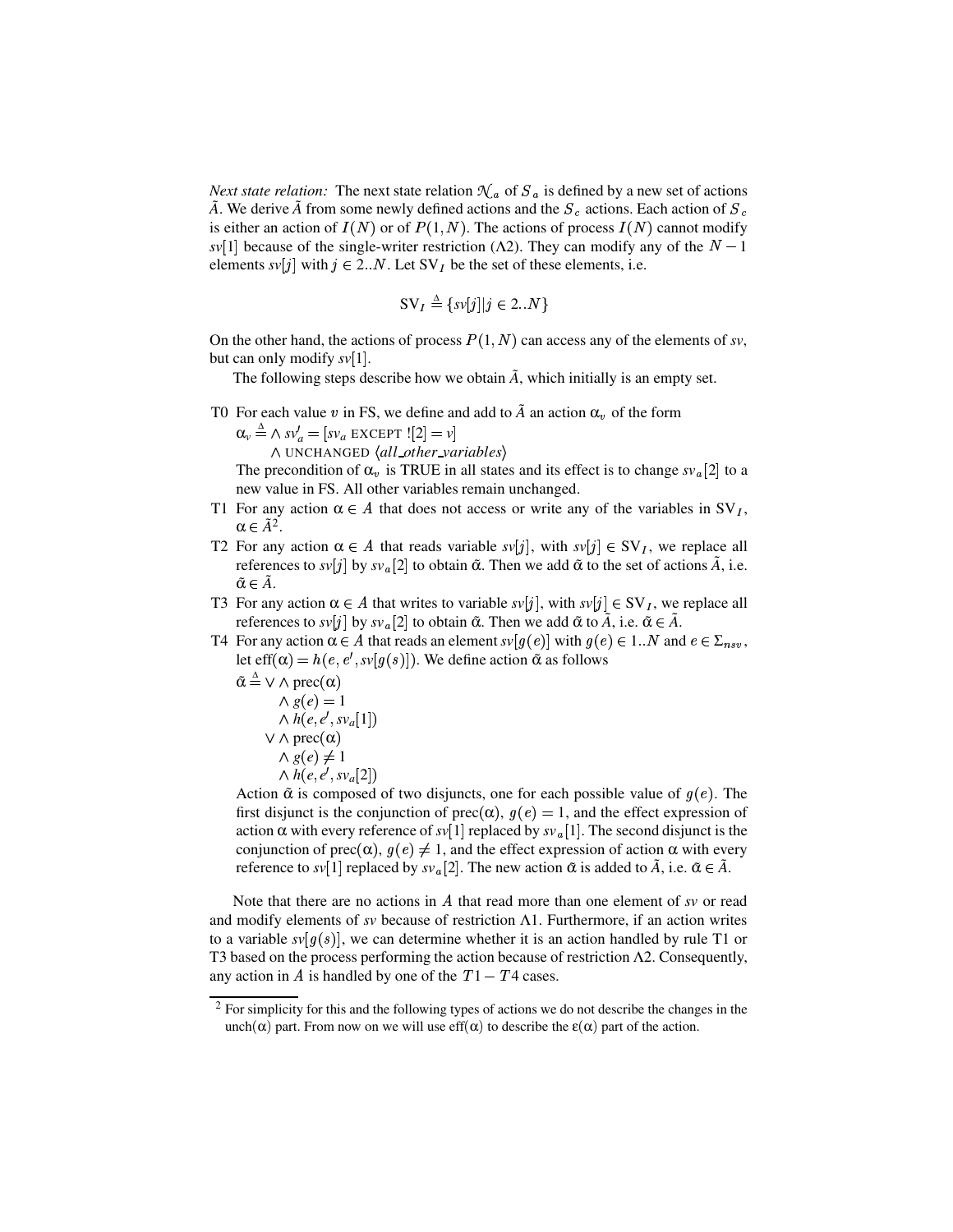*Initial states:* The initial states  $F_a$  can be obtained by the projection of F on  $\Sigma_{nsv}$  and the set of initial values for the variables *sv*. In  $S_a$  the element  $s v_a$  [1] has the same set of initial values as  $sv[1]$  in the original system. For  $sv_a[2]$  the set of initial values is the set of all possible initial values in the original system for the elements in  $SV<sub>I</sub>$ .

*Liveness conditions:* Based on the rule used to define an action  $\tilde{\alpha}$  its weak or strong fairness properties will be specified. For any  $\tilde{\alpha}$  constructed based on rule *T* 1 from *S*action  $\alpha$ , the action inherits the weak or strong fairness properties, if any, of  $\alpha$ . The same happens for any  $\tilde{\alpha}$  produced from  $\alpha$  by rules  $T2 - T4$ . However, in this case  $\tilde{\alpha}$ can be considered as being constructed from a set of actions  $A_s \subset A$ . For any such  $\tilde{\alpha}$ the fairness property added to  $L_a$  will be the weakest property specified for any action in  $A_s$ . More formally, if  $\tilde{\alpha}$  can be constructed by any  $\alpha \in A_s$  using one of the rules  $T1 - T4$ , then

$$
A_s \cap \mathcal{W}^c \cap \mathcal{S}^c \neq \emptyset \qquad \Rightarrow \tilde{\alpha} \in (\tilde{\mathcal{W}}^c \cap \tilde{\mathcal{S}}^c)
$$
  

$$
(A_s \cap \mathcal{W}^c \cap \mathcal{S}^c = \emptyset) \land (A_s \cap \mathcal{W} \neq \emptyset) \qquad \Rightarrow \tilde{\alpha} \in \tilde{\mathcal{W}}
$$
  

$$
(A_s \cap \mathcal{W}^c \cap \mathcal{S}^c = \emptyset) \land (A_s \cap \mathcal{W} = \emptyset) \land (A_s \cap \mathcal{S} \neq \emptyset) \Rightarrow \tilde{\alpha} \in \tilde{\mathcal{S}}
$$

In the relations above  $W^c$  and  $S^c$  are the complements of  $W$  and  $S$ , respectively.

Besides the strong and weak fairness conditions on actions, we specify some liveness conditions related to constants. More specifically, suppose for any  $N \ge N_{min}$ and for all behaviors of  $Q(N)$ , there exists  $k \in 2...N$  and  $v_k \in FS$ , such that it holds  $\Box(sv[k] = v_k)$ . If there exists an action  $\alpha \in \mathcal{W}$ , accessing  $sv[k]$ , then we define condition  $c(e, e', v_k)$  obtained from  $\langle \text{eff}(\alpha) \rangle$  by replacing each occurrence of  $s\nu[k]$  by the value  $v_k$ . We define constraint

$$
cf(\alpha) \stackrel{\scriptscriptstyle \Delta}{=} \Box \Diamond \neg \mathrm{prec}(\alpha) \lor \Box \Diamond c(e, e', v_k)
$$

For an action  $\alpha \in \mathcal{S}$  accessing  $s\nu[k]$ , the corresponding constraint will be

$$
cf(\alpha) \triangleq \Diamond \Box \neg \text{prec}(\alpha) \lor \Box \Diamond c(e, e', v_k)
$$

We denote as C the set of the actions that read shared variables, which for all  $N \ge N_{min}$ and for all behaviors of  $Q(N)$  have a constant value. Note that the  $k$  does not need to be the same specific index for all behaviors, if the fairness properties are specified on a set of syntactically equivalent actions that are defined for all  $i \in 2..N$ .

Finally, for any justice or compassion conditions  $L<sub>e</sub>$  expressed on variables only on  $\Sigma_{nsv}$  and *sv*[1], we require that the abstract system satisfies the conditions  $L_e$ , as well.

Then  $L_a$  can be expressed as

$$
L_a = \bigwedge_{\tilde{\alpha} \in \tilde{\mathcal{W}}} wf(\tilde{\alpha}) \wedge \bigwedge_{\tilde{\alpha} \in \tilde{\mathcal{S}}} sf(\tilde{\alpha}) \wedge \bigwedge_{\alpha \in \mathcal{C}} cf(\alpha) \wedge L_e
$$

The example below is a demonstration of rule T2. The new action is created from  $N-1$  actions of the abstract system. If there exists a constant value in the concrete system for some  $k \in 2..N$  and  $\forall j \in 2..N :$  Action $(j) \in \mathcal{W} \cup \mathcal{S}$ , then the new abstract action is included in *C*.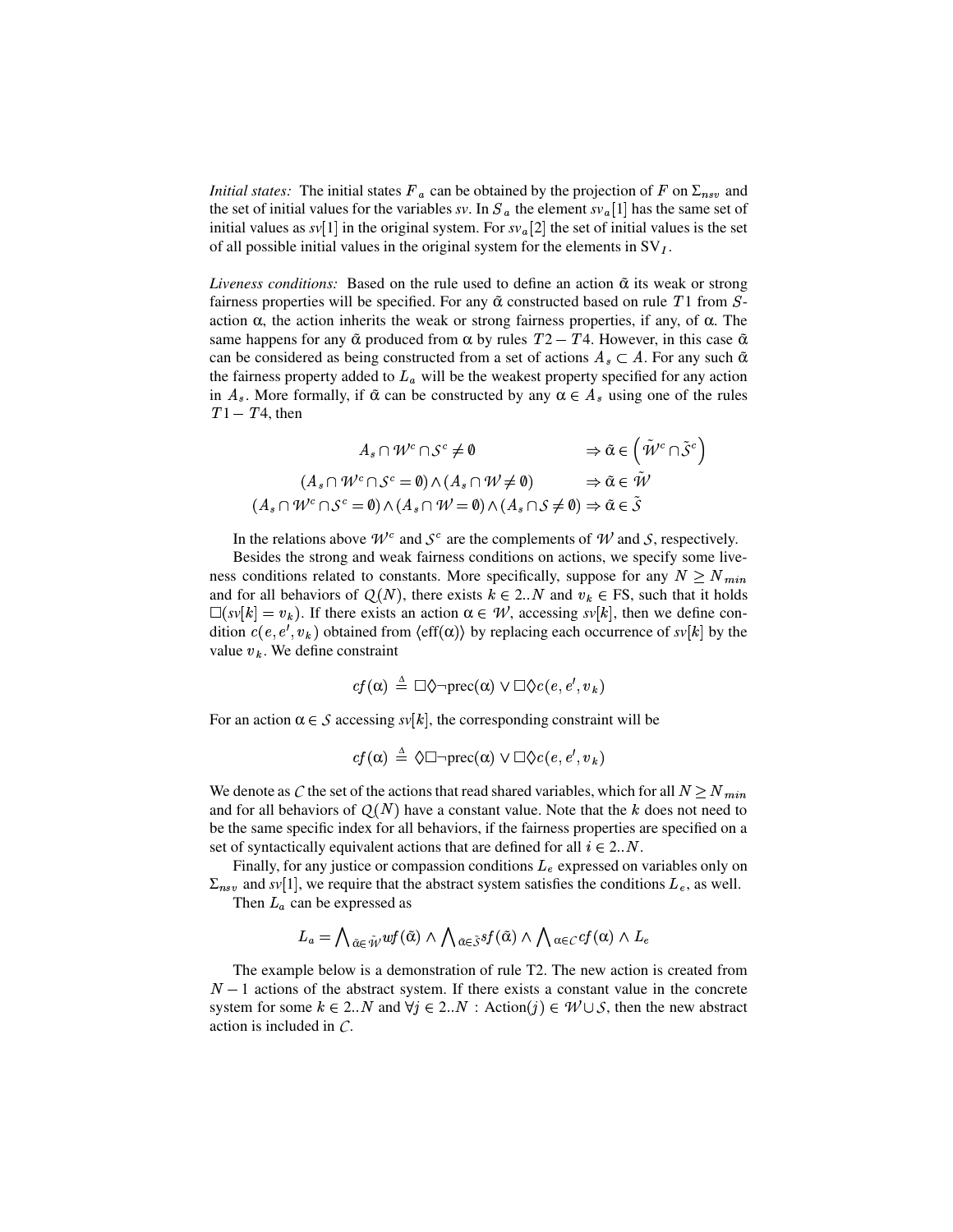**module** *a*

```
...
Action(j) \triangleq \land var1 < var2\wedge \vee u1 + 1 < u2V u2 \neq var2\wedge \vee \text{var2}' = \text{sv}[j] + 1\vee var2' = sv j \vdots\land UNCHANGED \langle other\_variable\...
\overline{Next} \triangleq \vee \exists j \in 2..N : Action(j)①➙✔✻✔✕✔
...
```
#### **module** *b*

```
abstract version
```
*...*

concrete version

Г

```
Action ∆
✦❍❦ var1 ✭ var2
             \wedge \vee u1 + 1 < u2V u2 \neq var2\wedge \vee \text{var2}' = \text{sva}[2] + 1\vee var2' = sva [2]
             \land UNCHANGED \langle other\_variable\...
\overline{Next} \triangleq \vee Action①➙✔✻✔✕✔
...
```
The following theorem states that the abstraction technique is safe.

**Theorem 1.** *If*  $S_a \models \varphi$ *, then*  $\forall N \ge N_{min} : Q(N) \models \varphi$ *.* 

In the appendix we give the complete proof for the soundness of the technique. In the next section we demonstrate the usefulness of the proposed technique by applying it on a spanning-tree construction algorithm.

# **5 Spanning-Tree example**

In this section we describe the application of the proposed technique on a variant of Arora and Gouda's Spanning-Tree (ST) construction algorithm [3]. In the appendix (Algorithm 1-3) the TLA+ descriptions of different versions of the ST algorithm are displayed. The algorithm is explained in Section 5.1. In Section 5.2 we present a version of the ST-algorithm after the application of data abstraction. In Section 5.3 we present some theoretical preliminaries. We report the results of the application of our technique in Section 5.4.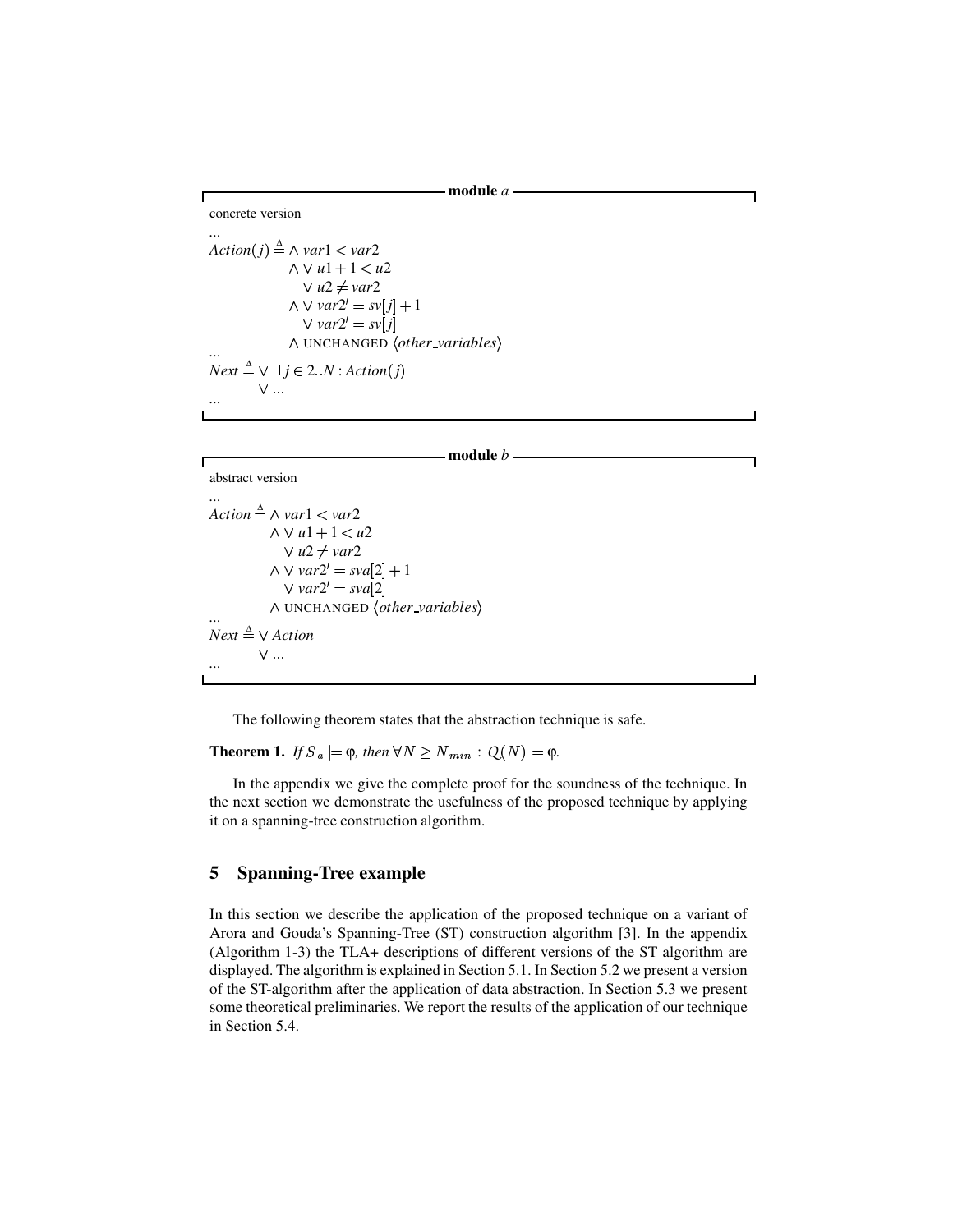#### **5.1 ST algorithm**

In this algorithm each process executes the program displayed in appendix (Algorithm 1). The node with the greatest id, EQk, becomes the root of the tree. Eventually, every other node *i* stores in its Root  $[i]$  the id of the root. Moreover, eventually  $D[i]$  holds *i*'s distance from the root and  $F[i]$  its parent in the tree. Node i selects the parent node, so that  $D[i]$  is equal to the minimum distance, dist $[i]$ , from the root in the graph. Note that dist | i is not a variable of the system.

For the spanning tree construction algorithm we want to prove the convergence of any process with dist  $=$  l after all its neighbors with dist  $=$  l  $-$  1 have converged and some general properties on the graph hold. In order to do so, we assume process  $P(1,N)$  is at distance l from the root and has  $N-1$  neighbors. Out of the  $N-1$ neighbors at least one must be a neighbor at distance  $l-1$  from the root. Some of the neighbors can have dist  $=$  l or dist  $=$  l + 1. There is no neighbor that can be at distance less than  $l-1$  or more than  $l+1$ . Otherwise,  $P(1, N)$ 's distance would not be  $l$ , which is a contradiction.

The property  $\psi$  that we want to prove is

$$
\psi \triangleq \Diamond \Box H \rightarrow \Diamond \Box J
$$

where  $H \stackrel{\Delta}{=} \wedge \forall i \in 1..N : \wedge \text{dist}[i] = l - 1 \rightarrow \wedge \text{Root}[i] = \text{EQk}$  $\wedge$   $\mathbb{D}[i] = l - 1$  $\wedge$  (dist[*i*]  $\geq$  *l*  $\wedge$  Root [*i*]  $=$  **EQk**)  $\rightarrow$   $\mathbb{D}[i]$   $\geq$  *l*  $\land$  Root  $[i] \leq EQk$  $\wedge \exists j \in 2..N : \text{lsv } = s\overline{v[j]}$ and  $J \triangleq \wedge \text{Root}[1] = \text{EQk}$  $\wedge$  D[1] = *l*  $\wedge$  F[1]  $\in$  {*j*|*j*  $\in$  2..*N*  $\wedge$  dist[*j*] = *l* - 1}

Note here that  $P(1, N)$  is not symmetric to all processes  $P(2, N), ..., P(N, N)$ . However,  $P(1, N)$  cannot guess the dist values of the processes, so all processes are identical up to renaming for  $P(1, N)$ . Moreover,  $P(1, N)$  is identical up to renaming to all other process at distance  $l$  from the root.

#### **5.2 Data abstraction**

In the variant of the ST algorithm, some of the variables range over parameterized or infinite domains. These variables include

$$
\begin{aligned} \text{Root} &\in [1..N \to \mathbb{N}] \\ \text{D} &\in [1..N \to \mathbb{N} \cup \{0\}] \\ \text{F} &\in \mathbb{N} \end{aligned}
$$

and variables used as local copies of their values (lRoot, lD, and lF).

We use data abstraction [10, 9] to reduce the state space of the system to a finite set, which is independent of the number of processes in the system. More specifically, data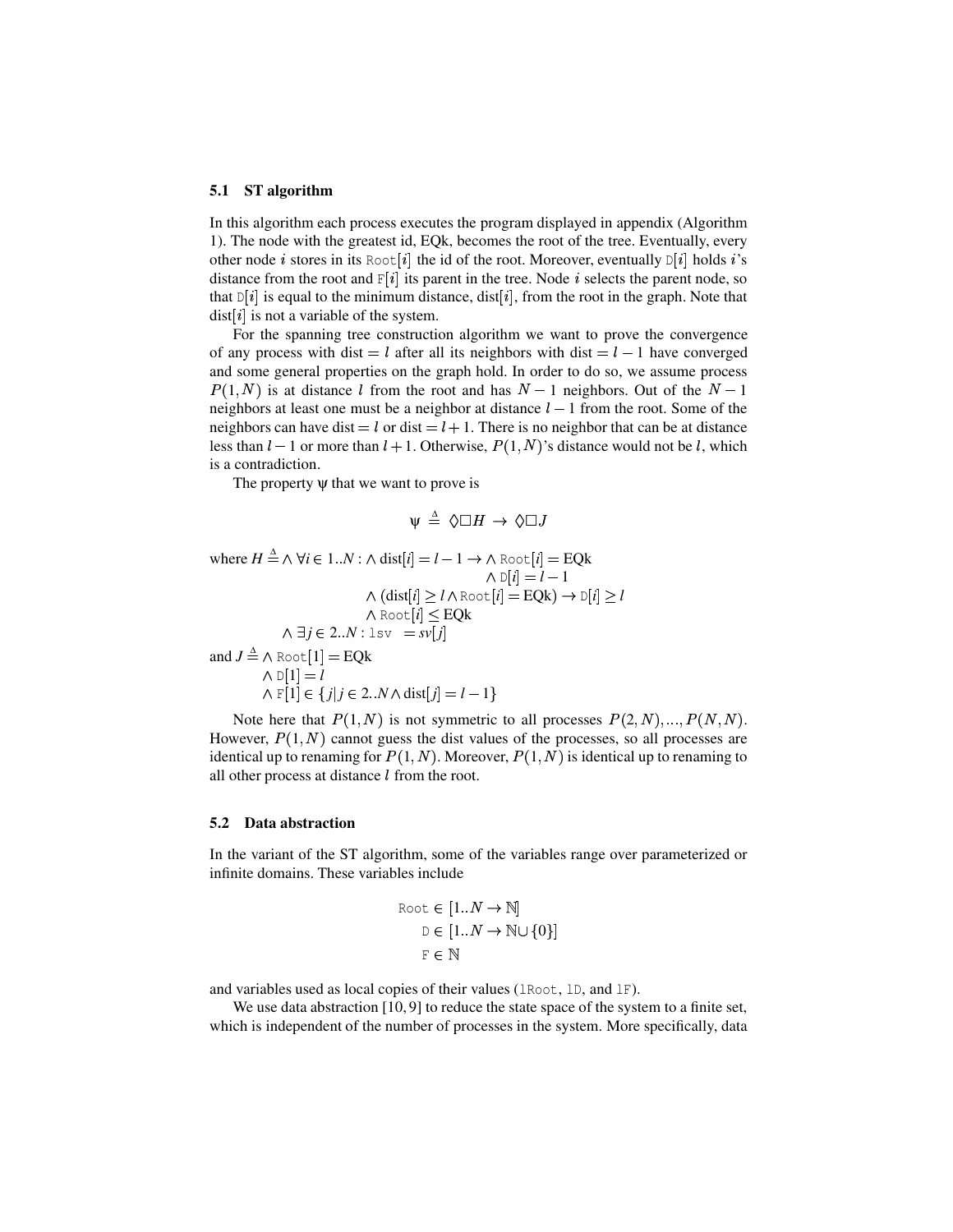abstraction reduces the range of the above variables to a finite set. Even though the range of the variables can be reduced, the number of the shared Root and D variables still depends on  $N$ . Therefore, the abstraction technique presented in this paper is employed as a next step to reduce the number of these variables to 2. Then we can use model checking to verify the system.

Formally, the steps we followed to verify that the parameterized system  $Q(N)$  satisfies property ϕ are

- 1. Abstracted the system and the property to  $Q(N)^a$  and  $\varphi^a$  in which all variables range over finite domains
- 2. Used the abstraction technique to transform  $Q(N)^a$  to  $S_a$

The abstract property  $\varphi^a$  does not need to be abstracted in the second step because we assume it is expressed on variables not in SV<sub>I</sub>. If model checking proves that  $S_a \models \varphi^a$ , we conclude that  $Q(N)^a \models \varphi^a$  because of Theorem 1. Moreover, because of results presented in the literature [10],  $Q(N)^a \models \varphi^a \Rightarrow Q(N) \models \varphi$ .

The version of the algorithm after data abstraction can be seen in the appendix (Module Process - Algorithm 2). The variable Root now ranges over the set  ${LTk,EQk}.$ Model values LTk and EQk stand for "less than root" and "equal to root", respectively. Variable F is abstracted to {NotNeighborNode, NeighborLorMore, NeighborLMinus1, 1}. Finally, all  $\nabla$  values that are greater than K are abstracted to DGTK model value. The corresponding operators for the model values are defined using the principles of data abstraction [10].

#### **5.3 Theoretical preliminaries**

The first task according to the overview of our approach (Section 4.1) is to build a network invariant  $I(N)$  for all processes other than  $P(1)$ . The following result can help us simplify the construction of the network invariant.

**Lemma 1.** If every reachable state that satisfies H is an initial state, then for any N

$$
Q(N) \models \Diamond \Box H \rightarrow \Diamond \Box J
$$

*if and only if*

$$
Q(N) \models \Box H \rightarrow \Diamond \Box J
$$

PROOF:We start with the direction

 $(Q(N) \models \Box H \rightarrow \Diamond \Box J) \Rightarrow (Q(N) \models \Diamond \Box H \rightarrow \Diamond \Box J)$ Suppose it holds  $Q(N) \models \Box H \rightarrow \Diamond \Box J$  and there is a behavior  $\sigma$  of  $Q(N)$  for which  $\sigma \not\models \Diamond \Box H \rightarrow \Diamond \Box J$ . Then  $L = (\Lambda \Box H) \cup \Lambda \Box I \rightarrow$ 

$$
\sigma \nvDash \neg (\Diamond \Box H) \lor \Diamond \Box J \Rightarrow
$$

$$
\sigma \vDash \Diamond \Box H \land \Box \Diamond \neg J \Rightarrow
$$

$$
\sigma \vDash \Diamond \Box H \land \sigma \vDash \Box \Diamond \neg J
$$

Consequently, there exists  $j \in \mathbb{N}$  such that the execution segment starting at state  $(\sigma, j)$ satisfies always H and has infinitely many  $\neg J$  states. Since  $(\sigma, j)$  is also an initial state, there exists sequence  $\tau$  with

$$
(\tau, i) = (\sigma, j + i), \forall i \ge 0
$$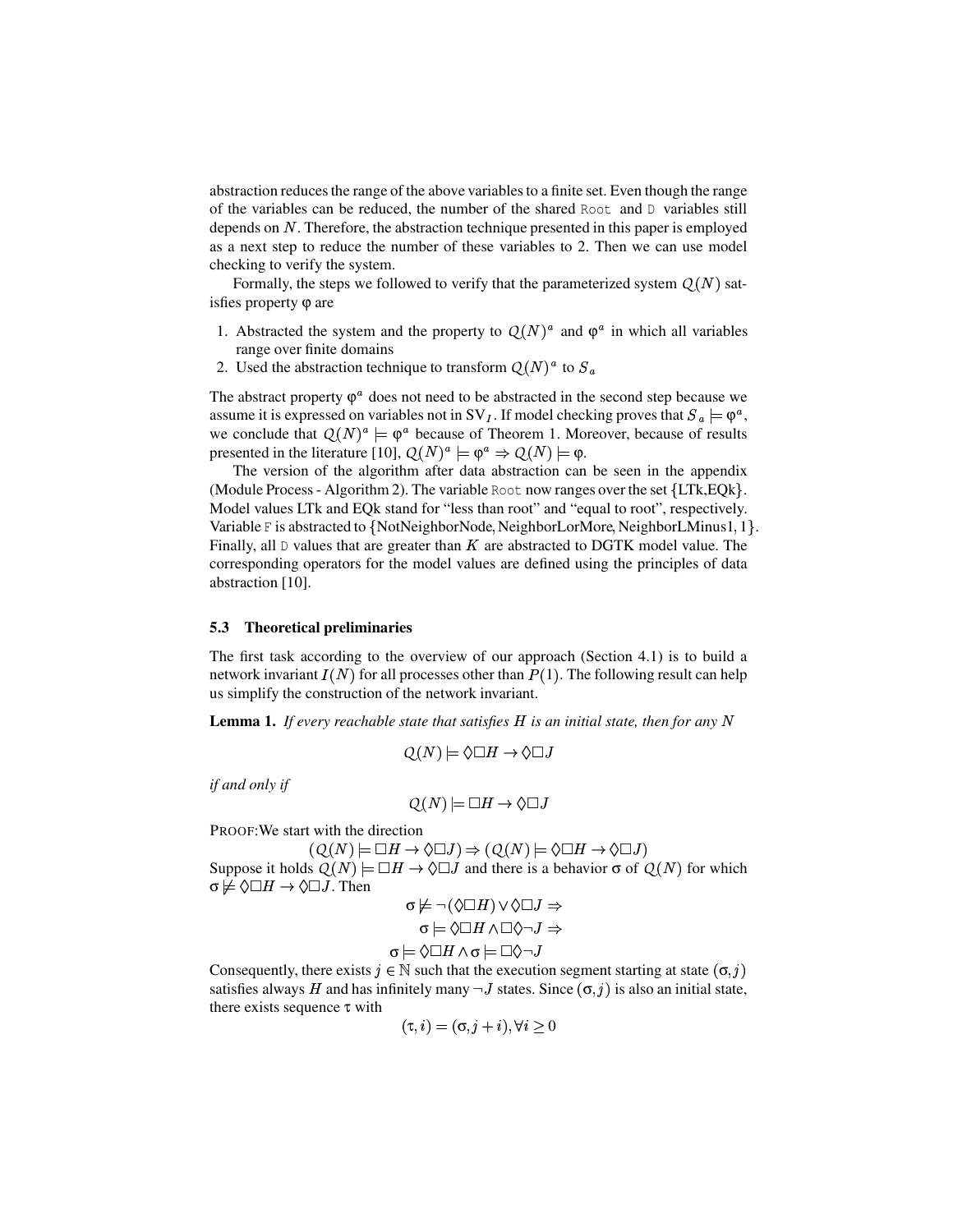Sequence  $\tau$  is also a behavior of  $Q(N)$  and satisfies  $\Box H \land \Box \Diamond \neg J$ . However, that means that  $\tau \not\models \Box H \to \Diamond \Box J$ , which implies that  $Q(N) \not\models \Box H \to \Diamond \Box J$ . This is a contradiction. For the direction

 $(Q(N) \models \Diamond \Box H \rightarrow \Diamond \Box J) \Rightarrow (Q(N) \models \Box H \rightarrow \Diamond \Box J)$ we note that any behavior  $\sigma$  of  $Q(N)$  that satisfies  $\Box H$  satisfies  $\Diamond \Box H$  as well. Therefore, for any  $\sigma$  such that

$$
\sigma \models \Box H \wedge \Box \Diamond \neg J
$$

the following property holds

 $\sigma \models \Diamond \Box H \wedge \Box \Diamond \neg J$ 

Consequently, whenever the conclusion of the implication is false, the hypothesis is false, too.  $\Box$ 

Lemma 1 provides us with a safety property  $H$ , which can be used to simplify the network invariant  $I(N)$ . More specifically, we are interested in finding a system  $P(1, N) || I(N)$ , which specifies at least the same behaviors that  $Q(N)$  specifies. The systems  $Q(N)$  and  $P(1,N)$ || $I(N)$  are not restricted, since any process adjacent to  $P(j, N)$ , with  $j \neq 1$ , is communicating with  $Q(N)$ , providing input values to some processes in  $Q(N)$ . However, for any value of these inputs a behavior  $\sigma$  of  $Q(N)$  that violates  $\Box H$  is not a property that can satisfy  $\Box H \wedge \Box \Diamond \neg J$ . The reason is that  $\Box H$ is a safety property that is violated by a finite sequence, whereas  $\Box \Diamond \neg J$  can only be satisfied by an infinite behavior.

In general to find whether  $\psi$  holds for  $Q(N)$  we only need to check behaviors for which  $\Box H$  holds. All other behaviors satisfy  $\psi$  trivially. Therefore,  $I(N)$  for all inputs should not produce any state that violates  $H$ .

In this case we choose  $I(N)$  to be the process that writes on the shared variables in  $SV_I$  any values that do not violate H. Process  $I(N)$  has no inputs and no local variables. It specifies the behaviors that are defined by the projection of  $\Box H$  on  $SV_I$ ,  $\mathcal{P}(I(N)) = \mathcal{P}(\Pi_{SV_I}(\Box H))$ . Therefore, all possible behaviors that the system  $P(2, N)$ ||...|| $P(N, N)$  specifies and which satisfy  $\Box H$ , are specified by  $I(N)$ 

$$
\mathcal{P}\left(\Pi_{\text{SV}_I}\left(P(2,N)\|\ldots\|P(N,N)\right)\right)\cap\mathcal{P}\left(\Pi_{\text{SV}_I}\left(\Box H\right)\right)\subseteq\mathcal{P}(I(N))\tag{2}
$$

In this case  $I(N)$  does not have any inputs. Because all inputs of  $P(1,N)$  are the SV<sub>I</sub> variables, which are outputs of  $I(N)$ , the system  $P(1, N)$  || $I(N)$  is restricted.

For the property at the LHS of (2) we can define a specification  $R(N)$  with exactly the same sequences as behaviors. The new system will be the same as  $P(2, N)$ ||...|| $P(N, N)$ with additional conjuncts  $\Pi_{SV}$  (*H*) in the initial condition and  $\Pi_{SV}$  (*H'*) in the next state relation. Formally,

$$
\mathcal{P}(R(N)) \stackrel{\Delta}{=} \mathcal{P}(P(2,N) \|\ldots \| P(N,N)) \cap \mathcal{P}\left(\Pi_{\text{SV}_I}(\Box H)\right)
$$

Moreover, we assume for all inputs of  $R(N)$  that they are local variables to each process and can take any value. Since both  $R(N)$  and  $I(N)$  have no inputs and have exactly the same set of observable variables

$$
R(N) \sqsubseteq M(\mathit{IN})
$$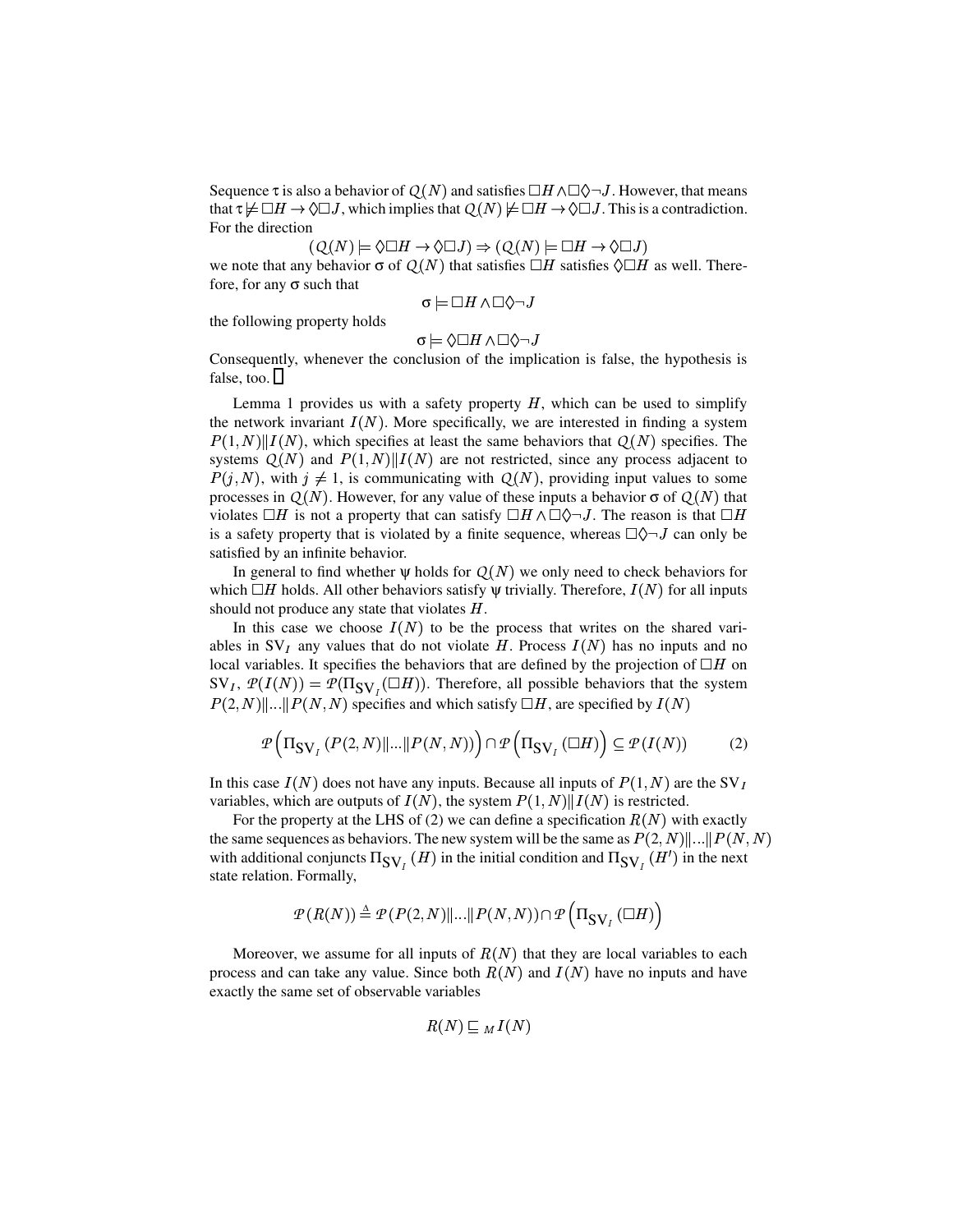and because of that

$$
(P(1,N)||R(N))_R \subseteq (P(1,N)||I(N))_R
$$

The system  $P(1, N)$   $|| I(N)$  can be seen in the appendix (Algorithm 2).

#### **5.4 Application of the technique**

We apply the proposed technique on the system  $P(1, N) || I(N)$  and obtain the abstract system  $S_a$ . The abstract system has 8000 states and TLC takes 2 minutes to prove the property. The concrete system with  $N = 4$  has 216800 states and TLC takes 40 minutes to prove its correctness. In the appendix (Algorithm 3) the specification of the abstract system in TLA+ is displayed. The variable SetOfLMinus1Neighbors, which was used by the network invariant in the concrete system to leave the nodes at distance  $l - 1$ unchanged, is removed using data abstraction.

## **6 Conclusions**

In this paper we presented a new abstraction technique for the verification of parameterized systems using model checking. The technique imposes less restrictions on the correctness property. We used the technique to prove a persistence temporal property of a self-stabilizing spanning-tree construction algorithm. In the future we plan to work on ways to automate the application of the abstraction technique and remove some of the restrictions on the type of systems that this technique can be applied to.

## **References**

- 1. ABADI, M., AND LAMPORT, L. The existence of refinement mappings. *Theoretical Computer Science 82*, 2 (1991).
- 2. ARONS, T., PNUELI, A., RUAH, S., XU, J., AND ZUCK, L. D. Parameterized verification with automatically computed inductive assertions. In *CAV '01: Proceedings of the International Conference on Computer Aided Verification* (London, UK, 2001), Springer-Verlag, pp. 221–234.
- 3. ARORA, A., AND GOUDA, M. Distributed reset. *IEEE Transactions on Computers 43*, 9 (1994).
- 4. BAUKUS, K., LAKHNECH, Y., AND STAHL, K. Verification of parameterized protocols. *Journal of Universal Computer Science 7*, 2 (2001), 141–158.
- 5. CLARKE, E., TALUPUR, M., AND VEITH, H. Environment abstraction for parameterized verification. In *VMCAI 2006: Proceedings of the th International Conference on Verification, Model Checking, and Abstract Interpretation* (London, UK, 2006), Springer-Verlag, pp. 126– 141.
- 6. EMERSON, E. A., AND KAHLON, V. Reducing model checking of the many to the few. In *CADE-17: Proceedings of the 17th International Conference on Automated Deduction* (London, UK, 2000), Springer-Verlag, pp. 236–254.
- 7. FANG, Y., PITERMAN, N., PNUELI, A., AND ZUCK, L. Liveness with invisible ranking. *International Journal on Software Tools for Technology Transfer (STTT) 8*, 3 (2006), 261– 279.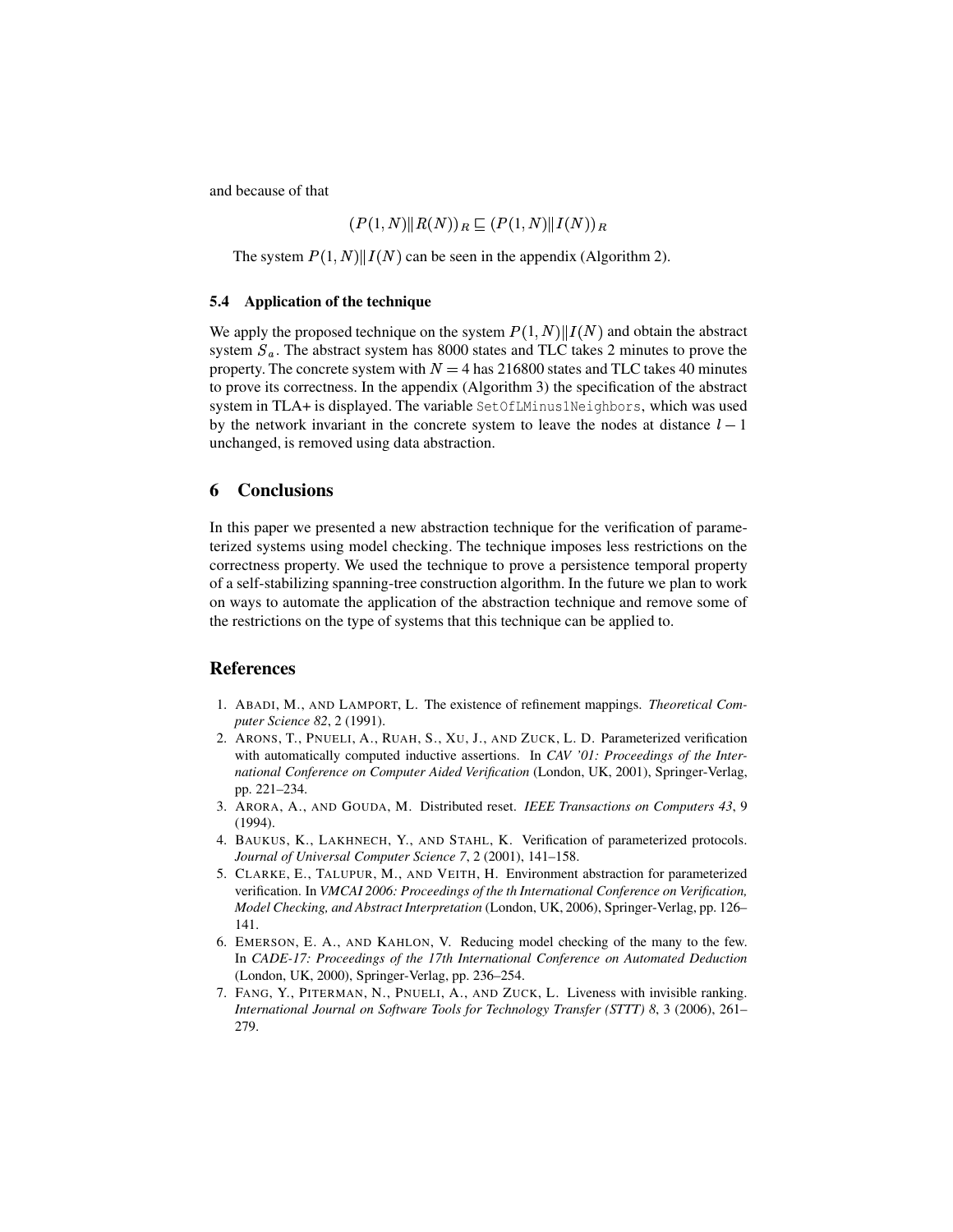- 8. JHALA, R., AND MCMILLAN, K. Array abstractions from proofs. In *CAV '07, accepted for publication* (2007).
- 9. KESTEN, Y., AND PNUELI, A. Control and data abstraction: the cornerstones of practical formal verification. *International Journal on Software Tools for Technology Transfer (STTT) 2*, 4 (2000).
- 10. KESTEN, Y., AND PNUELI, A. Verification by augmented finitary abstraction. *Information and Computation 163*, 1 (2000), 203–243.
- 11. KESTEN, Y., PNUELI, A., SHAHAR, E., AND ZUCK, L. D. Network invariants in action. In *CONCUR '02: Proceedings of the International Conference on Concurrency Theory* (London, UK, 2002), Springer-Verlag, pp. 101–115.
- 12. KURSHAN, R. P., AND MCMILLAN, K. L. A structural induction theorem for processes. *Information and Computation 117*, 1 (1995), 1–11.
- 13. LAMPORT, L. *Specifying Systems: The TLA+ Language and Tools for Hardware and Software Engineers*. Addison-Wesley Professional, 2002.
- 14. LYNCH, N. *Distributed Algorithms*. Morgan Kaufmann Publishers, 1996.
- 15. MCMILLAN, K. L. Verification of an implementation of tomasulo's algorithm by compositional model checking. In *CAV* (1998), A. J. Hu and M. Y. Vardi, Eds., vol. 1427 of *Lecture Notes in Computer Science*, Springer, pp. 110–121.
- 16. MCMILLAN, K. L. A methodology for hardware verification using compositional model checking. *Science of Computer Programming 37*, 1–3 (2000), 279–309.
- 17. PNUELI, A., RUAH, S., AND ZUCK, L. D. Automatic deductive verification with invisible invariants. In *TACAS 2001: Proceedings of the 7th International Conference on Tools and Algorithms for the Construction and Analysis of Systems* (London, UK, 2001), Springer-Verlag, pp. 82–97.
- 18. PNUELI, A., XU, J., AND ZUCK, L. Liveness with (0,1,infinity)-counter abstraction. In *CAV '02: Proceedings of the International Conference on Computer Aided Verification* (London, UK, 2002), Springer-Verlag, pp. 107–122.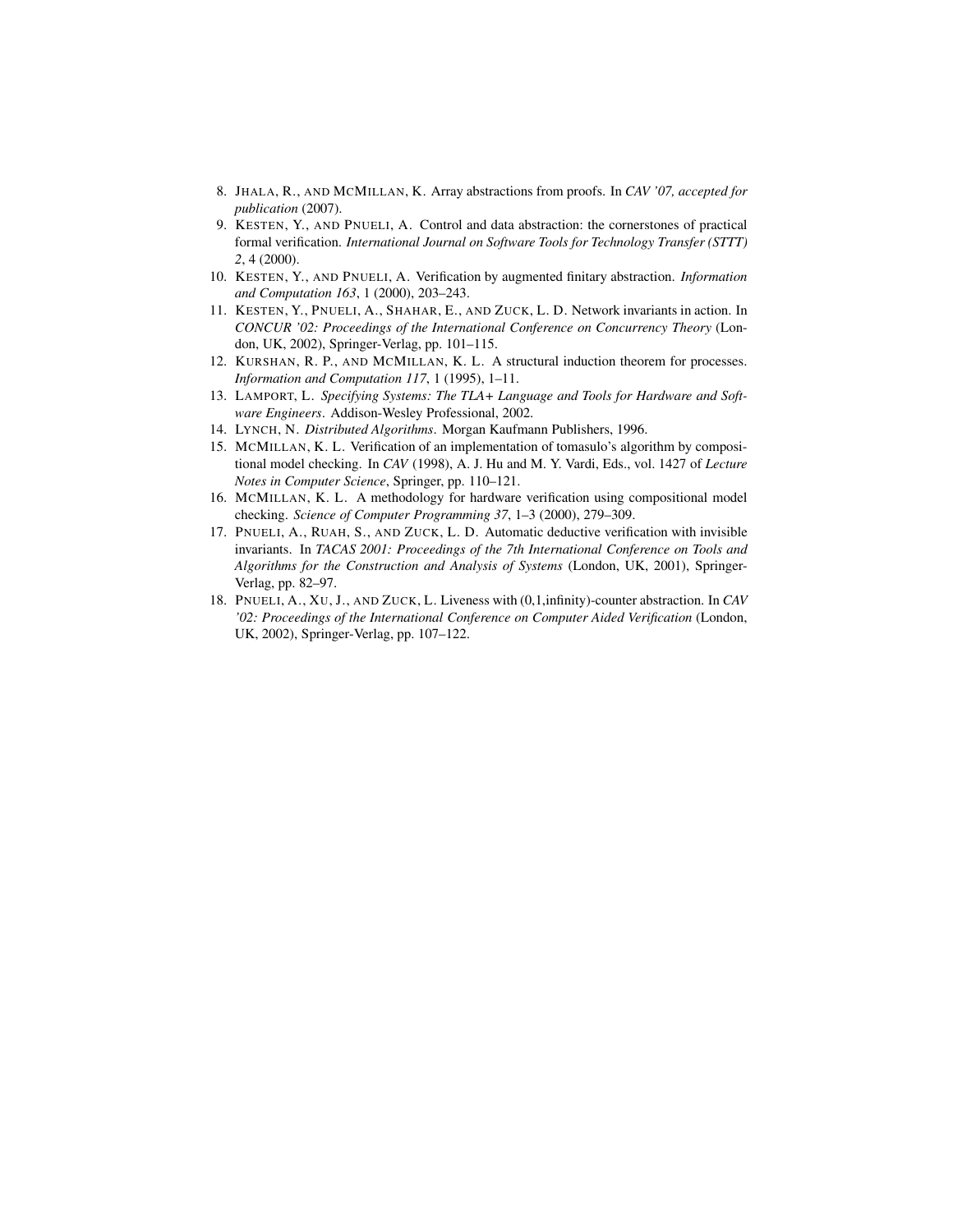# **A Proof of correctness**

In this section we prove the correctness of the proposed technique. It is enough to prove that  $S_c \subseteq S_a$ . As before  $S_c$  stands for the concrete system  $(P(1, N) || I(N)) | R$ . We are going to use the theory of refinement mappings [1] to prove that the abstraction is correct. More specifically, we first define system  $S_{c}^{\pi}$  by augmenting  $S_{c}$  with a prophecy variable  $\pi$  and then we define a refinement mapping from  $S_{\alpha}^{\pi}$  to  $S_{\alpha}$ .

#### **A.1 System with a prophecy variable**

In this section we describe how we obtain the  $S_c^{\pi} = \langle \Sigma^{\pi}, F^{\pi}, \mathcal{N}^{\pi}, \mathcal{L}^{\pi} \rangle$  system from  $S_c = \langle \Sigma, F, \mathcal{N}, \bot \rangle$  for each  $N \in \mathbb{N}$ .

- T $\pi$ 1 The state space  $\Sigma^{\pi} = \Sigma \times 2..N$ . This implies that  $\pi \in 2..N$  in all reachable states of  $S_c^{\pi}$ .
- T $\pi$ 2 The set of initial states  $F^{\pi} = F \times 2 \cdot N$ . As a consequence,  $\pi$  can have any value in  $2..N$  initially.
- T $\pi$ 3 From the set of actions A of  $S_c$ , based on which  $\mathcal N$  is defined, we are going to derive the set of actions  $A^{\pi}$ , which define the next state relation  $\mathcal{N}^{\pi}$  of  $S_{c}^{\pi}$ . There are four types of actions in  $A^{\pi}$ :
	- $T\pi$ 3.0  $A^{\pi}$  includes  $N-1$  actions of the form

$$
\alpha_j^\pi \stackrel{\scriptscriptstyle\Delta}{=} \wedge \pi'=j
$$

 $\land$  UNCHANGED  $\langle$ all\_other\_variables $\rangle$ 

where  $j \in 2..N$  and  $svl_j$  is the next element in SV<sub>I</sub> that is going to be read or written. These actions are always enabled.

T $\pi$ 3.1 For any action  $\alpha$  that does not modify or read any of the variables in SV<sub>I</sub>, a new action is defined, which has as an effect the conjunction of the effect of  $α$ and the condition  $\pi' = \pi$ . The new action is included in  $A^{\pi}$ .

$$
\alpha^{\pi} \stackrel{\Delta}{=} \wedge \text{prec}(\alpha)
$$
  
 
$$
\wedge \text{eff}(\alpha)
$$
  
 
$$
\wedge \pi' = \pi
$$

T $\pi$ 3.2 For any action  $\alpha$  that reads one of the variables in SV<sub>I</sub>, a new action  $\alpha^{\pi}$  is defined and added to  $A^{\pi}$ . Let the accessed variable be  $s\nu[j]$ . The precondition of  $\alpha^{\pi}$  is the conjunction of the precondition of  $\alpha$  and  $\pi = j$ . The effect is the same as the effect of  $\alpha$  and  $\pi$  is left unchanged

$$
\alpha^{\pi} \stackrel{\Delta}{=} \wedge \text{prec}(\alpha)
$$

$$
\wedge \pi = j
$$

$$
\wedge \text{eff}(\alpha)
$$

$$
\wedge \pi' = \pi
$$

T $\pi$ 3.3 For any action  $\alpha$  that modifies one of the variables in SV<sub>I</sub>, a new action  $\alpha^{\pi}$  is defined and added to  $A^{\pi}$ . Let the modified variable be  $s\nu[j]$ . The precondition of  $\alpha^{\pi}$  is the conjunction of the precondition of  $\alpha$  and  $\pi = j$ . The effect is the same as the effect of  $\alpha$  and  $\pi$  is left unchanged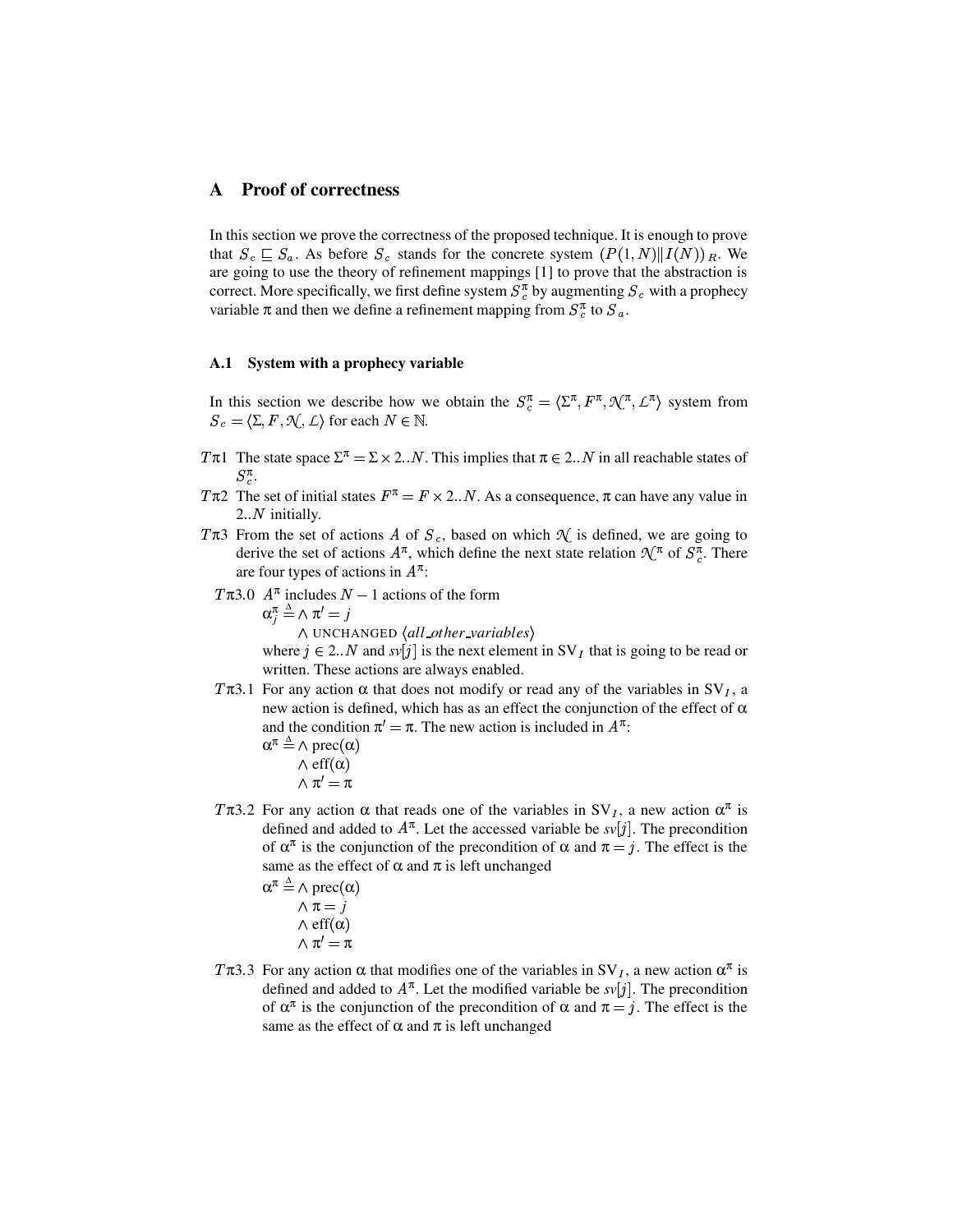$\alpha^{\pi} \triangleq \wedge \text{prec}(\alpha)$  $\wedge \pi = j$  $\wedge$  eff $(\alpha)$  $\wedge \pi' = \pi$ 

Tπ3.4 For any action α that reads a variable  $sv[g(e)]$ , with  $g(e) ∈ 1..N$  and  $e ∈ Σ<sub>nsv</sub>$ , let eff $(\alpha) = h(e, e', s v[g(e)].$  We define action  $\alpha^{\pi}$  as follows

$$
\alpha^{\pi} \stackrel{\Delta}{=} \vee \wedge \text{prec}(\alpha)
$$
  
\n
$$
\wedge g(e) = 1
$$
  
\n
$$
\wedge h(e, e', s v[g(e)])
$$
  
\n
$$
\wedge \pi' = \pi
$$
  
\n
$$
\vee \wedge \text{prec}(\alpha)
$$
  
\n
$$
\wedge \pi = g(e)
$$
  
\n
$$
\wedge h(e, e', s v[g(e)])
$$
  
\n
$$
\wedge \pi' = \pi
$$

The new action  $\alpha^{\pi}$  is added to  $A^{\pi}$ .

T $\pi$ 4 We define liveness condition  $L^{\pi}$  built by the following algorithm:

- (a)  $L^{\pi}$  = TRUE
- (b) For each action  $\alpha^{\pi}$  constructed from  $\alpha$  using any of the rules  $T\pi 3.1 T\pi 3.4$ , i. if  $\alpha \in \mathcal{W}$ , then

$$
L^{\pi} = L^{\pi} \wedge \big( (\Box \Diamond \neg \text{prec}(\alpha)) \vee (\Box \Diamond \, (\text{eff}(\alpha) \wedge s' \neq s) \big) \big)
$$

ii. if  $\alpha \in S$ , then

$$
L^{\pi} = L^{\pi} \wedge \left( (\Diamond \Box \neg \text{prec}(\alpha)) \vee (\Box \Diamond \left( \text{eff}(\alpha) \wedge s' \neq s \right) \right) \right)
$$

where s is the projection of state  $s^{\pi}$  on  $\Sigma$ .

(c) If  $L_e$  is the conjunction of all justice and compassion requirements of  $S_e$  then

 $L^{\pi} = L^{\pi} \wedge L_e$ 

Note that  $L \equiv L^{\pi}$  by construction.

In order to prove that  $S_c$  and  $S_c^{\pi}$  define the same externally visible property, we need to prove conditions P1-P6, as Abadi and Lamport found [1]. For convenience, we repeat the conditions P1-P6 as described in their paper

- P1.  $\Sigma^{\pi} \subseteq \Sigma \times \Sigma_{\pi}$  for some set  $\Sigma_{\pi}$
- P2. (a)  $\Pi_{\pi}$  $(F^{\pi}) \subseteq F$ 
	- (b) For all  $(s,\pi) \in \Pi_{\pi}^{-1}(F)$  there exists  $\pi_0, \pi_1, \dots, \pi_n = \pi$  such that  $(s,\pi_0) \in F^{\pi}$ and, for  $0 \leq i < n, \langle (s, \pi_i), (s, \pi_{i+1}) \rangle \in \mathcal{N}^{\pi}$
- P3. If  $\langle (s,\pi), (s',\pi') \rangle \in \mathcal{N}^{\pi}$  then  $\langle s, s' \rangle \in \mathcal{N}$  or  $s = s'$ .
- P4. If  $\langle s, s' \rangle \in \mathcal{N}$  and  $(s', \pi') \in \Sigma^{\pi}$  then there exist  $\pi, \pi'_0, \ldots, \pi'_{n-1}, \pi'_n = \pi'$  such that  $\langle (s, \pi), (s', \pi'_{0}) \rangle \in \mathcal{N}^{\pi}$  and, for  $0 \leq i < n : \langle (s', \pi'_{i}), (s', \pi'_{i+1}) \rangle \in \mathcal{N}^{\pi}$ .
- P5.  $L^{\pi} = \Pi_{\pi}^{-1}(L)$ .
- P6. For all  $s \in \Sigma$  the set  $\Pi_{\pi}^{-1}(s)$  is finite and nonempty.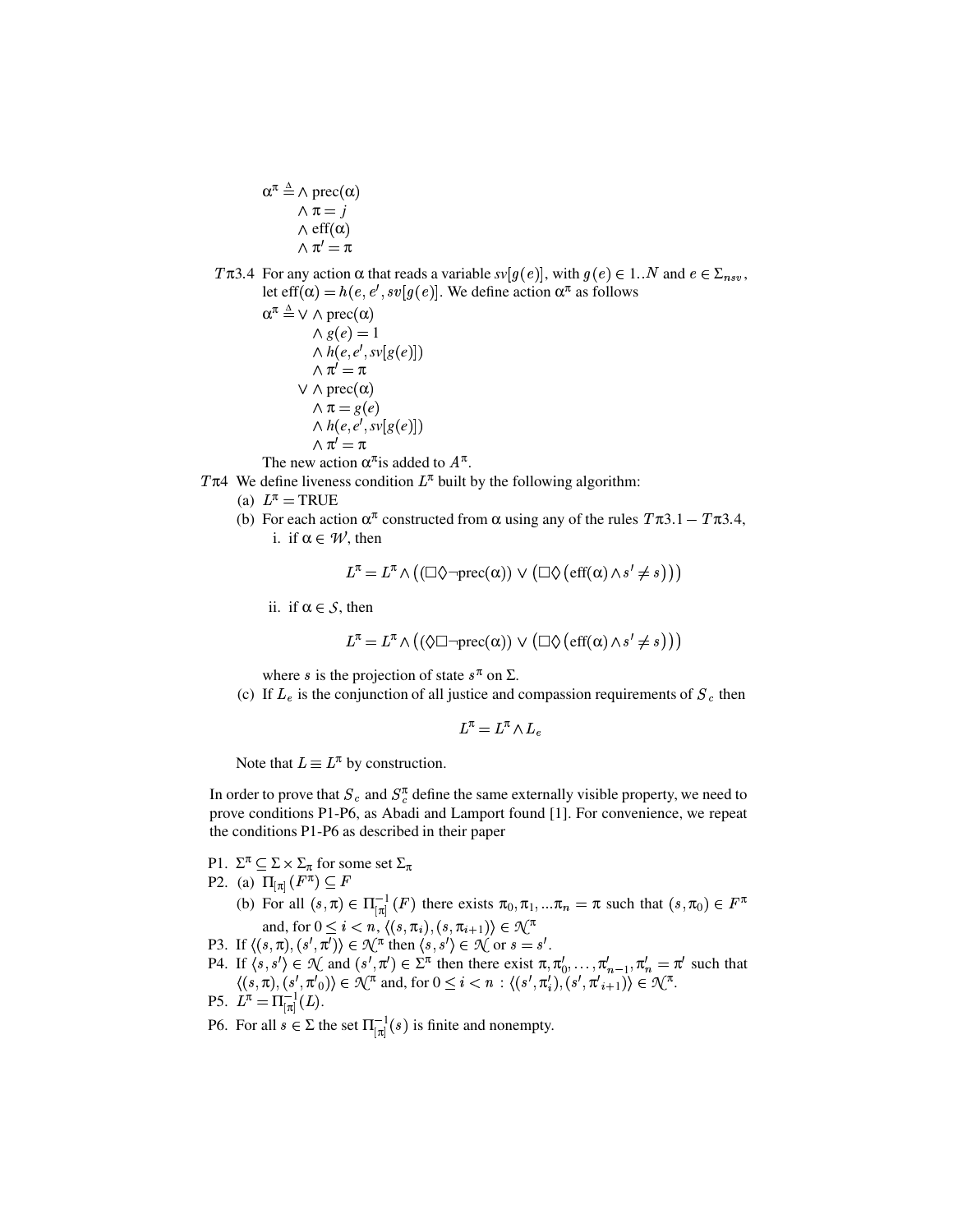The set  $\Pi_{\pi}^{-1}(s)$  is defined as the set of all states  $t = (s, \pi)$  for which  $\Pi_{\pi}(t) = s$ .

**Lemma 2.** Systems  $S_c$  and  $S_c^{\pi}$  define the same externally visible property.

PROOF SKETCH: Using the way  $S_c^{\pi}$  was constructed (properties  $T\pi 0$ -  $T\pi 4$ ), we prove premises P1-P6. Based on Proposition 5 of Abadi and Lamport's paper, the lemma is implied from these premises.

PROOF:

1.  $T\pi 1$  implies P1

1.1. Because of  $T\pi 1$  it holds that  $\Sigma^{\pi} = \Sigma \times 2 \cdot N$ . If we substitute  $\Sigma_{\pi}$  for 2. N, the following condition becomes true

$$
\Sigma^{\pi} = \Sigma \times \Sigma_{\pi} \Rightarrow \Sigma^{\pi} \subseteq \Sigma \times \Sigma_{\pi}
$$

 $\Box$ 

2.  $T\pi 2$  implies P2(a) and P2(b)

PROOF SKETCH: We prove that  $T\pi2$  satisfies a much stronger property, i.e.,  $F^{\pi} = \Pi^{-1}_{\pi} (F)$ 

This property is the same as  $P2'$  in Abadi and Lamport's paper [1]. PROOF:

$$
\Pi_{[\pi]}^{-1}(F) = \{ (s,\pi) | s \in F \land (s,\pi) \in \Sigma^{\pi} \land \Pi_{[\pi]}^{-1}(s,\pi) = s \}
$$
  
= \{ (s,\pi) | s \in F \land s \in \Sigma \land \pi \in 2..N \}  
= F \times 2..N  
= F^{\pi}

3.  $T\pi 3.0 - T\pi 3.4$  imply P3

PROOF SKETCH: We prove P3 by doing a case based analysis of all actions in  $A^{\pi}$ , using the properties  $T\pi 3.0 - T\pi 3.4$ . For each action  $\alpha^{\pi} \in A^{\pi}$  we prove that all possible transitions  $\langle (s,\pi), \alpha^{\pi}, (s',\pi') \rangle$  satisfy  $\langle s, s' \rangle \in \mathcal{N}$  or  $s = s'$ . 3.1. CASE:  $\alpha^{\pi}$  is constructed by rule  $T\pi$ 3.0, then  $s = s'$ 

By definition of  $\alpha^{\pi}$  (rule  $T\pi 3.0$ ) for any  $(s,\pi)$  in  $\Sigma^{\pi}$  such that  $\langle (s,\pi), \alpha^{\pi}, (s',\pi') \rangle$ is a transition of  $S_c^{\pi}$ , it holds that  $s = s'$ . This is guaranteed by the second conjunct of the definition.

3.2. CASE:  $\alpha^{\pi}$  is constructed by rule  $T\pi 3.1$ , then  $\langle s, s' \rangle \in \mathcal{R}$ 

Let  $\alpha^{\pi}$  be an action constructed by rule  $T\pi 3.1$ . For any transition  $\langle (s,\pi), \alpha^{\pi}, (s',\pi') \rangle$ of system  $S_c^{\pi}$  we know that there is an action  $\alpha$  of  $S_c$  with the same precondition and the same effect on the  $\Sigma$ -part of the state. Therefore,  $\alpha$  is enabled at s and can produce s', when executed at s. This implies  $\langle s, s' \rangle \in \mathcal{N}$ .

3.3. CASE:  $\alpha^{\pi}$  is constructed by rule  $T\pi$ 3.2, then  $\langle s, s' \rangle \in \mathcal{N}$ 

Let  $\alpha^{\pi}$  be an action constructed by rule  $T\pi$ 3.2. For any transition  $\langle(s,\pi),\alpha^{\pi},(s',\pi')\rangle$ of system  $S_c^{\pi}$  we know that there is an action  $\alpha$  of system  $S_c$  such that

$$
\mathrm{prec}(\alpha^{\pi}) \to \mathrm{prec}(\alpha)
$$

$$
eff(\alpha^{\pi}) \rightarrow eff(\alpha)
$$

Therefore,  $\alpha$  is enabled at s and can produce s', when executed at s. This implies  $\langle s, s' \rangle \in \mathcal{N}$ .

3.4. CASE:  $\alpha^{\pi}$  is constructed by rule  $T\pi$ 3.3, then  $\langle s, s' \rangle \in \mathcal{R}$ 

We can apply the same reasoning as in the Case 3.3.

3.5. CASE:  $\alpha^{\pi}$  is constructed by rule  $T\pi$ 3.4, then  $\langle s, s' \rangle \in \mathcal{R}$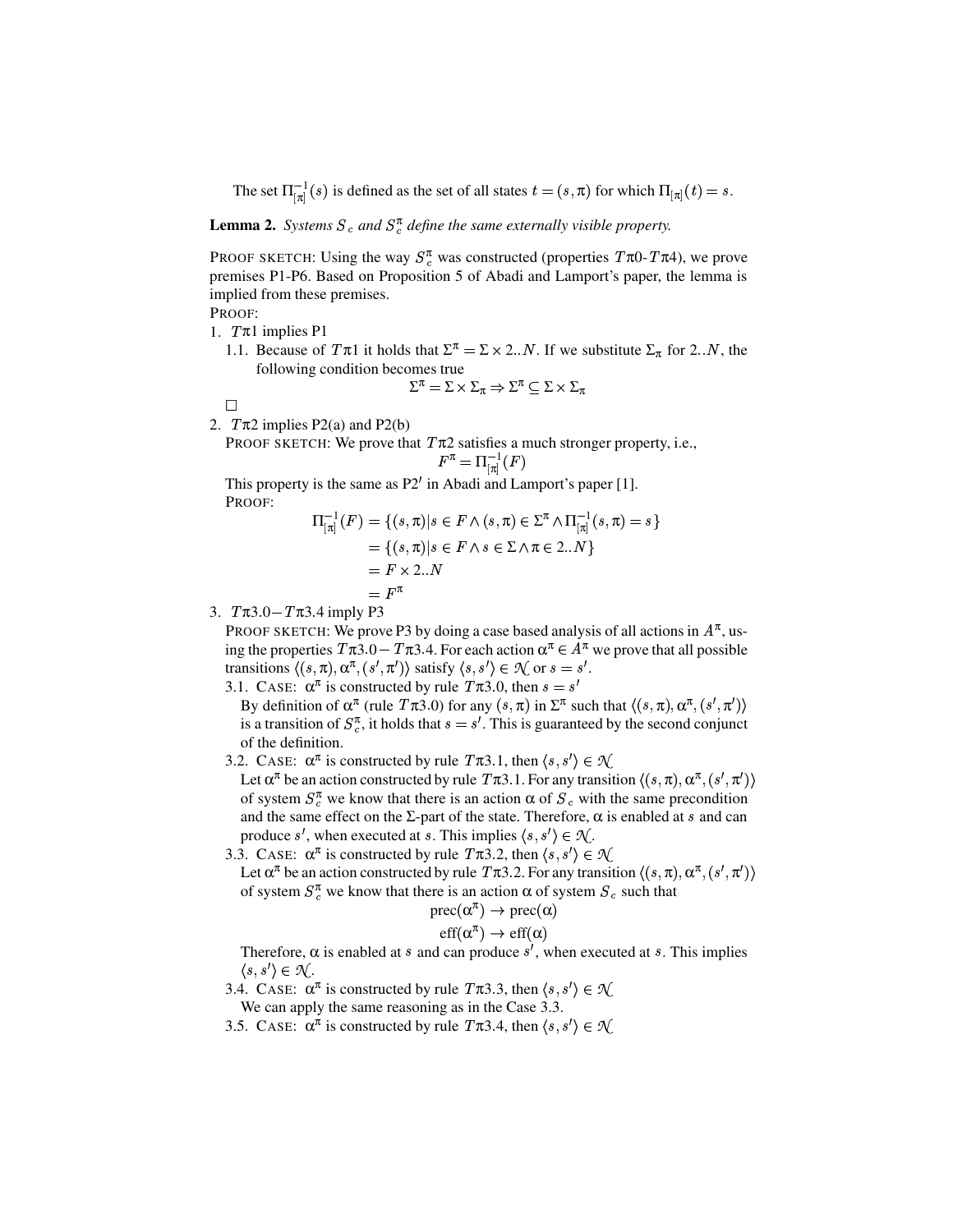Let  $\alpha^{\pi}$  be an action constructed by rule  $T\pi$ 3.4. For any transition  $\langle(s,\pi),\alpha^{\pi},(s',\pi')\rangle$ of system  $S_c^{\pi}$  we know that there is an action  $\alpha$  of system  $S_c$  such that

$$
\alpha^{\pi} \rightarrow \forall \text{ prec}(\alpha) \land g(e) = 1 \land h(e, e', s\mathbf{v}[g(e)]) \land \pi' = \pi \lor \text{ prec}(\alpha) \land \pi = g(e) \land h(e, e', s\mathbf{v}[g(e)]) \land \pi' = \pi \n\stackrel{g(e) \in 1..N}{\longrightarrow} (\text{prec}(\alpha) \land h(e, e', s\mathbf{v}[g(e)])) \n\rightarrow \alpha
$$

Since  $\alpha$  is expressed only on s, we have

$$
\langle (s,\pi), (s',\pi')\rangle \models \alpha \rightarrow \langle s,s'\rangle \models \alpha
$$

This implies  $\langle s, s' \rangle \in \mathcal{N}$ .

4.  $T\pi 3.0 - T\pi 3.4$  imply P4

PROOF SKETCH: We prove P4 by doing a case based analysis of all actions in  $A$ , using the properties  $T\pi 3.0 - T\pi 3.4$ . For each  $\langle s, s' \rangle \in \mathcal{N}$ , we prove based on the action  $\alpha$  that caused the transition  $\langle s, \alpha, s' \rangle$  that there exist a sequence of actions in  $A^{\pi}$  that satisfy the premises of P4.

4.1. CASE:  $\exists \alpha \in A$ :

1.  $\langle s, \alpha, s' \rangle$  is a transition of  $S_c$ 

2.  $\alpha$  does not read or modify any element of SV<sub>I</sub>

By rule  $T\pi 3.1$  there exists action  $\alpha^{\pi} \in A^{\pi}$  that is enabled at s, for any value of  $\pi$ , and can produce s', if executed at s. The value of  $\pi$  remains unchanged by the execution of  $\alpha^{\pi}$ . This implies  $\langle (s, \pi'), (s', \pi') \rangle$  belongs to  $\mathcal{N}^{\pi}$ .

4.2. CASE:  $\exists \alpha \in A$ :

1.  $\langle s, \alpha, s' \rangle$  is a transition of  $S_c$ 

2.  $\alpha$  reads or modifies an element of SV<sub>I</sub>

Let *sv*[*j*] be the element read or modified, where  $j \in 2..N$ . For each  $(s', \pi') \in \Sigma^{\pi}$ there exists transition  $\langle (s', j), \alpha^{\pi}, (s', \pi') \rangle$ . The reason is that actions constructed by rule  $T\pi 3.0$  are always enabled, so the action  $\alpha^{\pi}$  is enabled in s'. Therefore, it holds  $\langle (s',j), (s',\pi') \rangle \in \mathcal{N}^{\pi}$ . Because of rules  $T \pi 3.2, T \pi 3.3$  we know that there exists action in  $A^{\pi}$ , whose precondition is the conjunction of the precondition of  $\alpha$  and  $\pi = j$ . Therefore, this action is enabled in state  $(s, j)$ . Moreover, its effect is the effect of  $\alpha$  and it leaves  $\pi$  unchanged. This implies that  $\langle (s,j), (s',j) \rangle \in \mathcal{N}^{\pi}$ .

4.3. CASE:  $\exists \alpha \in A$ :

1.  $\langle s, \alpha, s' \rangle$  is a transition of  $S_c$ 

2.  $\alpha = \text{prec}(\alpha) \land h(e, e', s\vee[g(e)])$ , where  $g(e) \in 1..N$ 

In this case there exists action  $\alpha^{\pi}$  in  $A^{\pi}$  defined by rule  $T\pi 3.4$ . Since  $\langle s, s' \rangle \models \alpha$ , in state s we have that  $g(e) = 1$  or  $g(e) \in 2..N$ . If  $g(e) = 1$ , then

 $\langle s, s' \rangle \models (g(e) = 1 \land h(e, e', s \vee [g(e)]) \land \text{prec}(\alpha))$ 

For every  $(s', \pi') \in \Sigma^{\pi}$ , state  $(s, \pi)$ , with  $\pi' = \pi$ , is in  $\Sigma^{\pi}$  and

$$
\langle (s,\pi), (s',\pi') \rangle \models (g(e) = 1 \land h(e,e',sv[g(e)]) \land \text{prec}(\alpha) \land \pi' = \pi) \stackrel{T_{\pi^3,4}}{\Rightarrow} (3)
$$

$$
\langle (s,\pi), (s',\pi') \rangle \models \alpha^{\pi}
$$

If  $g(e) \in 2..N$ , then let  $j = g(e)$  with  $j \in 2..N$ . Then for all  $(s', \pi') \in \Sigma^{\pi}$ , there is action  $\alpha_0^{\pi}$  created by rule  $T\pi 3.0$  such that  $\langle (s',j), (s',\pi') \rangle \models \alpha_0^{\pi}$ . Then state  $(s,j)$ belongs to  $\Sigma^{\pi}$  and satisfies  $g(e) = j$ . Therefore,

$$
\langle (s,j),(s',j) \rangle \models (g(e) = j \land \pi = j \land \text{prec}(\alpha) \land h(e,e',sv[g(e)]) \land \pi' = \pi)
$$
  
\n
$$
\Rightarrow \langle (s,j),(s',j) \rangle \models \alpha^{\pi}
$$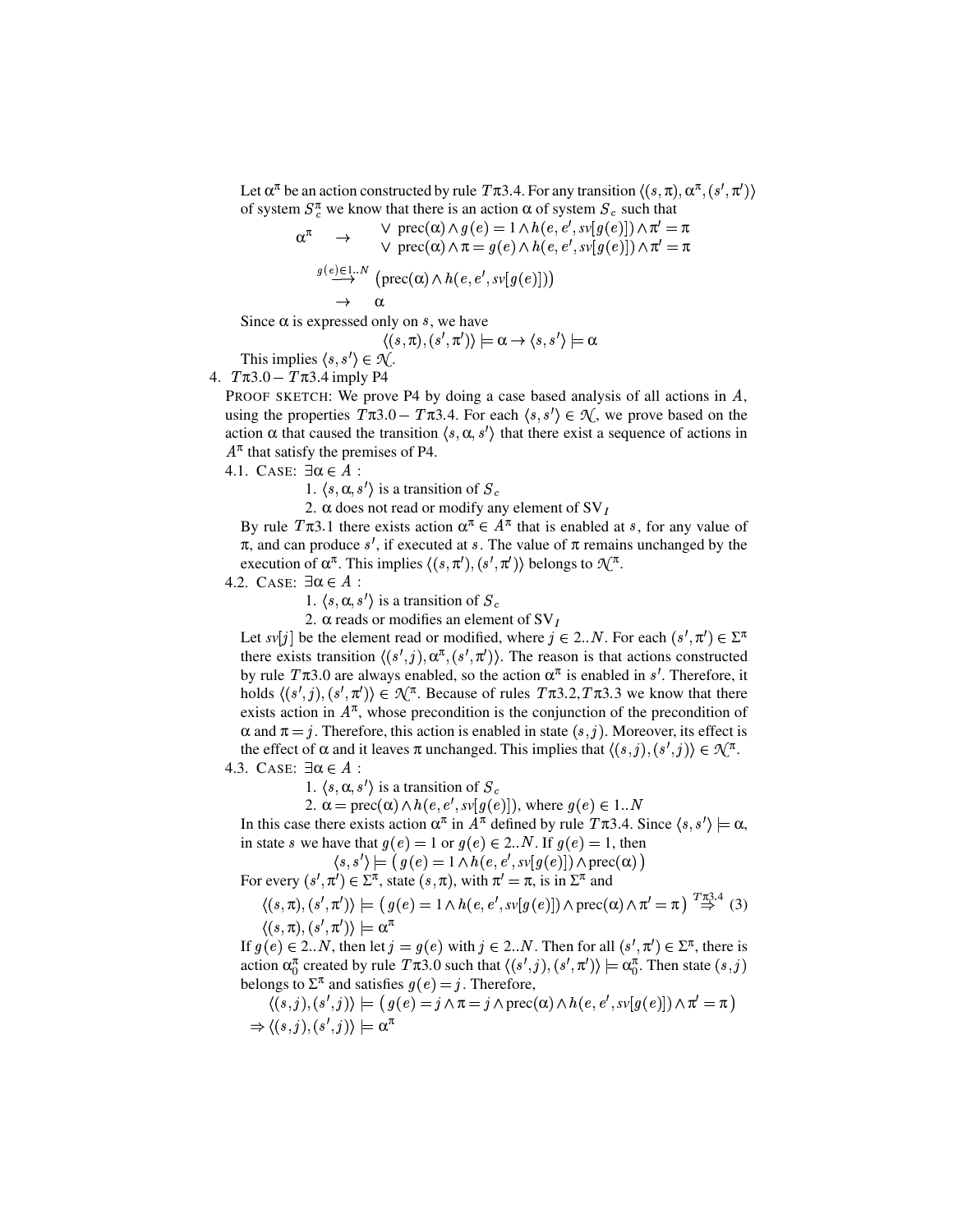#### 5.  $T\pi4$  implies P5

PROOF SKETCH: The argument is based on the equivalence of L and  $L^{\pi}$ .

The  $L^{\pi}$  property is expressed on variables in  $\Sigma$  and is equivalent to L. Therefore, for every infinite behavior  $\sigma$  that satisfies  $L^{\pi}$ ,  $\Pi_{\pi}(\sigma)$  must satisfy L. Moreover, for each behavior  $\sigma$  satisfying L, all corresponding behaviors produced by the machine of  $S_c^{\pi}$ must satisfy  $L^{\pi}$ .

6. P6 is valid by construction of the state space

For each N and each state s, there are at most  $N-1$  values for  $\pi$ , so at most  $N-1$ elements in the set  $\Pi_{\pi}^{-1}(s)$ . Each state s which is reachable for  $S_c$  has at least one corresponding state  $(s,\pi)$  which is reachable for  $S_{c}^{\pi}$ . Therefore,  $\Pi_{\pi}^{-1}(s)$  is finite and non-empty for each  $N$ .

 $\Box$ 

The next lemma states that there exists a refinement mapping from the system  $S_c^{\pi}$ with the augmented prophecy variable to the abstract system constructed using rules  $T1 - T4$ . We represent the state  $s_c = (s, \pi) \in \Sigma_c^{\pi}$  as  $(e, sv, \pi)$ , where e is the part of the state without the shared variable  $sv$  ( $e \in \Sigma_{nsv}$ ). We consider  $(e, sv[1])$  the external part of the state, even though the external part of the state may be only a part of  $(e, sv[1])$ . Extending to those cases should be straightforward. The shared variable is *sv*. In system  $S_{c}^{\pi}$  the shared variable ranges over [1.. $N \rightarrow$  FS]. The state of the abstract system can be represented as  $s_a = (e_a, s v_a)$ , where  $s v_a \in [1..2 \rightarrow FS]$ . The refinement mapping we consider is the function  $f : \Sigma_c^{\pi} \to \Sigma_a$  defined as

let 
$$
s_c \triangleq (e, sv, \pi)
$$
 in  
\n
$$
\forall s_c \in \Sigma^{\pi} : f(s_c) \triangleq (e, \langle sv[1], sv[\pi] \rangle)
$$

By definition f preserves the external part and sets the first element of  $sv_a$  to  $sv[1]$  and the second to  $s\nu[\pi]$ , i.e.,

$$
s v_a[1] = s v[1]
$$
  

$$
s v_a[2] = s v[\pi]
$$

In order to prove that  $f$  is a refinement mapping, it is sufficient to show that  $f$ satisfies conditions  $R1 - R4$  as shown in Abadi and Lamport's paper [1]. We list the  $R1 - R4$  conditions from that paper for the reader's convenience.

R1. For all  $s_c \in \Sigma^{\pi} : \Pi_E(f(s_c)) = \Pi_E(s_c)$ . R2.  $f(F^{\pi}) \subseteq F_a$ . R3. If  $\langle s_c, t_c \rangle \in \mathcal{K}^{\pi}$  then  $\langle f(s_c), f(t_c) \rangle \in \mathcal{K}_a$  or  $f(s_c) = f(t_c)$ . R4.  $f(P^{\pi}) \subseteq L_a$ , where  $P^{\pi}$  is the property defined by  $S_c^{\pi}$ .

**Lemma 3.** *Function*  $f$  *is a refinement mapping from*  $S_c^{\pi}$  *to*  $S_a$ 

PROOF SKETCH: We prove the lemma by showing that f satisfies properties  $R1 - R4$ . PROOF:

1. R1 is satisfied by the definition of  $f$ .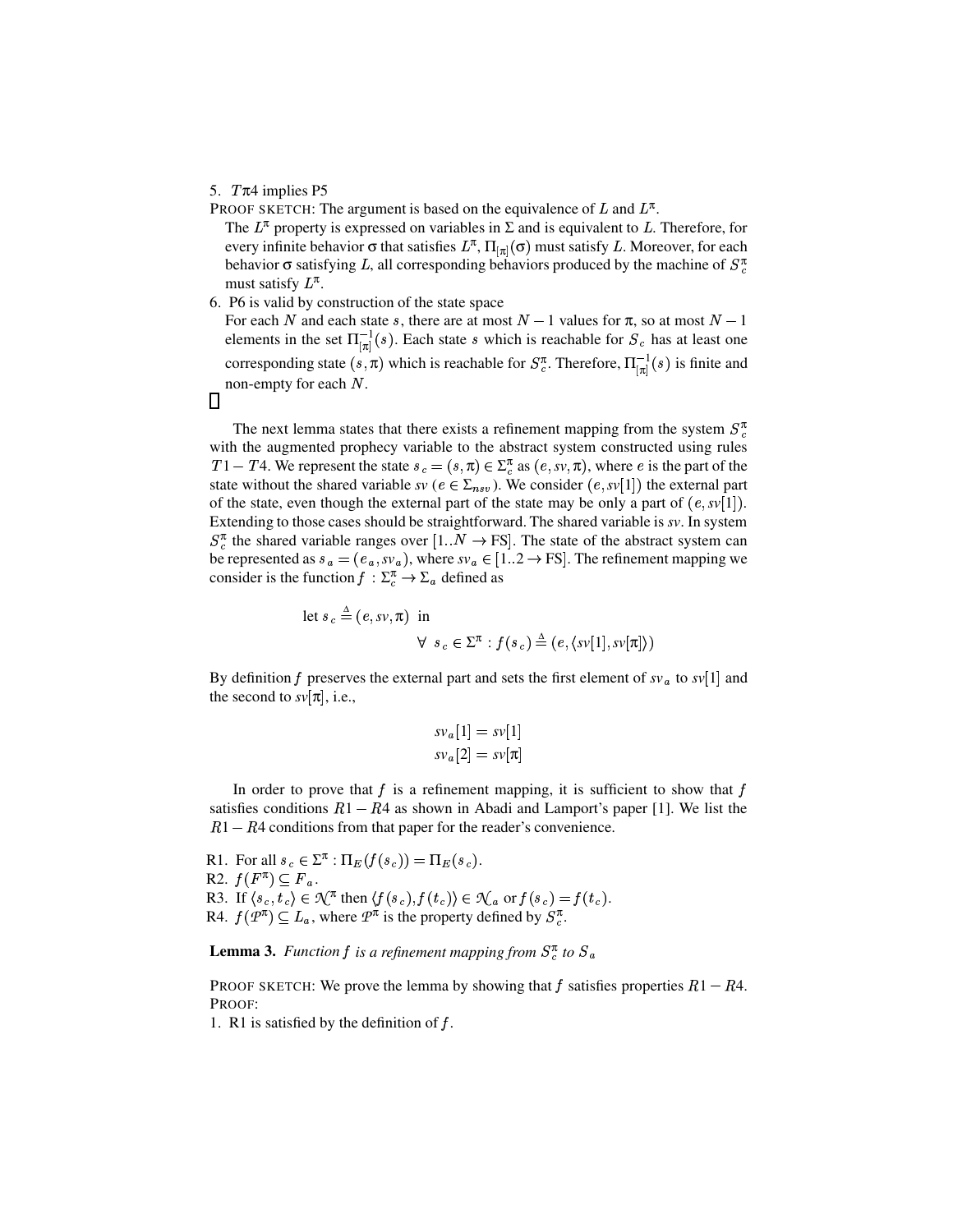PROOF:Let  $s_c \triangleq (e, sv, \pi)$  be any element in  $\Sigma^{\pi}$ , then

$$
\forall s_c \in \Sigma^{\pi} : \wedge \Pi_E(s_c) = (e, s\nu[1]) \tag{4}
$$

$$
\wedge f(s_c) = (e, \langle sv[1], sv[\pi] \rangle) \tag{5}
$$

 $(5) \Rightarrow \forall s_c \in \Sigma^{\pi} : \Pi_E(f(s_c)) = \Pi_E((e, \langle sv[1], sv[\pi] \rangle)) = (e, sv[1]) = \Pi_E(s_c) \square$ 

2. R2 is satisfied by construction of  $S_a$ .

PROOF: By construction  $F_a = \prod_E (\tilde{F^{\pi}}) \times (F^{\pi}_{sv[1]} \times F^{\pi}_{sv[2..N]}),$  where  $F^{\pi}_{sv[1]}, F^{\pi}_{sv[2..N]}$ are the sets of possible initial values of  $sv[1]$  and possible initial values of the elements in SV<sub>I</sub>, respectively. For any state  $s_c = (e, sv, \pi)$  it holds

$$
\forall s_c \in F^{\pi} : f(s_c) = (e, \langle sv[1], sv[\pi] \rangle)
$$

Since  $s_c \in F^{\pi}$  and  $\pi \in 2..N$ ,  $e \in \Pi_E(F^{\pi})$ ,  $s\nu[1] \in F^{\pi}$ <sub>sv[1]</sub>, and  $s\nu[\pi] \in F^{\pi}$ <sub>sv[2..N]</sub>. Therefore,  $f(s_c) \in F_a$ . We proved that  $\forall s_c \in F^{\pi} : f(s_c) \in F_a$ . This implies that  $f(F^{\pi}) \subseteq \overline{F}_a$ .

3. Rules T0 ➧ T4 imply R3 is satisfied by f.

PROOF:For any  $\langle s, t \rangle \in \mathcal{N}^{\pi}$  there must exist action  $\alpha^{\pi} \in A^{\pi}$  created by one of the rules  $T\pi 3.0$ -  $T\pi 3.4$ , such that  $\langle s, \alpha^{\pi}, t \rangle$  is a transition of  $S_c^{\pi}$ . There are four cases based on which rule was used for the creation of  $\alpha^{\pi}$ .

3.1. CASE: Action  $\alpha^{\pi}$  is created by rule  $T\pi$ 3.0. Then there exists an action  $\tilde{\alpha}$  created by rule T0, such that  $\langle f(s), \tilde{\alpha}, f(t) \rangle$  is a transition of  $S_a$ .

PROOF: Action  $\alpha^{\pi}$  modifies only the value of  $\pi$  (by construction). After the action  $s\nu[\pi']$  can have any value v in FS. There is an action  $\tilde{\alpha} \in \tilde{A}$  created by T0, which leaves all variables unchanged and sets  $s v_{\alpha} [2]' = v$ . Since  $\tilde{\alpha}$  is always enabled, it is enabled in  $f(s)$ . Its effect is to leave *e* and  $s v_a[1]$  unchanged and set  $s v_a[2]' = v =$  $sv[\pi']$ . Therefore, the next state is  $f(t)$ . Consequently,  $\langle f(s), \tilde{\alpha}, f(t) \rangle$  is a transition of  $S_a$ . $\Box$ 

3.2. CASE: Action  $\alpha^{\pi}$  is created by rule  $T\pi$ 3.1. Then there exists an action  $\tilde{\alpha}$  created by rule T1, such that  $\langle f(s), \tilde{\alpha}, f(t) \rangle$  is a transition of  $S_a$ .

PROOF: Action  $\alpha^{\pi}$  can modify only the values of e, sv[1] to e', sv[1]' (by construction). In order for  $\alpha^{\pi}$  to be in  $A^{\pi}$ , there must exist  $\alpha$  an action of S with the same precondition and effect on  $e, sv[1]$ . Because of rule  $T1$  an action  $\tilde{\alpha}$  exists in  $\tilde{A}$  with the same precondition and effect on  $e, sv[1]$ . Therefore,

$$
\langle (e, \langle sv_a[1], sv_a[2] \rangle), \tilde{\alpha}, (e', \langle sv_a[1]', sv_a[2] \rangle) \rangle = \langle f(s), \tilde{\alpha}, f(t) \rangle
$$
 is a transition of  $S_a$ .

3.3. CASE: Action  $\alpha^{\pi}$  is created by rule  $T\pi$ 3.2. Then there exists an action  $\tilde{\alpha}$  created by rule *T*2, such that  $\langle f(s), \tilde{\alpha}, f(t) \rangle$  is a transition of  $S_a$ .

PROOF: In this case  $\alpha^{\pi}$  accesses variable  $s\nu[j]$  with  $j \in 2..N$ . Action  $\alpha^{\pi}$  cannot modify any of the elements of *sv* because of the restriction Λ1. Moreover, by construction  $\alpha^{\pi}$  cannot modify  $\pi$ . In order for  $\alpha^{\pi}$  to be enabled in s,  $\pi = j$ . So, this action modifies *e* to  $e'$  by accessing  $s\nu[\pi]$ . For this action to be constructed by rule T $\pi$ 3.2, there must exist action  $\alpha$  of S. Therefore, because of rule T2, there must exist  $\tilde{\alpha} \in \tilde{A}$  with the same precondition and effect as  $\alpha$ , except that  $s\nu[j]$  is replaced by  $s v_a[2]$ . However, in  $f(s)$  by the definition of f,  $s v_a[2] = s v[\pi]$ . Consequently,  $\alpha$ <sup>*n*</sup> has the same precondition and effect on *e* as  $\alpha^{\pi}$ . Since neither  $s\mathbf{v}_a[1]$  nor  $s\mathbf{v}_a[2]$ changes, the next state after the execution of  $\tilde{\alpha}$  in  $f(s)$  is  $f(t)$ . This means that  $\langle f(s), \tilde{\alpha}, f(t) \rangle$  is a transition of  $S_a$ .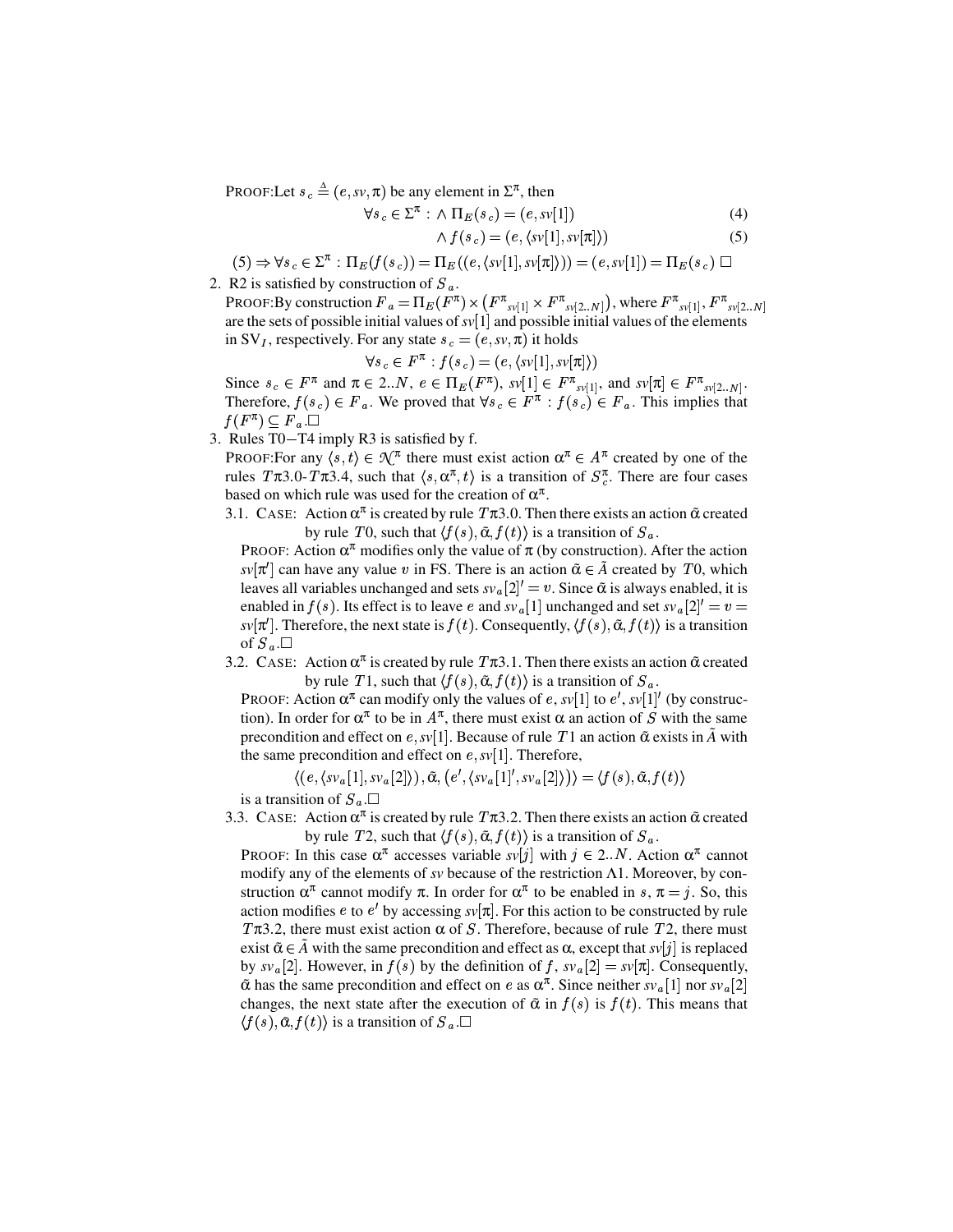3.4. CASE: Action  $\alpha^{\pi}$  is created by rule  $T\pi$ 3.3. Then there exists an action  $\tilde{\alpha}$  created by rule T3, such that  $\langle f(s), \tilde{\alpha}, f(t) \rangle$  is a transition of  $S_a$ .

PROOF: Action  $\alpha^{\pi}$  modifies element *sv*[ $\pi$ ]. Moreover, because of the restriction Λ1, it cannot read any *sv* variable. Therefore, the new value is a function of the state e. It must be independent of  $\pi$ , since the effect of  $\alpha^{\pi}$  is the same as the effect of  $\alpha$ based on which  $\alpha^{\pi}$  was created. Based on  $\alpha$  and because of rule *T* 3  $\tilde{\alpha}$  is created. Action  $\tilde{\alpha}$  has the same precondition and the same effect except that instead of  $sv[j], sv_a[2]$  is modified. Therefore,  $\tilde{\alpha}$  is enabled in  $f(s)$ . Moreover, for any value that  $\alpha^{\pi}$  can assign to *sv*  $[\pi]$  as a function of *e*,  $\alpha$  can assign that value to *sv*<sub>a</sub> [2] as a function of  $e$ . Changes to  $e$  are the same for the two actions as they are taken from α. Consequently,  $\langle (e, \langle sv[1], sv[\pi] \rangle), \tilde{\alpha}, (e', \langle sv[1], sv[\pi] \rangle) \rangle = \langle f(s), \tilde{\alpha}, f(t) \rangle$ is a transition of  $S_a$ . $\square$ 

3.5. CASE: Action  $\alpha^{\pi}$  is created by rule  $T\pi$ 3.4. Then there exists an action  $\tilde{\alpha}$  created by rule T4, such that  $\langle f(s), \tilde{\alpha}, f(t) \rangle$  is a transition of  $S_a$ .

PROOF: In order for  $\alpha^{\pi}$  to exist in  $A^{\pi}$ , there must be an action  $\alpha \in A$ , such that  $\alpha = \text{prec}(\alpha) \wedge h(e, e', s\vee [g(e)])$  for a state function  $g(e) \in 1..N$ . Then there exists action  $\tilde{\alpha} \in \tilde{A}$  defined by rule T4. For a state pair  $\langle s, t \rangle$  satisfying  $\alpha^{\pi}$  we have

$$
\langle s, t \rangle \models \begin{pmatrix} \vee \text{ prec}(\alpha) \wedge \pi' = \pi \wedge h(e, e', s\mathbf{v}[1]) \wedge g(e) = 1 \\ \vee g(e) = \pi \wedge \text{prec}(\alpha) \wedge h(e, e', s\mathbf{v}[g(e)]) \wedge \pi' = \pi \end{pmatrix} \Rightarrow
$$
  

$$
\begin{pmatrix} \vee \langle s, t \rangle \models (\text{prec}(\alpha) \wedge \pi' = \pi \wedge h(e, e', s\mathbf{v}[1]) \wedge g(e) = 1) \\ \vee \langle s, t \rangle \models (g(e) = \pi \wedge \text{prec}(\alpha) \wedge h(e, e', s\mathbf{v}[g(e)]) \wedge \pi' = \pi) \end{pmatrix} \xrightarrow{\Delta} \uparrow
$$
  

$$
\begin{pmatrix} \vee \langle s, t \rangle \models (\text{prec}(\alpha) \wedge \pi' = \pi \wedge h(e, e', s\mathbf{v}[1]) \wedge g(e) = 1 \wedge s\mathbf{v}' = s\mathbf{v} \end{pmatrix} \Rightarrow
$$
  

$$
\begin{pmatrix} \vee \langle s, t \rangle \models (\text{prec}(\alpha) \wedge \pi' = \pi \wedge h(e, e', s\mathbf{v}[g(e)]) \\ \wedge \pi' = \pi \wedge s\mathbf{v}' = s\mathbf{v} \wedge s\mathbf{v}[g(e)] = s\mathbf{v}[\pi] \end{pmatrix} \Rightarrow
$$
  

$$
\begin{pmatrix} \vee \langle s, t \rangle \models (\text{prec}(\alpha) \wedge h(e, e', s\mathbf{v}[1]) \wedge g(e) = 1 \wedge s\mathbf{v}[\pi']' = s\mathbf{v}[\pi] \end{pmatrix} \Rightarrow
$$
  

$$
\begin{pmatrix} \vee \langle s, t \rangle \models (\text{prec}(\alpha) \wedge h(e, e', s\mathbf{v}[1]) \wedge g(e) = s\mathbf{v}[\pi] \end{pmatrix} \Rightarrow
$$
  

$$
\begin{pmatrix} \vee \langle f(s), f(t) \rangle \models (\text{prec}(\alpha) \wedge h(e, e', s\mathbf{v}_a[1]) \wedge g(e) = 1 \wedge s\mathbf{v}_a[2]' = s\mathbf{v}_a[2]) \end{pmatrix} \Rightarrow
$$
  
<math display="</math>

Therefore,  $\langle f(s), \tilde{\alpha}, f(t) \rangle$  is a transition of  $S_a$ .

 $\Box$ 

4. R4 is satisfied by construction of  $L<sub>o</sub>$ .

PROOF:We prove that R4 holds by case analysis on the type of liveness conditions.

4.1. CASE: If  $\sigma^{\pi}$  belongs to  $P(S^{\pi})$ , then  $f(\sigma^{\pi})$  satisfies all weak fairness conditions of  $L_a$ .

PROOF:Suppose  $\sigma^{\pi}$  belongs to  $\mathcal{P}(S^{\pi})$ , but  $f(\sigma^{\pi})$  violates the weak fairness condition of an action α*˜* . We prove that this leads to contradiction. In order for α*˜* to belong to  $\tilde{W}$ , there must exist  $\alpha$  in A, such that  $\alpha \in W$ . Since  $\sigma^{\pi} \in \mathcal{P}(S^{\pi})$ , the behavior  $\sigma^{\pi}$  must satisfy the weak fairness condition of  $\alpha$ ,

$$
\sigma^\pi \models (\Box \Diamond \neg \text{prec}(\alpha)) \vee (\Box \Diamond \langle \text{eff}(\alpha) \rangle)
$$

4.1.1. CASE: If  $\sigma^{\pi} \models \Box \Diamond \neg \text{prec}(\alpha)$ , then  $f(\sigma^{\pi}) \models \Box \Diamond \neg \text{prec}(\tilde{\alpha})$ .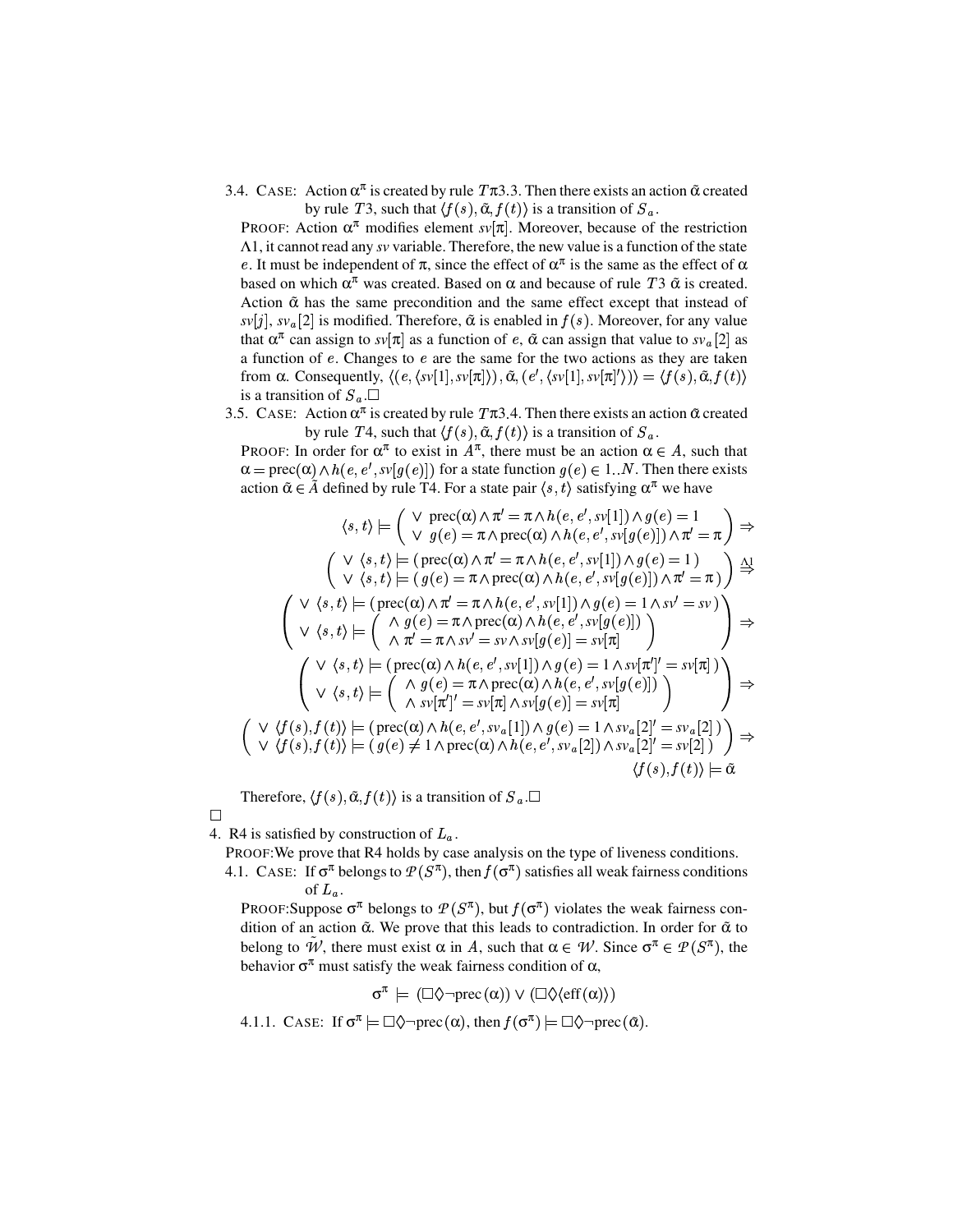PROOF:Because of rules T1-T3 and condition  $\Lambda$ 3, it holds that prec  $(\alpha) \leftrightarrow \text{prec}(\tilde{\alpha})$ . This condition holds for any T4 action  $\tilde{\alpha}$  as well, since in this case

 $prec(\tilde{\alpha}) \leftrightarrow (prec(\alpha) \land g(e) = 1) \lor (prec(\alpha) \land g(e) \neq 1) \leftrightarrow prec(\alpha)$ 

Moreover, because of condition  $\Lambda$ 3, the assertion prec  $(\alpha)$  is a function of only the *e* part of the state. Since the two sequences  $\sigma^{\pi}$  and  $f(\sigma^{\pi})$  agree on *e* in each state, for all *i* with  $i > 0$ 

$$
\sigma^{\pi}, \overline{i}) \models \neg \mathrm{prec}(\alpha) \Rightarrow (f(\sigma^{\pi}), i) \models \neg \mathrm{prec}(\tilde{\alpha})
$$

Consequently,

 $\overline{(}$ 

$$
\sigma^{\pi} \models \Box \Diamond \neg \text{prec}(\alpha) \Rightarrow f(\sigma^{\pi}) \models \Box \Diamond \neg \text{prec}(\tilde{\alpha})
$$

 $\Box$ 

4.1.2. CASE: If  $\sigma^{\pi} \models \Box \Diamond \langle \text{eff}(\alpha) \rangle$ , then  $f(\sigma^{\pi}) \models \Box \Diamond \langle \text{eff}(\alpha) \rangle$ .

PROOF:For the proof we need to consider 4 cases, depending on the rule that was used to generate  $\tilde{\alpha}$  from α.

4.1.2.1. CASE: If  $\tilde{\alpha}$  was generated from  $\alpha$  by using rule T1, then  $\sigma^{\pi} \models \Box \Diamond \langle \text{eff}(\alpha) \rangle$  $\text{implies } f(\sigma^{\pi}) \models \Box \Diamond \langle \text{eff}(\tilde{\alpha}) \rangle.$ 

PROOF:In this case eff( $\alpha$ )  $\leftrightarrow$  eff( $\tilde{\alpha}$ ) by construction. Moreover, since eff( $\alpha$ ) is a function of only the *e* part of the behavior, for all  $i \geq 0$  it holds

$$
((\sigma^{\pi}, i), (\sigma^{\pi}, i+1)) \models \langle \text{eff}(\alpha) \rangle \Rightarrow ((f(\sigma^{\pi}), i), (f(\sigma^{\pi}), i+1)) \models \langle \text{eff}(\tilde{\alpha}) \rangle
$$

Therefore,

$$
\sigma^{\pi} \models \Box \Diamond \langle \text{eff}(\alpha) \rangle \Rightarrow f(\sigma^{\pi}) \models \Box \Diamond \langle \text{eff}(\tilde{\alpha}) \rangle
$$

П

4.1.2.2. CASE: If  $\tilde{\alpha}$  was generated from  $\alpha$  by using rule T2, then  $\sigma^{\pi} \models \Box \Diamond \langle \text{eff}(\alpha) \rangle$  $\text{implies } \widetilde{f}(\sigma^{\pi}) \models \Box \Diamond \langle \text{eff}(\tilde{\alpha}) \rangle.$ 

PROOF: Assume that  $\tilde{\alpha}$  accesses variable  $s\nu[j]$ . It holds that  $\sigma^{\pi} \models \Box \Diamond \langle \text{eff}(\alpha) \rangle \Rightarrow \sigma^{\pi} \models \Box \Diamond \langle \langle \text{eff}(\alpha) \rangle \land \pi = j) \lor \sigma^{\pi} \models \Box \Diamond \langle \langle \text{eff}(\alpha) \rangle \land \pi \neq j \rangle$ 

We prove that either case implies  $f(\sigma^{\pi}) \models \Box \Diamond \langle \text{eff}(\tilde{\alpha}) \rangle$ .  $(5)$ 1. CASE:  $\sigma^{\pi} \models \Box \Diamond (\langle \text{eff}(\alpha) \rangle \land \pi = j) \Rightarrow f(\sigma^{\pi}) \models \Box \Diamond \langle \text{eff}(\tilde{\alpha}) \rangle$ .

From rule T2 we know that<br> $(sv[i] = s)$ 

$$
(sv[j] = sv_a[2]) \to (eff(\alpha) \leftrightarrow eff(\tilde{\alpha}))
$$
 (6)

In the states of  $\sigma^{\pi}$  in which  $\pi = j$ , we have  $s\nu[\pi] = s\nu[j]$ . Moreover, for each  $i \geq 0$ , the value  $s\nu[\pi]$  in state  $(\sigma^{\pi}, i)$  equals the value  $s\nu_{a}[2]$  of state  $(j(\sigma^{\pi}), i)$ . Therefore, for every  $i \geq 0$ , for any value  $v \in FS$ :

 $(\sigma^{\pi}, i) \models (\pi = j \wedge s\overline{v}[j] = v) \Rightarrow (f(\sigma^{\pi}), i) \models s\overline{v}_a[2] = v$ 

Then because of (6) and the fact that eff( $\alpha$ ) is a function only of e and  $svlj$ , it holds that

$$
\forall i \ge 0 : ((\sigma^{\pi}, i), (\sigma^{\pi}, i + 1)) \models (\langle \text{eff}(\alpha) \rangle \land \pi = j) \Rightarrow ((f(\sigma^{\pi}), i), (f(\sigma^{\pi}), i + 1)) \models (\langle \text{eff}(\tilde{\alpha}) \rangle)
$$

and because of that

 $\Box$ 

$$
\sigma^{\pi} \models \Box \Diamond (\langle \text{eff}(\alpha) \rangle \land \pi = j) \Rightarrow f(\sigma^{\pi}) \models \Box \Diamond \langle \text{eff}(\tilde{\alpha}) \rangle
$$

 $\langle 5 \rangle$ 2. CASE:  $\sigma^{\pi} \not\models \Box \Diamond (\langle \text{eff}(\alpha) \rangle \land \pi = j) \Rightarrow f(\sigma^{\pi}) \models \Box \Diamond \langle \text{eff}(\tilde{\alpha}) \rangle$ .

Since  $\sigma^{\pi} = \Box \Diamond \langle \text{eff}(\alpha) \rangle$ , there must be actions that simulate the effect of action α infinitely often. Because of restriction Λ4a, these actions can only be actions accessing one of the variables in  $SV<sub>I</sub>$ . Because there is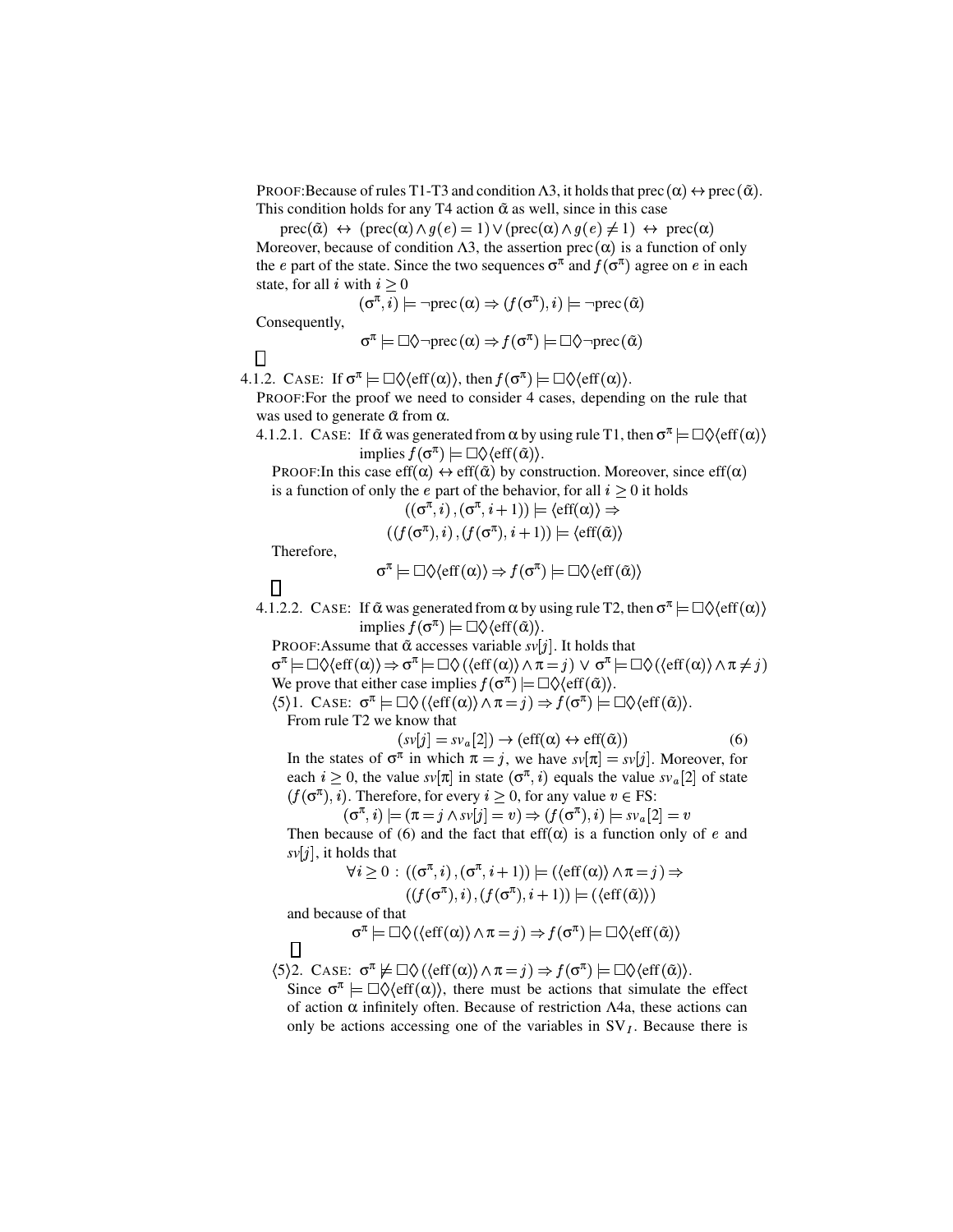a finite number of actions, there must exist action  $\beta \in A$ , which accesses variable  $sv[k]$ , such that,  $\sigma^{\pi} \models \Box \Diamond$  ( $\langle \text{eff}(\beta) \rangle \land \pi = k \land (\text{eff}(\beta) \rightarrow \text{eff}(\alpha))$ ). Then there must exist action  $\tilde{\beta}$  in  $\tilde{A}$ . With the same reasoning as for case  $\langle 5 \rangle 1$ , we can prove that  $f(\sigma^{\pi}) \models \Box \Diamond \langle \text{eff}(\tilde{\beta}) \rangle$ . Suppose  $\text{eff}(\alpha) = h(e, e', s\vee [j])$ and eff( $\beta$ ) =  $h(e, e', sv[k])$  are syntactically equivalent logic actions, then  $\text{eff}(\tilde{\alpha}) = h(e, e', s v_a[2])$  and  $\text{eff}(\tilde{\beta}) = h(e, e', s v_a[2])$ . Therefore,  $\text{eff}(\tilde{\alpha}) \leftrightarrow$ eff(β), which implies that

$$
\forall i \geq 0 : ((f(\sigma^{\pi}), i), (f(\sigma^{\pi}), i + 1)) \models \langle \text{eff}(\tilde{\beta}) \rangle \Rightarrow
$$

 $((f(\sigma^{\pi}), i), (f(\sigma^{\pi}), i+1)) \models \langle \text{eff}(\tilde{\alpha}) \rangle$ 

Consequently, if  $\alpha$  and  $\beta$  are syntactically equivalent

σ

$$
\tau \models \Box \Diamond \left( \langle \text{eff}(\alpha) \rangle \land \pi \neq j \right) \Rightarrow f(\sigma^{\pi}) \models \Box \Diamond \langle \text{eff}(\tilde{\alpha}) \rangle
$$

What is left is the case in which  $\alpha$  and  $\beta$  are not syntactically equivalent. In this case, because of restriction  $\Lambda 4b$ , in order for eff $(\beta) \to \text{eff}(\alpha)$  to hold, the value of the variable  $s\nu[k]$  accessed by  $\beta$  must be equal to the value of  $svl_j$ , in all pairs of states that satisfy eff( $\beta$ )  $\rightarrow$  eff( $\alpha$ ). Because of that in the corresponding states of  $f(\sigma^{\pi})$ ,  $sv_a[2] = sv[k] = sv[j]$ . However, since  $(sv[j] = sv_a[2]) \rightarrow (eff(\alpha) \leftrightarrow eff(\tilde{\alpha}))$  by construction of  $\tilde{\alpha}$ ,  $\forall i \geq 0 : ((\sigma^{\pi}, i), (\sigma^{\pi}, i+1)) \models ((\text{eff}(\beta)) \wedge \text{sv}[k] = \text{sv}[j] \wedge \pi = k \wedge (\text{eff}(\beta) \rightarrow \text{eff}(\alpha))) \Rightarrow$ 

$$
((f(\sigma^{\pi}), i), (f(\sigma^{\pi}), i + 1)) \models \langle \text{eff}(\tilde{\alpha}) \rangle
$$

Consequently, in the case  $\alpha$  and  $\beta$  are not syntactically equivalent  $\sigma^{\tilde{\pi}} \models \Box \Diamond \left( \langle \text{eff}(\alpha) \rangle \land \pi \neq j \right) \Rightarrow f(\sigma^{\pi}) \models \Box \Diamond \langle \text{eff}(\tilde{\alpha}) \rangle$ 

 $\Box$ 

Since in either case  $f(\sigma^{\pi}) \models \Box \Diamond \langle \text{eff}(\tilde{\alpha}) \rangle$  holds, the proof is complete. 4.1.2.3. CASE: If  $\tilde{\alpha}$  was generated from  $\alpha$  by using rule T3, then  $\sigma^{\pi} = \Box \Diamond \langle \text{eff}(\alpha) \rangle$ 

 $\text{implies } \widetilde{f}(\sigma^{\pi}) \models \Box \Diamond \langle \text{eff}(\tilde{\alpha}) \rangle.$ 

PROOF: The proof is based again on two cases. The first is  $\sigma^{\pi} \models \Box \Diamond$  ( $\langle \text{eff}(\alpha) \rangle \land \pi = j$ ) and the second  $\sigma^{\pi} \models \Box \Diamond (\langle \text{eff}(\alpha) \rangle \land \pi \neq j)$ , where  $s\nu[j]$  is the variable written by action  $\alpha$ . We show that in both cases  $f(\sigma^{\pi}) \models \Box \Diamond \langle \text{eff}(\tilde{\alpha}) \rangle$ .  $\langle 5 \rangle 1$ . CASE:  $\sigma^{\pi} \models \Box \Diamond (\langle \text{eff}(\alpha) \rangle \land \pi = j) \Rightarrow f(\sigma^{\pi}) \models \Box \Diamond \langle \text{eff}(\alpha) \rangle$ .

From rule T3 we know that

 $(sv[j] = sv_a[2] \wedge sv[j]' = sv_a[2]') \rightarrow (eff(\alpha) \leftrightarrow eff(\tilde{\alpha}))$  (7) In the states of  $\sigma^{\pi}$  in which  $\pi = j$ , we have  $s\nu[\pi] = s\nu[j]$  and  $s\nu[\pi]' = s\nu[j]'$ . Moreover, for each  $i \geq 0$ , the value  $s\nu[\pi]$  in state  $(\sigma^{\pi}, i)$  equals the value  $sv_a[2]$  of state  $(f(\sigma^{\pi}), i)$ . Therefore, for every  $i \geq 0$ , for any value  $v \in FS$ :  $(\sigma^{\pi}, i) \models (\pi = j \wedge s\overline{v}[j] = v) \Rightarrow (f(\sigma^{\pi}), i) \models s\overline{v}_a[2] = v$ 

Then because of (7) and the fact that eff( $\alpha$ ) is a function only of e and  $sv[j]$ , it holds that

$$
\forall i \geq 0 : ((\sigma^{\pi}, i), (\sigma^{\pi}, i + 1)) \models (\langle \text{eff}(\alpha) \rangle \land \pi = j) \Rightarrow ((f(\sigma^{\pi}), i), (f(\sigma^{\pi}), i + 1)) \models (\langle \text{eff}(\tilde{\alpha}))
$$

and because of that

$$
\sigma^{\pi} \models \Box \Diamond (\langle \text{eff}(\alpha) \rangle \land \pi = j) \Rightarrow f(\sigma^{\pi}) \models \Box \Diamond \langle \text{eff}(\tilde{\alpha}) \rangle
$$

 $\langle 5 \rangle$ 2. CASE:  $\sigma^{\pi} \not\models \Box \Diamond (\langle \text{eff}(\alpha) \rangle \land \pi = j) \Rightarrow f(\sigma^{\pi}) \models \Box \Diamond \langle \text{eff}(\tilde{\alpha}) \rangle$ .

Since  $\sigma^{\pi} = \Box \Diamond \langle \text{eff}(\alpha) \rangle$ , there must be actions that simulate the effect of action α infinitely often. Because of restriction Λ4a, these actions can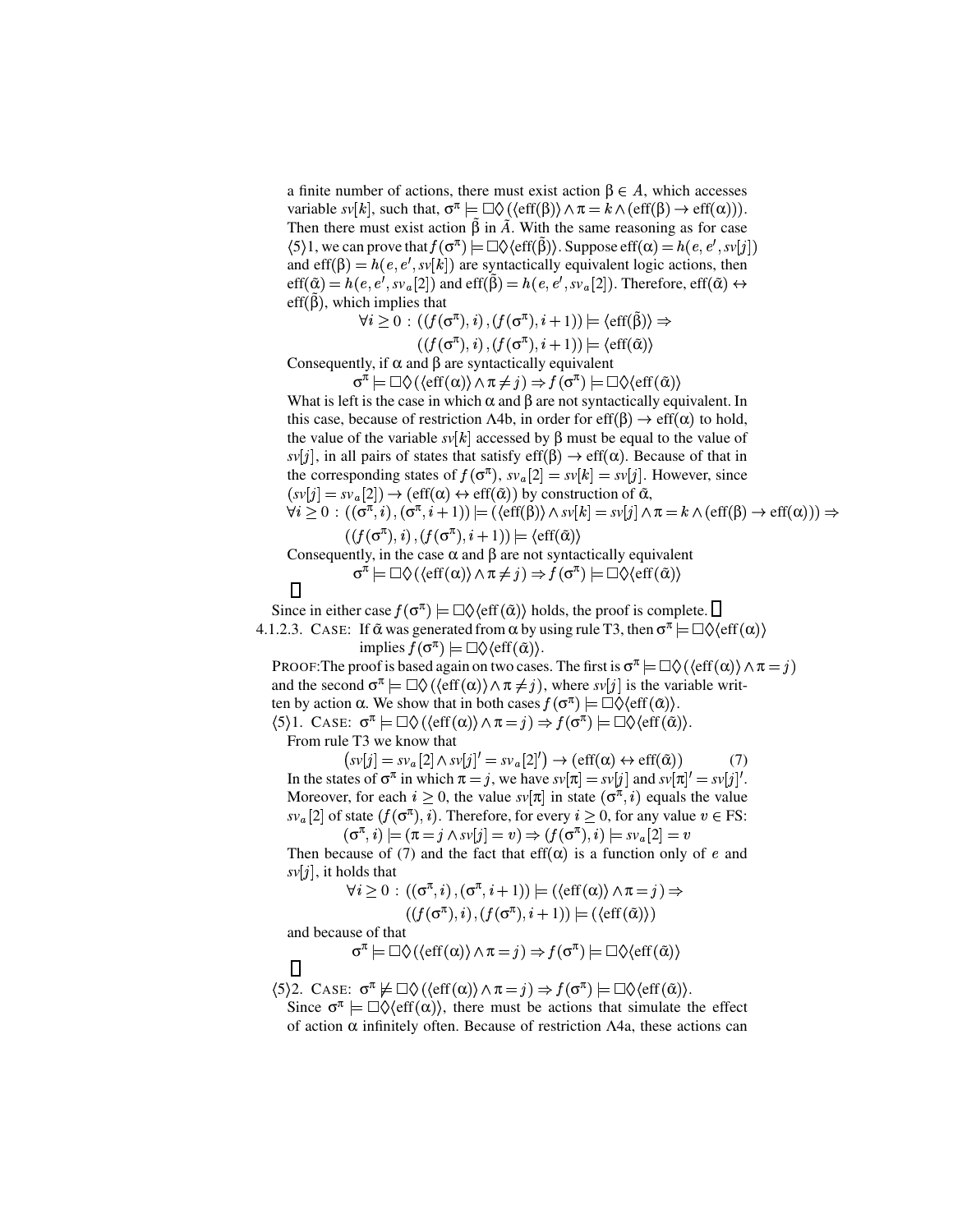only be actions writing on one of the variables in  $SV<sub>I</sub>$ . Because there is a finite number of actions, there must exist action  $\beta \in A$ , which writes variable  $sv[k]$ , such that,  $\sigma^{\pi} \models \Box \Diamond$  ( $\langle \text{eff}(\beta) \rangle \land \pi = k \land (\text{eff}(\beta) \rightarrow \text{eff}(\alpha))$ ). Then there must exist action  $\hat{\beta}$  in  $\tilde{A}$ . With the same reasoning as for case  $\langle 5 \rangle 1$ , we can prove that  $f(\sigma^{\pi}) \models \Box \Diamond \langle \text{eff}(\tilde{\beta}) \rangle$ . Note that if  $k = j$  then there is a contradiction, since we assumed that it cannot be the case that  $\pi = \hat{i}$ infinitely often when  $\langle \text{eff}(\alpha) \rangle$  is satisfied by  $\sigma^{\pi}$ . Therefore,  $k \neq j$ . However, that implies that  $\sigma^{\pi} \models \Box \Diamond ((\text{eff}(\alpha)) \land \pi = k \land sv[k]' = sv[k] \land sv[j]' = sv[j] \land (\text{eff}(\beta))).$ Otherwise, a change in  $svl[k]$  would not satisfy eff( $\alpha$ ). Suppose eff( $\alpha$ ) =  $h(e, e', sv[j], sv[j'])$  and  $eff(\beta) = h(e, e', sv[k], sv[k'])$  are syntactically equivalent actions, then eff $(\tilde{\alpha}) = h(e, e', sv_a[2], sv_a[2]')$  and eff $(\tilde{\beta}) = h(e, e', sv_a[2], sv_a[2]')$ . Therefore, eff $(\tilde{\alpha}) \leftrightarrow \text{eff}(\tilde{\beta})$ , which implies that

$$
\forall i \geq 0 : ((f(\sigma^{\pi}), i), (f(\sigma^{\pi}), i + 1)) \models \langle \text{eff}(\tilde{\beta}) \rangle \Rightarrow
$$

$$
((f(\sigma^{\pi}), i), (f(\sigma^{\pi}), i + 1)) \models \langle \text{eff}(\tilde{\alpha}) \rangle
$$

Consequently, if  $\alpha$  and  $\beta$  are syntactically equivalent

 $\sigma^{\pi} \models \Box \Diamond (\langle \text{eff}(\alpha) \rangle \land \pi \neq j) \Rightarrow f(\sigma^{\pi}) \models \Box \Diamond \langle \text{eff}(\tilde{\alpha}) \rangle$ 

What is left is the case in which  $\alpha$  and  $\beta$  are not syntactically equivalent. In this case, because of restriction  $\Lambda 4b$ , in order for eff( $\beta$ )  $\rightarrow$  eff( $\alpha$ ) to hold, the value of the variable  $s\nu[k]$ , which is equal to  $s\nu[k]$ , must be equal to the value of  $s\nu[j]'$ , which is equal to  $s\nu[j]$ , in all pairs of states that satisfy eff( $\beta$ )  $\rightarrow$  eff( $\alpha$ ). Because of that in the corresponding states of  $f(\sigma^{\pi})$ ,  $s v_a[2] = s v[k] = s v[j]$  and  $s v_a[2]' = s v_a[2]$ . However, since  $(sv[j] = sv_a[2] \wedge sv[j]' = sv_a[2]') \rightarrow (eff(\alpha) \leftrightarrow eff(\tilde{\alpha}))$  by construction of α*˜* ,

$$
\forall i \geq 0 : ((\sigma^{\pi}, i), (\sigma^{\pi}, i + 1)) \models (\langle \text{eff}(\beta) \rangle \land s\text{v}[k] = s\text{v}[j] \land \pi = k \land (\text{eff}(\beta) \to \text{eff}(\alpha))) \Rightarrow ((f(\sigma^{\pi}), i), (f(\sigma^{\pi}), i + 1)) \models \langle \text{eff}(\tilde{\alpha}) \rangle
$$

Consequently, in the case  $\alpha$  and  $\beta$  are not syntactically equivalent

$$
\sigma^{\pi} \models \Box \Diamond \left( \langle \text{eff}(\alpha) \rangle \land \pi \neq j \right) \Rightarrow f(\sigma^{\pi}) \models \Box \Diamond \langle \text{eff}(\tilde{\alpha}) \rangle
$$

$$
\Box
$$

The two results above complete the proof.  $\Box$ 

4.1.2.4. CASE: If  $\tilde{\alpha}$  was generated from  $\alpha$  by using rule T4, then  $\sigma^{\pi} \models \Box \Diamond \langle \text{eff}(\alpha) \rangle$  $\text{implies } \widetilde{f}(\sigma^{\pi}) \models \Box \Diamond \langle \text{eff}(\tilde{\alpha}) \rangle.$ 

PROOF: Following the same reasoning as above we assume that  $\sigma^{\pi} \models \Box \Diamond h(e, e', s v[g(e)]).$ Since the range of  $g(e)$  is 1..N, which is a finite set for all N, we have

 $\sigma^{\pi} \models \Box \Diamond h(e, e', s\nu[1]) \lor \exists j \in 2..N : \sigma^{\pi} \models \Box \Diamond h(e, e', s\nu[j])$ 

In the case of  $\sigma^{\pi} \models \Box \Diamond h(e, e', sv[1]),$  we have that for all  $i \geq 0$ ,  $(\sigma^{\pi}, i)$  and  $(f(\sigma^{\pi}), i)$  agree on e and *sv*[1]. Because of that

$$
\forall i \geq 0 \; : \; \langle (\sigma^{\pi}, i), (\sigma^{\pi}, i+1) \rangle \models h(e, e', sv[1]) \rightarrow
$$

$$
\langle (f(\sigma^{\pi}), i), (f(\sigma^{\pi}), i+1) \rangle \models h(e, e', sv_a[1])
$$

Therefore,

$$
\sigma^{\pi} \models \Box \Diamond h(e, e', s v[1]) \Rightarrow f(\sigma^{\pi}) \models \Box \Diamond h(e, e', s v_a[1])
$$

In case  $\exists j \in 2..N : \sigma^{\pi} \models \Box \Diamond h(e, e', s \lor [j]),$  we can split in two cases, i.e.,  $\pi = j$  and  $\pi \neq j$ , and follow the same reasoning as in step 4.1.2.2 to prove that  $f(\sigma^{\pi}) \models \Box \Diamond h(e, e', s v_a[2]).$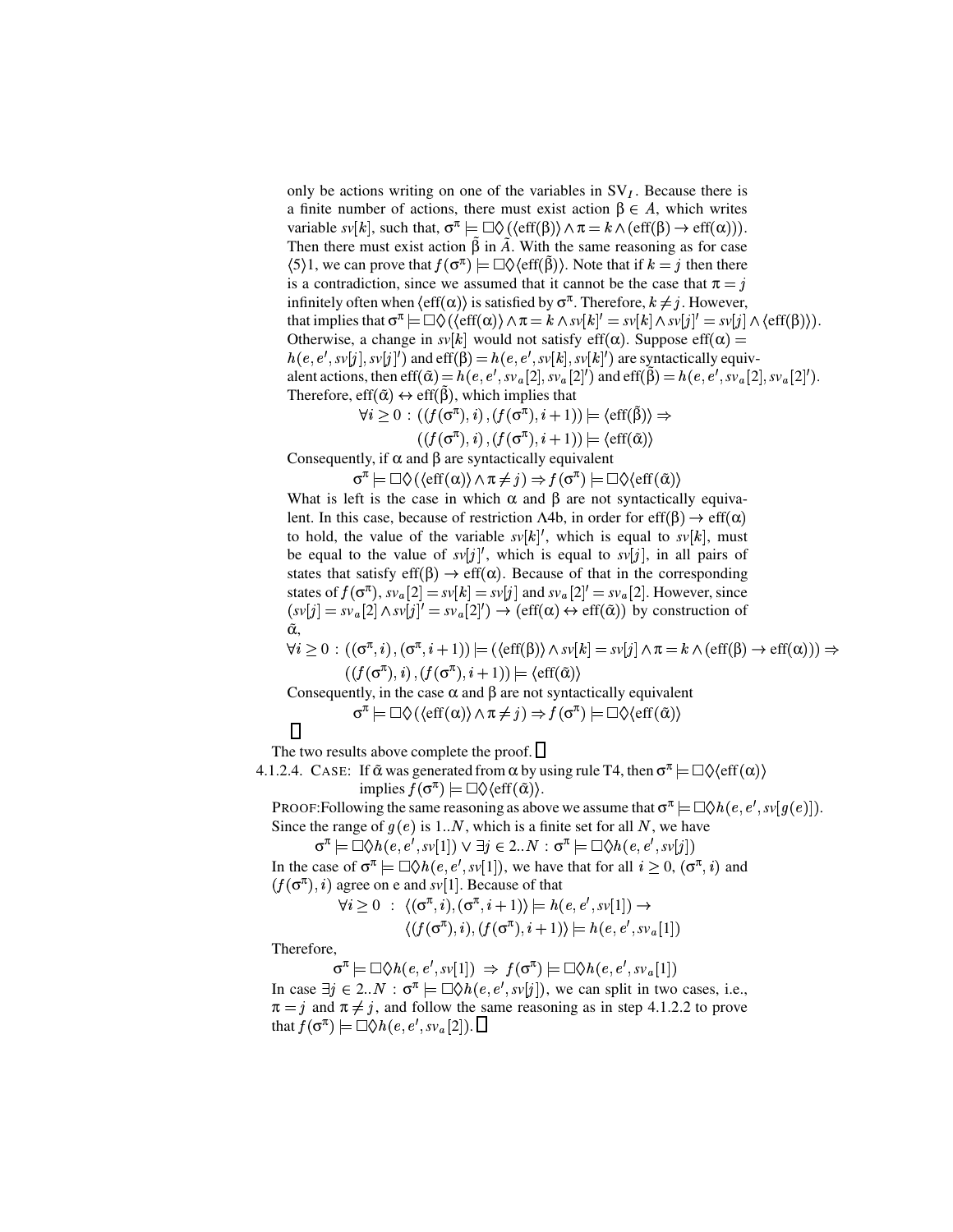From all the above cases, it was shown that if  $\sigma^{\pi} \models \Box \Diamond \langle \text{eff}(\alpha) \rangle$ , then  $f(\sigma^{\pi}) \models$  $\Box \Diamond \langle \text{eff}(\alpha) \rangle$ .

Since both cases, i.e.,  $\sigma^{\pi} \models \Box \Diamond \neg \text{prec}(\alpha)$  and  $\sigma^{\pi} \models \Box \Diamond \langle \text{eff}(\alpha) \rangle$ , lead to contradiction, we conclude that  $f(\sigma^{\pi})$  satisfies all weak fairness conditions of  $L_a$ , when  $\sigma^{\pi}$  belongs to  $\mathcal{P}(S^{\pi})$ .

4.2. CASE: If  $\sigma^{\pi}$  belongs to  $\mathcal{P}(S^{\pi})$ , then  $f(\sigma^{\pi})$  satisfies all strong fairness conditions of  $L_{\alpha}$ .

PROOF:This case will be proven similarly to step 4.1. More specifically, suppose that there exists  $\sigma^{\pi}$  in  $\mathcal{P}(S^{\pi})$  and there exists  $\tilde{\alpha}$  in  $\tilde{S}$ , such that  $sf(\tilde{\alpha})$  is not satisfied by  $f(\sigma^{\pi})$ . We prove that this leads to a contradiction. In order for  $\tilde{\alpha}$  to belong to  $\widetilde{S}$ , there must exist  $\alpha$  in *S*, such that  $\sigma^{\pi} \models sf(\alpha)$ . Equivalently,

$$
\sigma^{\pi} \models \Diamond \Box \neg \mathrm{prec}(\alpha) \lor \Box \Diamond \langle \mathrm{eff}(\alpha) \rangle \Rightarrow
$$

$$
\sigma^{\pi} \models \Diamond \Box \neg \mathrm{prec}(\alpha) \lor \sigma^{\pi} \models \Box \Diamond \langle \mathrm{eff}(\alpha) \rangle
$$

For both cases we can prove that

 $\overline{f}(\sigma^{\pi}) \models \Diamond \Box \neg \text{prec}(\tilde{\alpha}) \lor \Box \Diamond \langle \text{eff}(\tilde{\alpha}) \rangle$ 

which is a contradiction.

4.2.1. CASE: If  $\sigma^{\pi} \models \Diamond \Box \neg \text{prec}(\alpha)$ , then  $f(\sigma^{\pi}) \models \Diamond \Box \neg \text{prec}(\tilde{\alpha})$ .

PROOF:Because of rules T1-T3, it holds that prec  $(\alpha) \leftrightarrow \text{prec}(\tilde{\alpha})$ . Moreover, because of condition  $\Lambda$ 3, the assertion prec  $(\alpha)$  is a function of only the *e* part of the state. Since the two sequences  $\sigma^{\pi}$  and  $f(\sigma^{\pi})$  agree on *e* in each state, for all *i* with  $i > 0$ 

$$
(\sigma^\pi, i) \models \neg \mathrm{prec}\,(\alpha) \Rightarrow (f(\sigma^\pi), i) \models \neg \mathrm{prec}\,(\tilde{\alpha})
$$

Consequently,

$$
\sigma^{\pi} \models \Diamond \Box \neg \mathrm{prec}(\alpha) \Rightarrow f(\sigma^{\pi}) \models \Diamond \Box \neg \mathrm{prec}(\tilde{\alpha})
$$

 $\Box$ 

4.2.2. CASE: If  $\sigma^{\pi} \models \Box \Diamond \langle \text{eff}(\alpha) \rangle$ , then  $f(\sigma^{\pi}) \models \Box \Diamond \langle \text{eff}(\alpha) \rangle$ . PROOF: This is already proven in step 4.1.2.  $\Box$ 

Therefore, if  $\sigma^{\pi}$  satisfies  $sf(\alpha)$ , the sequence  $f(\sigma^{\pi})$  satisfies  $sf(\tilde{\alpha})$ , which is a contradiction.

4.3. CASE: If  $\sigma^{\pi}$  belongs to  $\mathcal{P}(S^{\pi})$ , then  $f(\sigma^{\pi})$  satisfies all constant value fairness conditions of  $L_a$ .

PROOF: In this case we need to prove that  $\sigma^{\pi} \in \mathcal{P}(S^{\pi})$  implies that  $\forall \alpha \in \mathcal{C}$ :  $f(\sigma^{\pi}) \models cf(\alpha)$ . We prove this by contradiction. Assume that  $\sigma^{\pi} \in \mathcal{P}(S^{\pi})$  and there exists  $\alpha \in \mathcal{C}$  such that  $f(\sigma^{\pi}) \not\models cf(\alpha)$ . There are two cases; either  $\alpha$  belongs to  $W$ , or  $\alpha$  belongs to  $S$ .

4.3.1. CASE:  $\alpha \in W \Rightarrow f(\sigma^{\pi}) \models cf(\alpha)$ 

PROOF: Since  $\sigma^{\pi}$  is in  $P(S^{\pi})$ , it must hold that  $\sigma^{\pi} \models \omega f(\alpha)$ . Equivalently, it holds that

 $\sigma^{\pi} \models \Box \Diamond \neg \text{prec}(\alpha) \lor \sigma^{\pi} \models \Box \Diamond \langle \text{eff}(\alpha) \rangle$ 

We prove that each disjunct implies  $f(\sigma^{\pi}) \models cf(\alpha)$ .

4.3.1.1. CASE:  $\sigma^{\pi} \models \Box \Diamond \neg \text{prec}(\alpha) \Rightarrow f(\sigma^{\pi}) \models cf(\alpha)$ 

PROOF:Since  $prec(\alpha)$  is only a function of  $e$ :

$$
\forall i \geq 0 : (\sigma^{\pi}, i) \models \neg \text{prec}(\alpha) \Rightarrow (f(\sigma^{\pi}, i)) \models \neg \text{prec}(\alpha)
$$

Therefore,

$$
\sigma^{\pi} \models \Box \Diamond \neg \mathrm{prec}(\alpha) \Rightarrow f(\sigma^{\pi}) \models \Box \Diamond \neg \mathrm{prec}(\alpha)
$$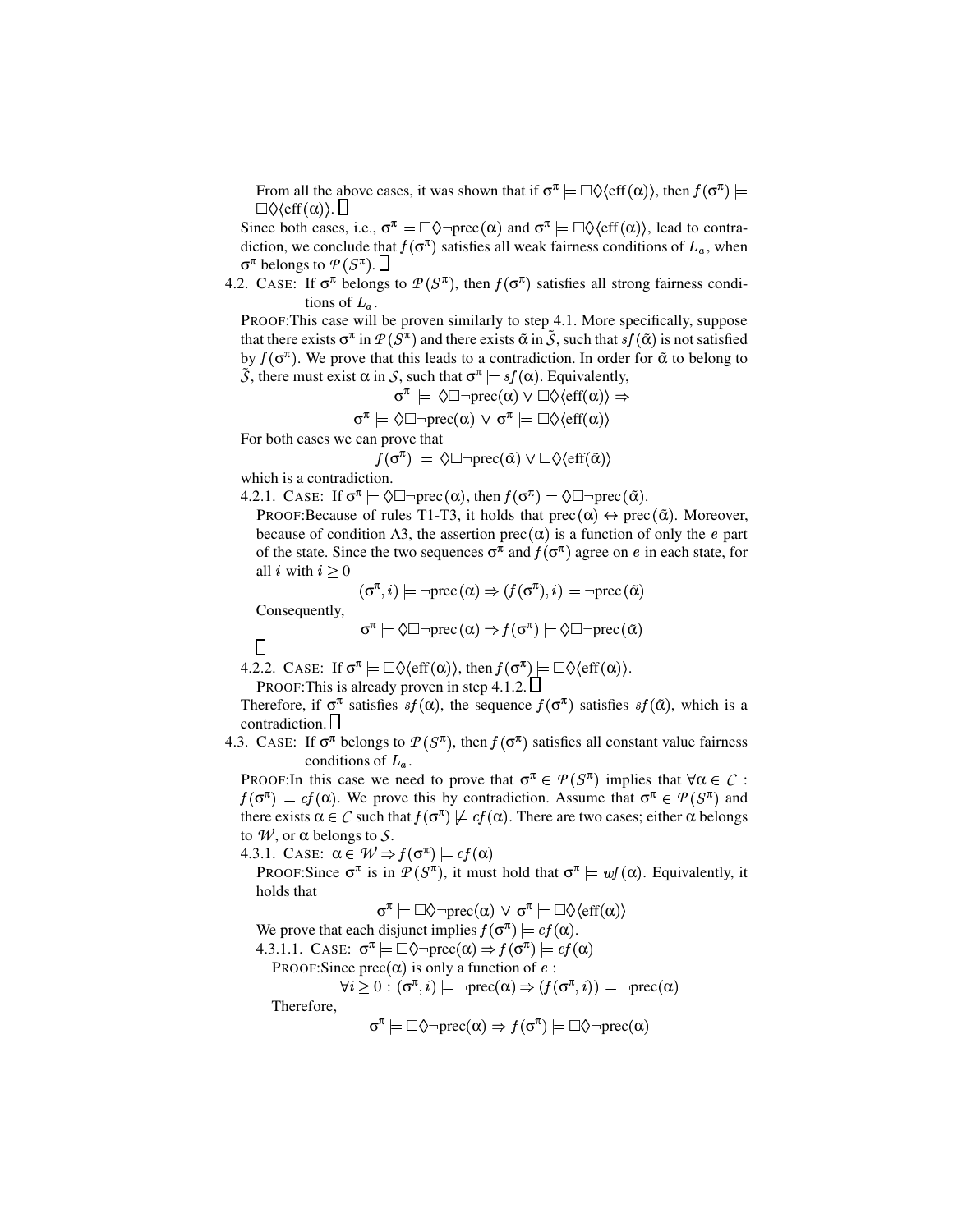$\Rightarrow f(\sigma^{\pi}) \models cf(\alpha)$ 4.3.1.2. CASE:  $\sigma^{\pi} \models \Box \Diamond \langle \text{eff}(\alpha) \rangle \Rightarrow f(\sigma^{\pi}) \models cf(\alpha)$ π π

$$
\sigma^{\pi} \models \Box \Diamond \langle \text{eff}(\alpha) \rangle \Rightarrow \sigma^{\pi} \models \Box \Diamond c(e, e', sv[k])
$$

$$
\Rightarrow \sigma^{\pi} \models \Box \Diamond c(e, e', v_k)
$$

The condition  $c(e, e', v_k)$  is specified only on the e part of the state. There-

fore,

PROOF:

 $\Box$ 

$$
\forall i \geq 0 : ((\sigma^{\pi}, i), (\sigma^{\pi}, i + 1)) \models c(e, e', v_k) \Rightarrow ((f(\sigma^{\pi}), i), (f(\sigma^{\pi}), i + 1)) \models c(e, e', v_k) Consequently, 
$$
\sigma^{\pi} \models \Box \Diamond c(e, e', v_k) \Rightarrow f(\sigma^{\pi}) \models \Box \Diamond c(e, e', v_k) 
$$
\Rightarrow f(\sigma^{\pi}) \models \Box \Diamond c(e, e', v_k)
$$
$$
$$

 $\Box$ 

 $\Box$ 

This completes the proof for  $\alpha \in \mathcal{W}$ .

4.3.2. CASE:  $\alpha \in S \stackrel{\cdot}{\Rightarrow} f(\sigma^{\pi}) \models cf(\alpha)$ 

PROOF: Since  $\sigma^{\pi}$  is in  $P(S^{\pi})$ , it must hold that  $\sigma^{\pi} \models sf(\alpha)$ . Equivalently, it holds that

 $\sigma^{\pi} \models \Diamond \Box \neg \text{prec}(\alpha) \lor \sigma^{\pi} \models \Box \Diamond \langle \text{eff}(\alpha) \rangle$ 

For the first case we can follow a similar argument as for  $\alpha \in \mathcal{W}$ , and for the second the argument is identical to the case  $\alpha \in \mathcal{W}$ , to prove that  $f(\sigma^{\pi}) \models cf(\alpha)$ . Therefore, we have a contradiction.

Since  $\alpha$  must be either in *W* or in *S*, the proof is completed.  $\Box$ 

4.4. CASE: If  $\sigma^{\pi}$  belongs to  $\mathcal{P}(S^{\pi})$ , then  $f(\sigma^{\pi})$  satisfies all justice and compassion requirements of  $L_a$ .

PROOF: Since for any justice requirement  $\Box \Diamond p$ , the assertion p is expressed only on variables in  $\Sigma_{nsv}$  and  $sv[1]$ , we have

$$
\forall i \geq 0 \text{ } : (\sigma^\pi, i) \models p \leftrightarrow (f(\sigma^\pi), i) \models p \Rightarrow (\sigma^\pi \models \Box \Diamond p) \leftrightarrow (f(\sigma^\pi) \models \Box \Diamond p)
$$

The same result can be derived for any compassion requirement  $\Box \Diamond q \to \Box \Diamond r$ , since *q* and *r* are assertions expressed on  $\Sigma_{nsv}$  and *sv*[1]. Therefore,

$$
\sigma^{\pi} \models L_e \Rightarrow f(\sigma^{\pi}) \models L_e
$$

Since  $\sigma^{\pi}$  belongs to  $\mathcal{P}(S^{\pi})$ , we have that  $\sigma^{\pi} \models L_e$  and, therefore,  $f(\sigma^{\pi})$  satisfies  $L_e$ , which is the conjunction of all justice and compassion requirements of  $L_a$ .

From Lemmas 2 and 3, Theorem 1 follows.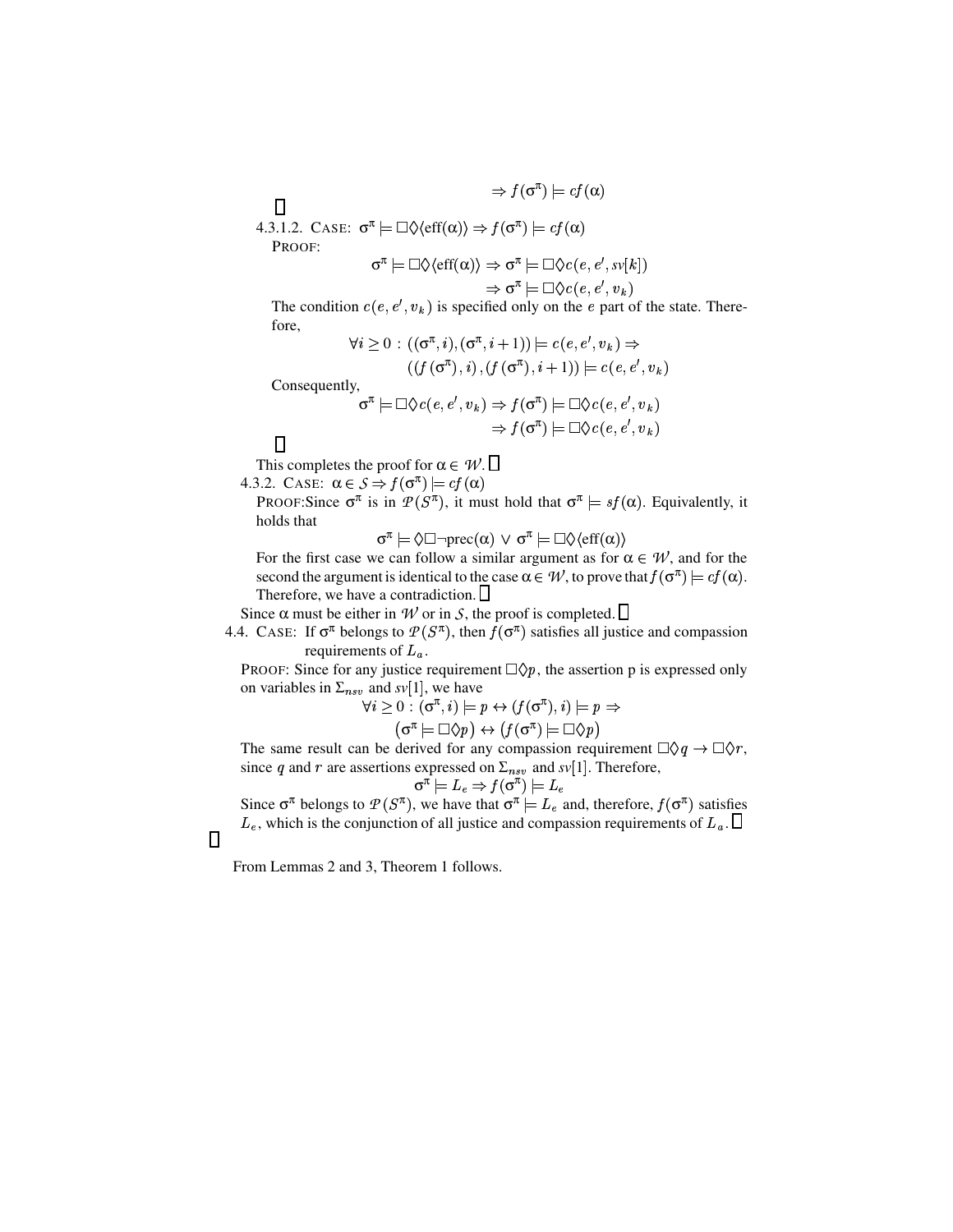$(**** ALGORITHM 1***)$ (\* Simplified version of the variant of *Arora* and *Gouda*'s algorithm. The algorithm \*) (\* that each process executes is shown. Moreover, a part of the initial conditions \*) (\* and the fairness requirements for the actions of the processes are displayed. \*) Root  $\stackrel{\Delta}{=} [i \in 1 \ldots N \mapsto sv[i][1] ]$  $\stackrel{\Delta}{=}$   $\begin{bmatrix} i \in 1 \ldots N \mapsto sv[i][2] \end{bmatrix}$  $\overline{D}$ —— MODULE  $Process$  — ٦ CONSTANT id VARIABLES *lRoot*, *lF*, *lD*  $\triangleq$ Init  $\wedge$  sv[id]  $\in ((Nat) \times (Nat \cup \{0\}))$  represents Root  $\times D$  $\wedge$  F[id]  $\in$  Nat  $\wedge$  *IF*  $\in$  *Nat*  $\land$  *Root*  $\in$  *Nat*  $\wedge$   $ID \in Nat$  $\triangleq$  $Action1$  $\wedge$  id  $\in$  NodeIdSet  $\wedge \vee Root(id] < id$  $\vee$   $\wedge$   $F(id] = id$  $\land \lor Root(id] \neq id$  $\vee D[i d] \neq 0$  $\vee \vee \neg (F[id] \in (Neighbors(id) \cup \{id\}))$  $\vee D[i d] \geq K$  $\wedge$  sv' = [sv EXCEPT ![id] =  $\langle id, 0 \rangle$ ]  $\wedge$   $F' = [F$  EXCEPT  $![id] = id]$  $\land$  UNCHANGED  $\langle en\_vars, nb\_vars \rangle$  $\triangleq$  $Action2$  $\wedge$  id  $\in$  NodeIdSet  $\wedge$   $lF = F(id]$  $\wedge$  *IF*  $\in$  *Neighbors*(*id*)  $\wedge$   $D(id] \in 0 \dots K-1$  $\land \lor \quad Root[i d] \neq \textit{lRoot}$  $\vee$   $D(id] \neq lD + 1$  $\wedge$  sv' = [sv EXCEPT ![id] =  $\langle$ IRoot, ID + 1)]  $\land$  UNCHANGED  $\langle en\_vars, nb\_vars, F \rangle$  $Action3(j) \triangleq$  $\wedge$  id  $\in$  NodeIdSet  $\wedge$   $lF = j$  $\wedge \vee \wedge Root(id] < lRoot$  $\wedge$  *IF*  $\in$  *Neighbors*(*id*)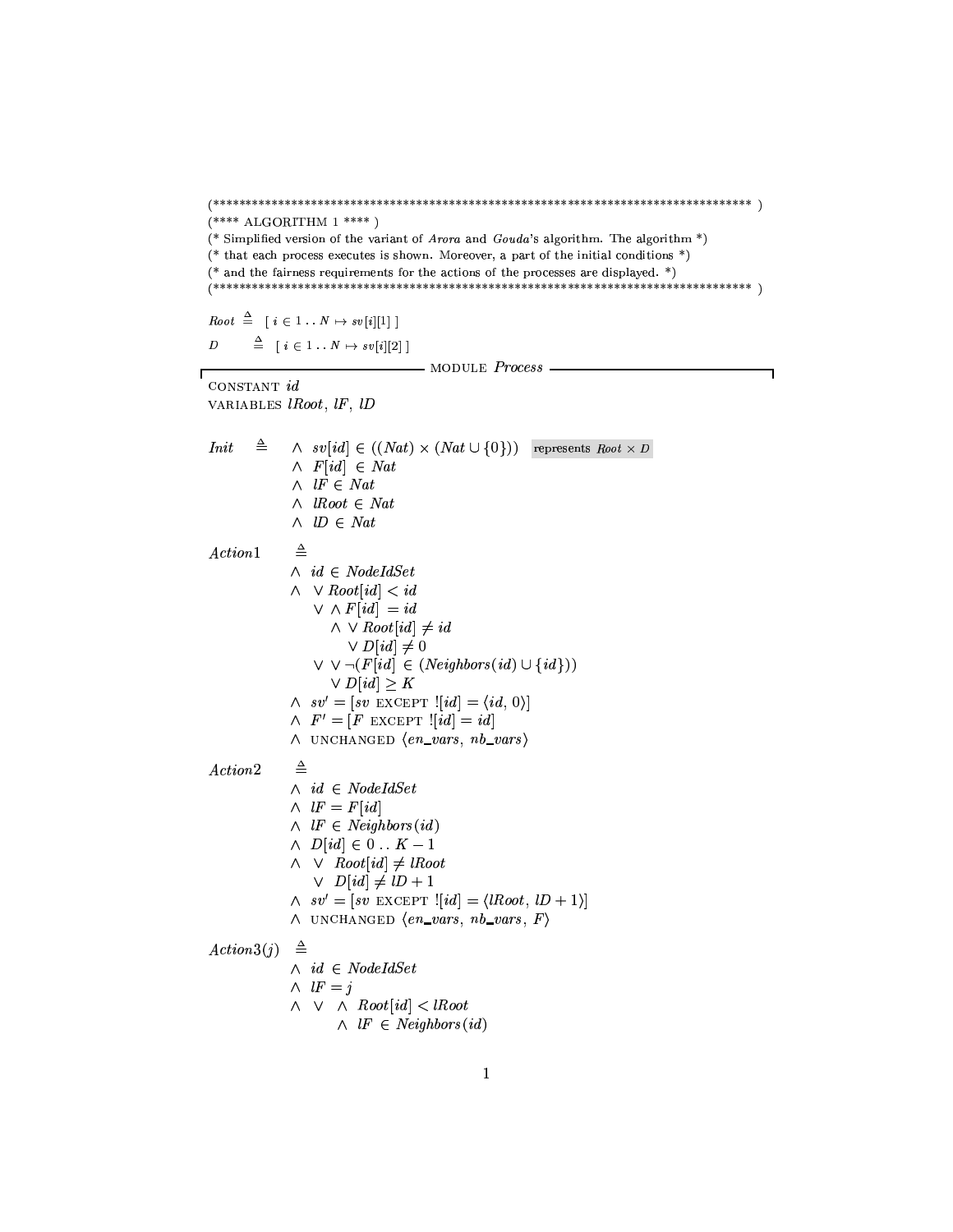$\land\;$   $lD$   $\in$   $0$   $.$   $K-1$  $\vee$   $\wedge$  Root[id] = lRoot  $\wedge$  *IF*  $\in$  *Neighbors*(*id*)  $\wedge$   $ID + 1 < D(id)$ <sup>➒</sup> ❺✹➓ ➬ <sup>➑</sup> ➔✾❺✄➓➾⑧✻➮<sup>❻</sup> ⑧❫➱✻❾❐✃✂➔➧➀❄➁➨→ ➑Ý❒ ➆➈➉❷■❷✭➊☎➋✓➆➎❮Ù ➳ ❰❖→  $\wedge$   $F' = [F \text{ EXCEPT} : [id] = lF]$ ∧ UNCHANGED  $\langle en\_vars, nb\_vars \rangle$  $\triangle$   $\triangle$  $\wedge$   $id \in NodeIdSet$  $\land$   $j \in Neighbors(id)$ ↑ JD JJ 31511  $\wedge$   $ID' = sv[j][2]$  $\wedge$   $lF' = j$ ∧ UNCHANGED  $\langle en\_vars, st\_vars \rangle$  $Next$  $\triangleq$  $\vee$  Action1  $\lor$   $Action2$  $\forall \exists j \in \text{Neighbors}(id) : \text{Action3}(j)$  $\forall \exists j \in \text{Neighbors}(id) : \text{Action4}(j)$  $\frac{Pairs}{=}$  $\wedge$  SF<sub>gvars</sub>(Action1)  $\wedge$  SF<sub>gvars</sub> (Action2)  $\land$  ∀ $j \in$  Neighbors(id) : SF<sub>gvars</sub>(Action3(j))  $∧$  ∀ $j \in$  Neighbors(id) : SF<sub>gvars</sub>(Action4(j))

 $\overline{\phantom{0}}$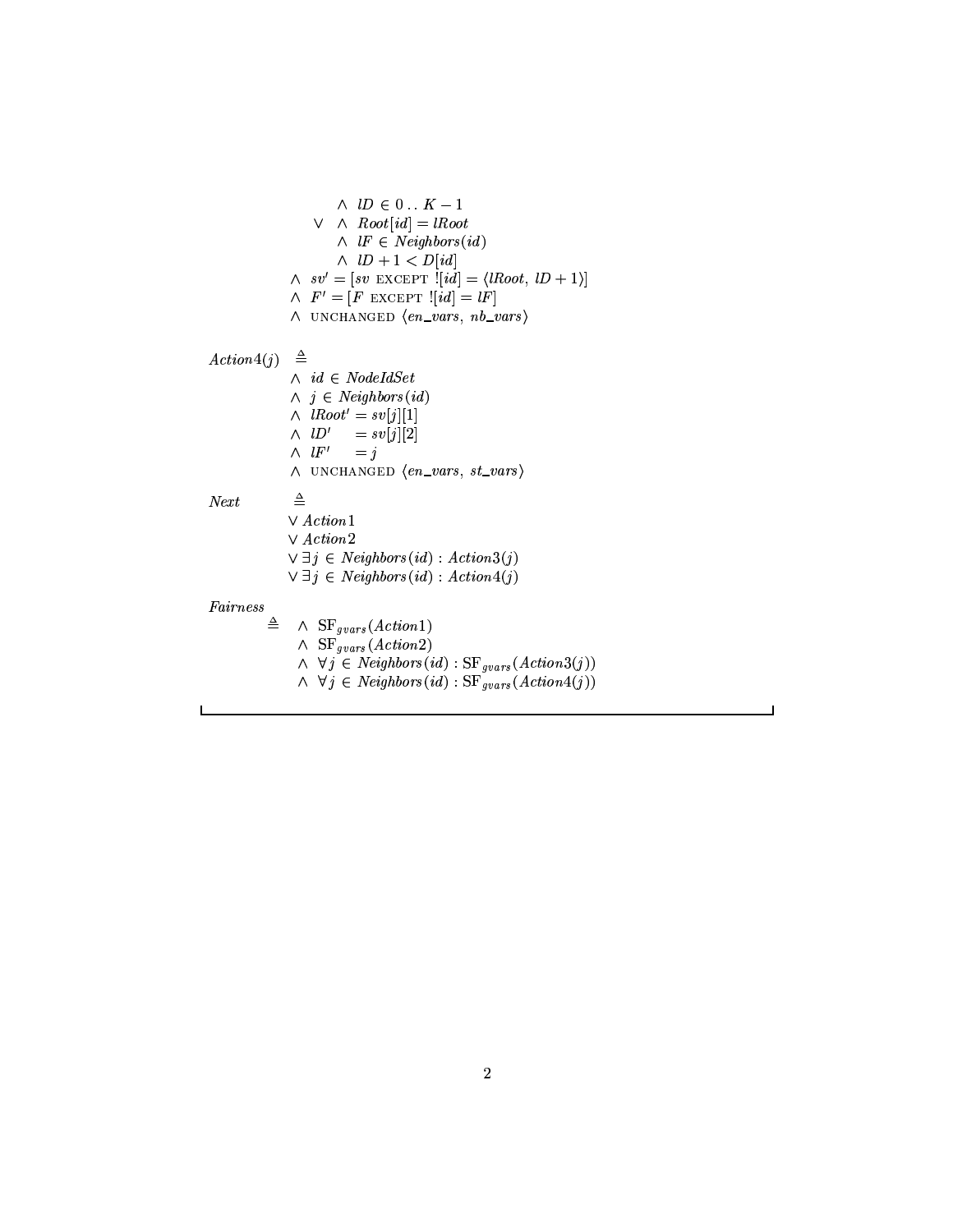```
(**** ALGORITHM 2***)(* Version of the ST algorithm after data abstraction has been applied and before *)
(* the application of our technique *)\longrightarrow MODULE Spanning_Tree_c -٦
EXTENDS Integers, Sequences, Naturals, TLC, FiniteSets
VARIABLES
          sv, F, \; lRoot, lD, lF, SetOfLMinus1NeighborsN, LTk, GTk, DGTK, K, EQk, NotNeighbourNode,CONSTANT
          NeighborLorMore, NeighborLMinus1, l
en\_vars \triangleq \langle SetOfLMinus1Neighbors \rangle
```

```
st\_vars \triangleq \langle sv, F \ranglenb\_vars \triangleq \langle lRoot, lD, lF \rangle\triangleq (en_vars, st_vars, nb_vars)
qvars\text{lsv} \triangleq \langle \text{lRoot}, \text{ } \text{ID} \rangleRoot
        \triangleq [i \in 1..N \mapsto sv[i][1]]\boldsymbol{D}\triangleq [i \in 1..N \mapsto sv[i][2]]Is Less ThanR(m, n) \triangleqIF m = LTk THEN
                             \operatorname{TRUE}
```

```
ELSE IF n = GTk THEN
  TRUE
_{\rm ELSE}FALSE
```

```
\begin{array}{l} Is Less ThanRCons(m, n)\\ \triangleq \end{array}IF \wedge m = LTk\wedge n \in \{EQk, GTk\}THEN
                     TRUE
                 ELSE IF \wedge m = EQk\wedge n = GTk
```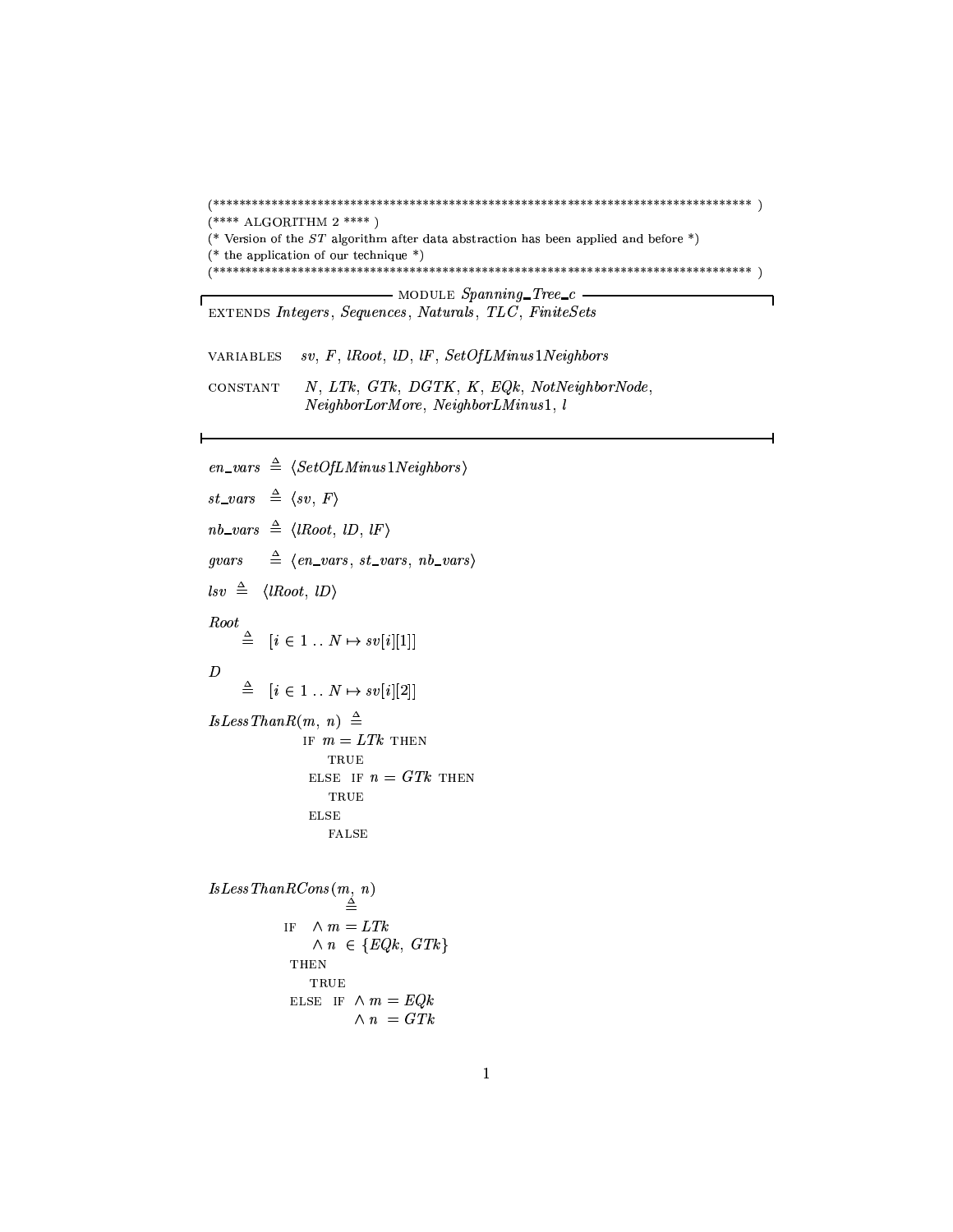```
THEN
                    \operatorname{TRUE}_{\rm{ELSE}}{\tt FALSE}Is Equal ToRCons(m, n) \triangleqIF \forall m \in \{LTk, GTk\}\vee n \in \{LTk, \; GTk\}THEN
                     {\tt FALSE}ELSE IF \wedge m = EQk\wedge n = EQkTHEN
                    \operatorname{\mathbf{TRUE}}_{\rm ELSE}FALSE
\begin{array}{l} IsNot Equal ToRCons(m,\;n)\\ \triangleq\;\;m\neq\,n \end{array}Is Less ThanEqual D(m, n)\triangleq IF \wedge m \neq DGTK\land n \neq DGTK{\tt THEN}m \leq nELSE IF n=DGTK THEN
                 \operatorname{TRUE}_{\rm{ELSE}}{\tt FALSE}CheckThat DiEqDjPlus1(m, n)\triangleq IF \sqrt{m} = DGTK\vee n = DGTKTHEN
                 {\tt FALSE}_{\rm{ELSE}}m = n + 1gsv(\mathit{shared\_var})\stackrel{\Delta}{=} IF shared_var = \langle EQk, l-1 \rangleTHEN
                           NeighbourLMinus1
```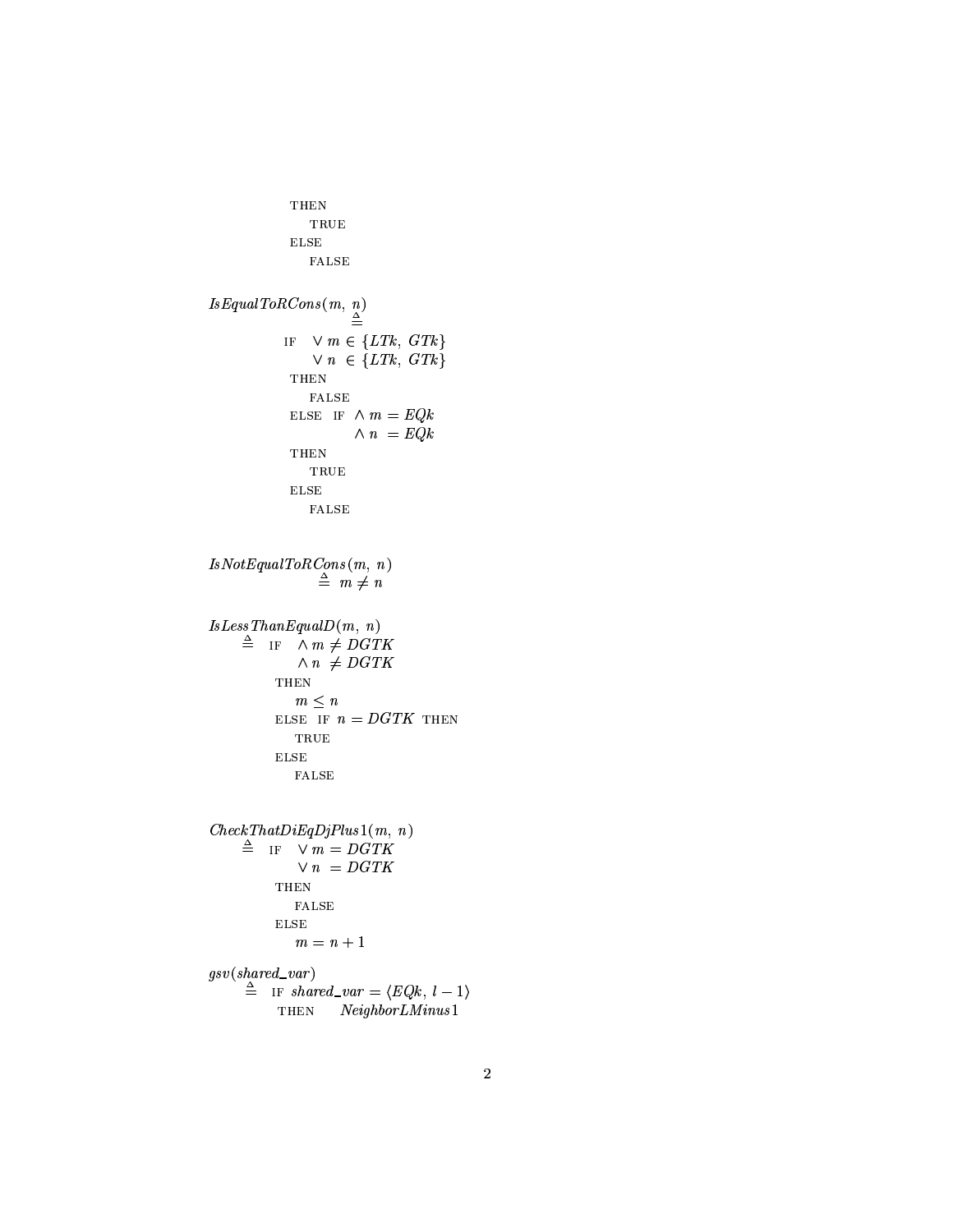## ELSE NeighborLorMore

Correctness Property

➃✣➶✠❴❛⑨✱❳✌❵☎❴✄❦✩❒➒✇❘⑨❃❴❃❷✛❩♥❵❛q⑦⑨➒➈❯❵ ➫❶⑧✯⑨●⑨❃❦ <sup>➓</sup> ❼☎➝ <sup>➌</sup> ➆❖➇✣➂ ➫❺✇ <sup>➌</sup> q⑦❵✆❬❁❭✵❽✌❾✱⑨❃❴❛t✑❹❺❬✕❩✳♣❻❧■❼  $\sim$   $\cdot$  s  $\cdot$  s  $\cdot$ 

#### - MODULE Process -

CONSTANT  $id$ 

#### Actions

Г

❮ ❜✆❦✫❬✃⑨❃❩☛❼  $\triangleq$ ➫ ➵❶⑧✯⑨●⑨❃❦ <sup>➓</sup> ❬✃➈❪➝ <sup>➌</sup> t➁❫♥➂ ➵➋➫✻✇ <sup>➌</sup> ❬✃➈ ➫❰➵❶⑧✯⑨●⑨❃❦ <sup>➓</sup> ❬✃➈❪➝ <sup>➌</sup> ➃r❫♥➂ ➵Ï➫✻⑧❍⑨➒⑨❉❦ <sup>➓</sup> ❬✃➈❪➝ <sup>➌</sup> ➆❖➇✣➂  $\wedge$  *id*  $\neq$  *EQk* ➵❶⑧✯⑨●⑨❃❦ <sup>➓</sup> ❬✃➈❪➝ <sup>➌</sup> t➁❫♥➂ ➵❶⑩ <sup>➓</sup> ❬✃➈❪➝➁➺➌ÑÐ  $∨ ∨ ∩ (F ∈ {Neighbor LMinus1})$  $\wedge$  F  $\neq id$ ➵Ô⑩ <sup>➓</sup> ❬✃➈❪➝✷➔Õ➭❃➅➀♠✳⑩➄➃r❫✥➅➩➲  $\wedge\ \vee\ \wedge\ id\neq\mathit{EQk}$ ➫❺❧✄⑥❪Ö ➌➷➓ ❧✄⑥➻❚❞❝<sup>❿</sup> ❚✳×❞❡➴Ø <sup>➓</sup> ❬✃➈❪➝ ➌Ù➍ t➁❫♥➂♥♠ <sup>Ð</sup> ➏❅➝ ➵➋➫➻❬✃➈ <sup>➌</sup> ➆❖➇✣➂ ➫❺❧✄⑥ <sup>Ö</sup> ➌➷➓ ❧✄⑥➻❚❞❝<sup>❿</sup> ❚✳×❞❡➴Ø <sup>➓</sup> ❬✃➈❪➝ ➌Ù➍➆❖➇✣➂♥♠ <sup>Ð</sup> ➏❅➝ ➫Ú✇Ö <sup>➌</sup> ❬✃➈ ➫Û◗✓❣ <sup>❿</sup> ➧❢②✗❣✗Ü❘❚✌P <sup>➍</sup> ❵☎❩ ⑥❃❨❃❴✱❧■♠✓❩♥❾ ⑥❃❨❃❴✱❧●➏

 $\blacksquare$ 

$$
\begin{array}{c}\n\wedge \quad \vee \quad \wedge \, F = id \\
\wedge \quad \vee \, Root[id] = GTk \\
\vee \quad \wedge \, Root[id] = EQk \\
\wedge \, id \, \neq EQk \\
\vee \, D[id] \neq 0 \\
\vee \, \vee \, F \in \{NotNeighbourNode\} \\
\vee \, D[id] \in \{K, \, DGTK\}\n\end{array}
$$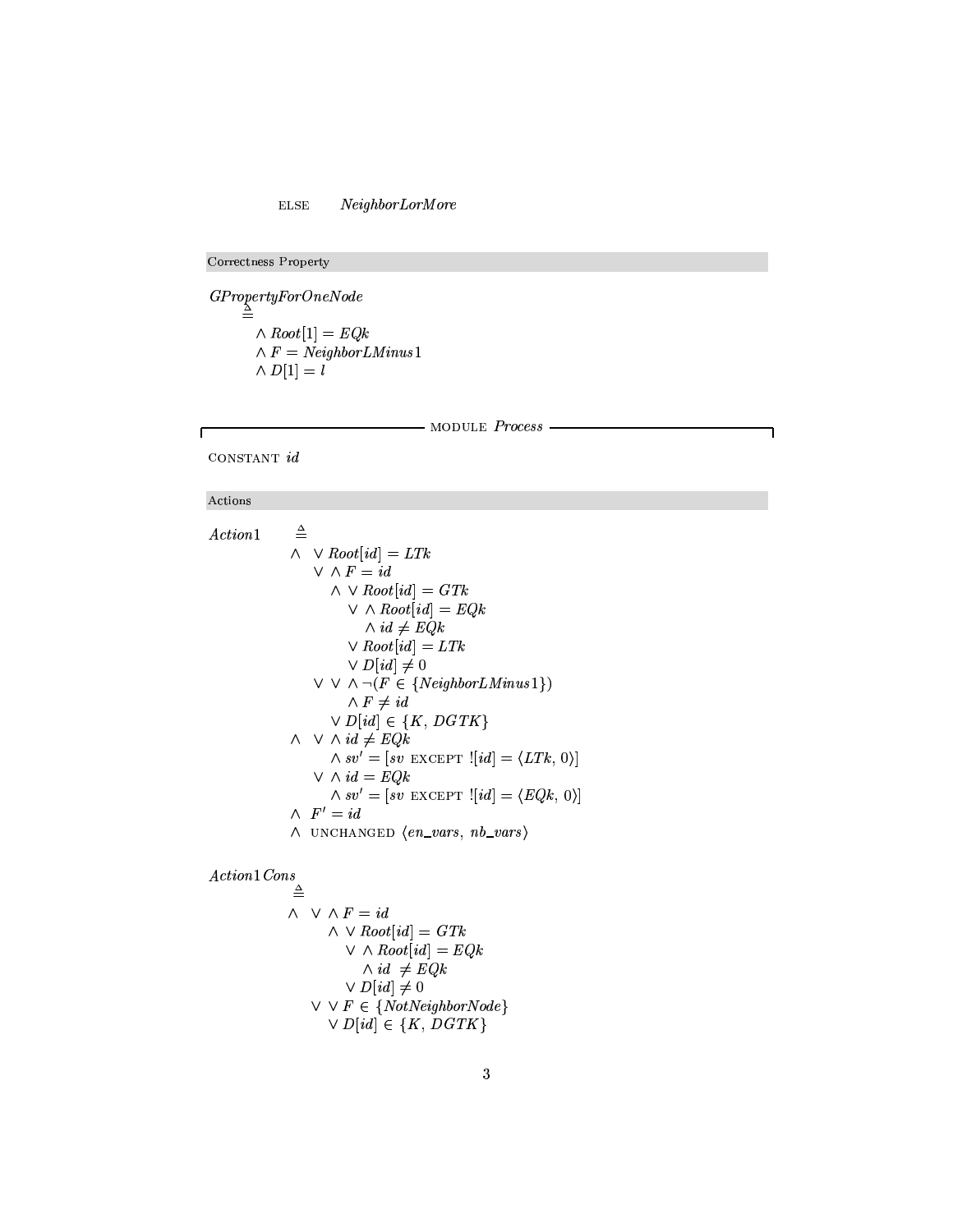$\land \lor \lor \land id \neq EQk$ ➫➉❧✄⑥ <sup>Ö</sup> ➌❰➓ ❧✄⑥➻❚❞❝<sup>❿</sup> ❚✌×❞❡➴Ø <sup>➓</sup> ❬✃➈❪➝ ➌Ù➍ t➁❫♥➂❢♠ <sup>Ð</sup> ➏✫➝ ➵❰➫➦❬✃➈ <sup>➌</sup> ➆❖➇✣➂ ➫➉❧✄⑥ <sup>Ö</sup> ➌❰➓ ❧✄⑥➻❚❞❝<sup>❿</sup> ❚✌×❞❡➴Ø <sup>➓</sup> ❬✃➈❪➝ ➌Ù➍➆❖➇✣➂❢♠ <sup>Ð</sup> ➏❅➝ ➫Û✇❖Ö <sup>➌</sup> ❬✃➈ ➫➜◗✓❣ <sup>❿</sup> ➧❢②✗❣❘Ü✗❚✌P <sup>➍</sup> ❵✆❩ ⑥❃❨❃❴✱❧❯♠✓❩✥❾ ⑥❃❨❃❴✱❧●➏ ❮ ❜✆❦✫❬✃⑨❃❩  $\triangleq$  $\mathbf{S}$  $\lambda$   $\lambda$   $\lambda$ ➫ ➵❶Ò✛➠á➫❶⑧✯⑨●⑨❃❦ <sup>➓</sup> ❬✃➈❪➝ <sup>➌</sup> ➆❖➇✣➂ ➫➦s⑧✯⑨●⑨❃❦ <sup>➌</sup> ➆❖➇✣➂✌➢ ➵ ➵➻s⑩ <sup>➌</sup> ⑩➄➃r❫✥➅ ➵ ➫❶⑩ <sup>➓</sup> ❬✃➈❻➝➁➺➌ ⑩➚➃r❫✹➅  $\land$  lD  $\neq$  DGTK ➫❶⑩ <sup>➓</sup> ❬✃➈❻➝➁➺➌ s⑩Ù➘Ñ❼  $\land \lor \land \lor \land \textit{ID} \in \{K, \textit{DGTK}\}$ ➫❺❧✄⑥ <sup>Ö</sup> ➌➷➓ ❧✄⑥❺❚✌❝<sup>❿</sup> ❚✌×✌❡➴Ø <sup>➓</sup> ❬✃➈❪➝ ➌Ù➍ s⑧✯⑨●⑨❃❦✆♠✳⑩➚➃r❫✥➅➻➏❇➝ ➵ ➫➻s⑩➳➔ <sup>Ð</sup> ↔☎↔❯➅à➬➣❼ ➫❺❧✄⑥ <sup>Ö</sup> ➌➷➓ ❧✄⑥❺❚✌❝<sup>❿</sup> ❚✌×✌❡➴Ø <sup>➓</sup> ❬✃➈❪➝ ➌Ù➍ s⑧✯⑨●⑨❃❦✆♠❢s⑩Ù➘➴❼✵➏✫➝ ➫Û◗✓❣ <sup>❿</sup> ➧❢②✗❣✗Ü❘❚✌P <sup>➍</sup> ❵☎❩ ⑥❃❨❃❴✱❧■♠✓❩♥❾ ⑥❃❨❃❴✱❧■♠✥✇❈➏

 $\lambda$   $\lambda$   $\lambda$ 

 $\triangleq$  $\lambda$   $\lambda$   $\lambda$   $\lambda$  $\wedge \neg(lF \in \{NotNeighbourNode\})$ ➫➜⑩ <sup>➓</sup> ❬✃➈❪➝✣➔ <sup>Ð</sup> ↔☎↔❯➅å➬➣❼ ➫ ➵➜✐✄❧✧q⑦⑨❃❦➸➆✜♦☎♣✳❨❃s✫❫✹⑨☎⑧⑦✉➁⑨❃❩✳❧❯➠✩⑧❍⑨➒⑨❉❦ <sup>➓</sup> ❬✃➈❻➝✫♠✓s⑧✯⑨●⑨❃❦❛➢ ➵ ➫ãs⑩➼➔ <sup>Ð</sup> ↔☎↔❯➅ ➫➜⑩ <sup>➓</sup> ❬✃➈❪➝✷➔ <sup>Ð</sup> ↔☎↔❪➅ ➫➜⑩ <sup>➓</sup> ❬✃➈❪➝✣➺➌ s⑩➷➘Ñ❼ ➵ ➫ãs⑩ <sup>➌</sup> ⑩➄➃r❫✥➅ ➫➜⑩ <sup>➓</sup> ❬✃➈❪➝✷➔ <sup>Ð</sup> ↔☎↔❪➅  $\land \lor \land \lor \land \textit{ID} \in \{K, \textit{DGTK}\}$ ➫➉❧✱⑥ <sup>Ö</sup> ➌❰➓ ❧✄⑥➻❚❞❝<sup>❿</sup> ❚✌×❞❡➴Ø <sup>➓</sup> ❬✃➈❻➝ ➌➷➍ s⑧❍⑨➒⑨❉❦✆♠✳⑩➄➃r❫✥➅➻➏✧➝ ➵ ➫➦s⑩➼➔ <sup>Ð</sup> ↔☎↔❪➅➾➬➣❼ ➫➉❧✱⑥ <sup>Ö</sup> ➌❰➓ ❧✄⑥➻❚❞❝<sup>❿</sup> ❚✌×❞❡➴Ø <sup>➓</sup> ❬✃➈❻➝ ➌➷➍ s⑧❍⑨➒⑨❉❦✆♠❢s⑩➷➘➴❼✵➏❅➝ ➫➜◗✓❣ <sup>❿</sup> ➧❢②✗❣❘Ü✗❚✌P <sup>➍</sup> ❵✆❩ ⑥❃❨❃❴✱❧❯♠✓❩✥❾ ⑥❃❨❃❴✱❧■♠♥✇❈➏

Action3(u) 
$$
\stackrel{\triangle}{=} \frac{1}{\wedge} \frac{1}{k} = u
$$
  
\n $\wedge \vee \wedge \frac{1}{s} \frac{1}{k} = 0 \dots K - 1$   
\n $\wedge \frac{1}{k} = 0 \dots K - 1$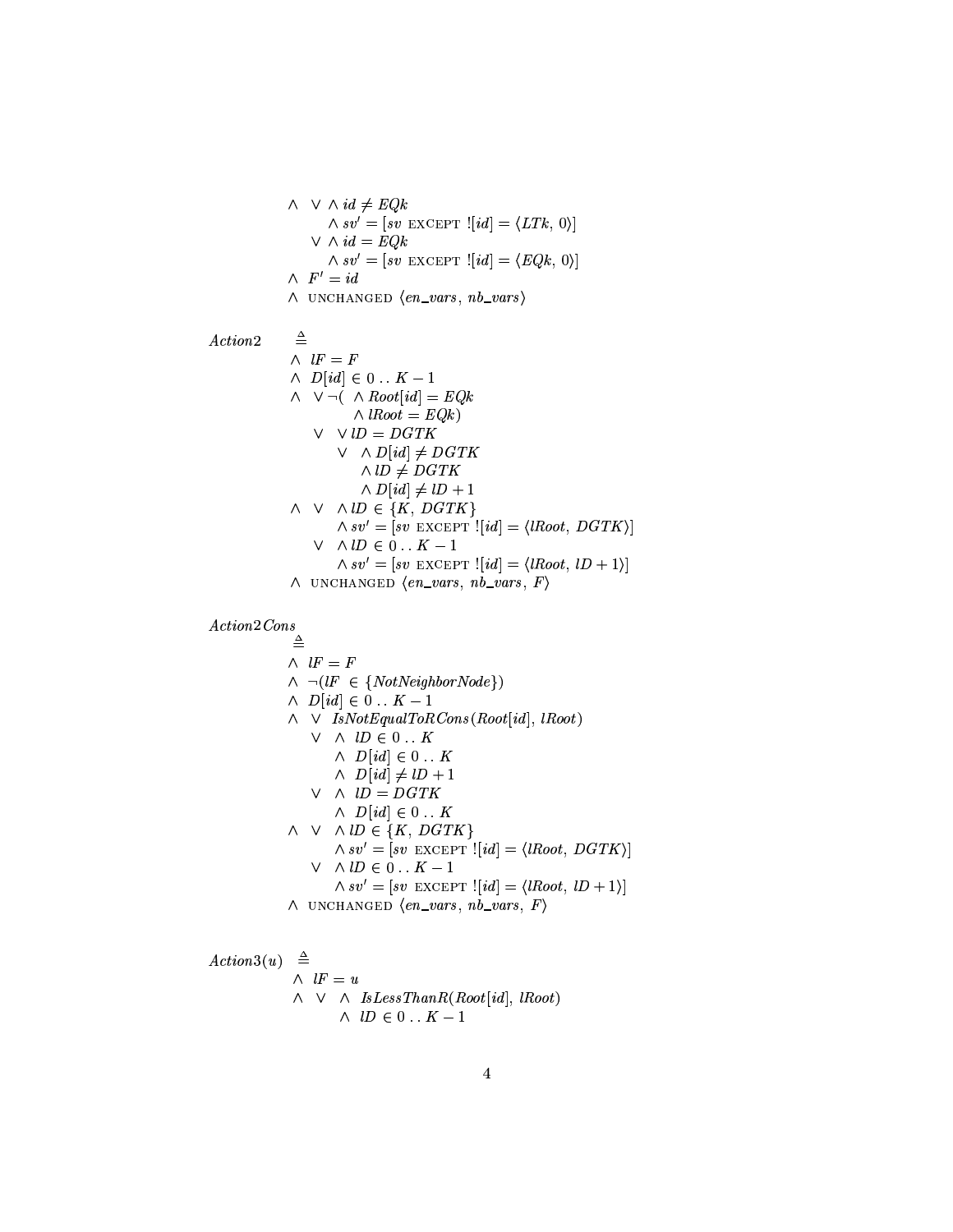$$
\vee \wedge Root[i d] = lRoot
$$
  
\n
$$
\wedge \vee D[i d] = DGTK
$$
  
\n
$$
\vee \wedge D[i d] \in 0...K
$$
  
\n
$$
\wedge lD \in 0...K - 1
$$
  
\n
$$
\wedge lD + 1 < D[i d]
$$
  
\n
$$
\wedge \vee \wedge lD \in \{K, DGTK\}
$$
  
\n
$$
\wedge sv' = [sv \text{ EXCEPT} : [id] = \langle lRoot, DGTK \rangle]
$$
  
\n
$$
\vee \wedge lD \in 0...K - 1
$$
  
\n
$$
\wedge sv' = [sv \text{ EXCEPT} : [id] = \langle lRoot, lD + 1 \rangle]
$$
  
\n
$$
\wedge F' = lF
$$

$$
\wedge \hspace{0.15cm} \text{UNCHANGED} \hspace{0.2cm} \langle \hspace{0.15cm}en\_vars, \hspace{0.15cm}nb\_vars \rangle
$$

$$
Action3\,Cons(u)
$$

 $\triangleq$  $\sim$ ➫ ➵ ➫➜✐✄❧❊t❘❵✆❧❀❧❯❫♥❽✌❨❉❩❪⑧⑦✉➁⑨❃❩✳❧❯➠✩⑧❍⑨➒⑨❉❦ <sup>➓</sup> ❬✃➈❻➝✫♠✓s⑧✯⑨●⑨❃❦❛➢  $\lambda$ ,  $\mu$ ,  $\tau$ ,  $\lambda$ ➵ ➫➜✐✄❧❊➆→♦✆♣✳❨❉s✫❫✳⑨➒⑧⑦✉✎⑨❉❩✌❧❯➠✫⑧✯⑨●⑨❃❦ <sup>➓</sup> ❬✃➈❪➝❅♠✗s⑧❍⑨➒⑨❉❦❛➢ ➫ ➵ ➫✻⑩ <sup>➓</sup> ❬✃➈❪➝ <sup>➌</sup> ⑩➄➃r❫✥➅ ➫➉s⑩➳➔ <sup>Ð</sup> ↔➒↔❯➅à➬➯❼ ➵ ➫✻⑩ <sup>➓</sup> ❬✃➈❪➝✣➔ <sup>Ð</sup> ↔☎↔❯➅ ➫➉s⑩➳➔ <sup>Ð</sup> ↔➒↔❯➅à➬➯❼ ➫➉s⑩Ù➘Ñ❼❖è➴⑩ <sup>➓</sup> ❬✃➈❪➝  $\land \lor \land \lor \land \textit{ID} \in \{K, \textit{DGTK}\}$ ➫➻❧✄⑥ <sup>Ö</sup> ➌Ù➓ ❧✄⑥❶❚✌❝<sup>❿</sup> ❚✌×✌❡ÑØ <sup>➓</sup> ❬✃➈❪➝ ➌➷➍ s⑧✯⑨●⑨❃❦☎♠✳⑩➄➃r❫✥➅➻➏❅➝ ➵ ➫➉s⑩➼➔ <sup>Ð</sup> ↔☎↔❯➅å➬➣❼ ➫➻❧✄⑥❪Ö ➌Ù➓ ❧✄⑥❶❚✌❝<sup>❿</sup> ❚✌×✌❡ÑØ <sup>➓</sup> ❬✃➈❪➝ ➌➷➍ s⑧✯⑨●⑨❃❦☎♠❢s⑩➷➘➴❼✵➏❅➝ ➫Ú✇Ö <sup>➌</sup> s✇ ➫Û◗✓❣ <sup>❿</sup> ➧❢②✗❣✗Ü❘❚✌P <sup>➍</sup> ❵☎❩ ⑥❃❨❃❴✱❧■♠❘❩✥❾ ⑥❃❨❃❴✱❧●➏

❮ ❜✆❦✫❬✃⑨❃❩<sup>æ</sup> ➠❁➪❪➢  $\triangleq$ ➫ßs⑧✯⑨●⑨❃❦ <sup>Ö</sup> <sup>➌</sup> ❧✄⑥ <sup>➓</sup>➪❉➝ <sup>➓</sup> ❼☎➝ ➫ßs⑩Ö <sup>➌</sup> ❧✄⑥ <sup>➓</sup>➪❉➝ ➓➟ ➝  $\wedge$   $\downarrow$   $F'$  $= gsv(sv[j])$ ➫Û◗✓❣ <sup>❿</sup> ➧❢②✗❣✗Ü❘❚✌P <sup>➍</sup> ❵☎❩ ⑥❃❨❃❴✱❧■♠❢❧✄❦ ⑥✵❨❉❴✱❧●➏

## $Next$

 $\triangleq$   $\vee$  Action1  $\lor$   $Action1\,Cons$ ➵ ❮❜☎❦✫❬✃⑨❃❩ ➟ ➵ ❮❜☎❦✫❬✃⑨❃❩ ➟ ✉➁⑨❃❩✳❧  $\forall$   $\exists u \in \{NeighbourLMinus1, NeighbourLorMore\} : Action3(u)$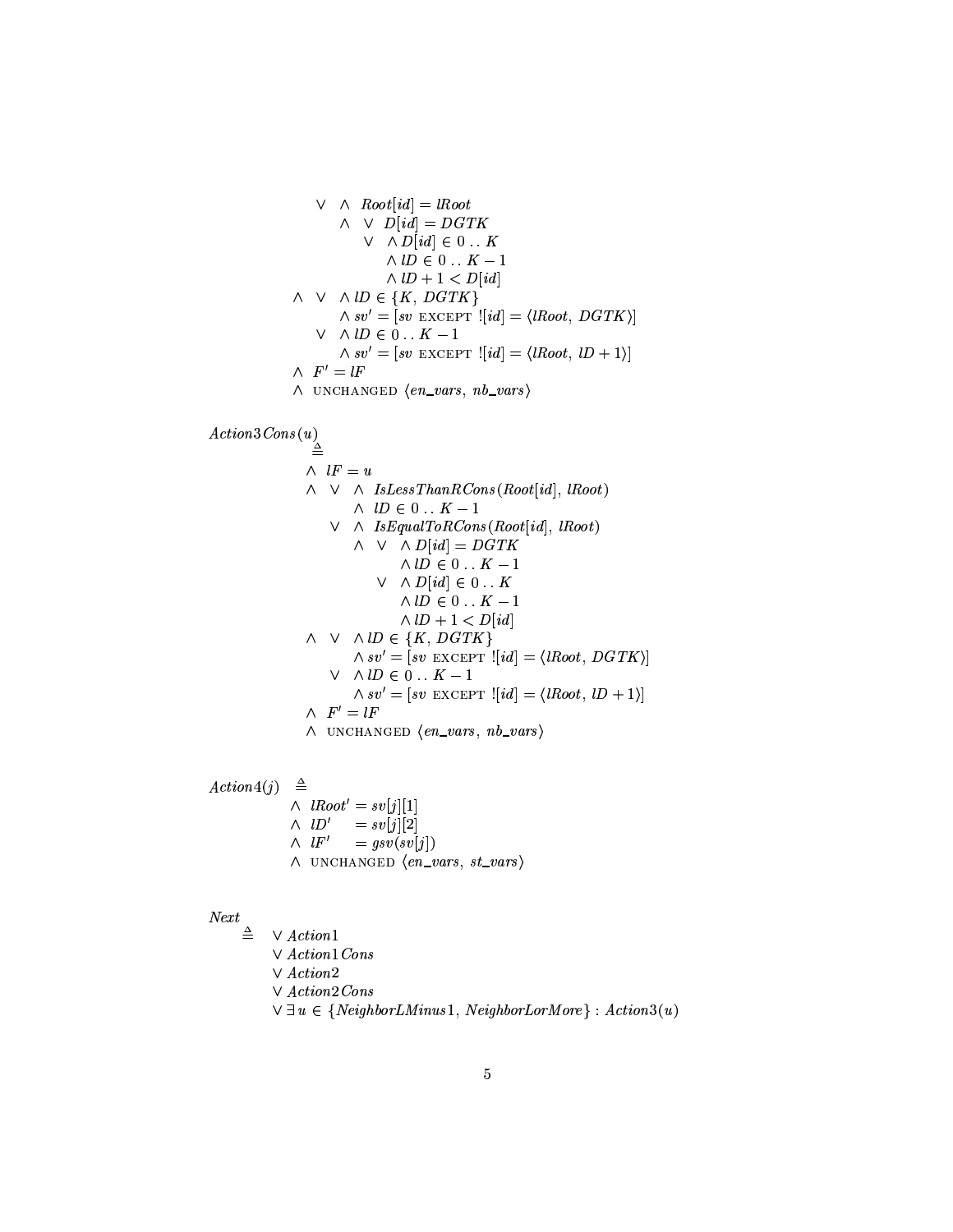$\forall$   $\exists u \in \{NeighborsLm, NeighbourLorMore\} : Action3Cons(u)$ ➵❶ê☛➪➤➔ ➟ ↔☎↔❪q➼ë ❮❜☎❦✩❬✃⑨❉❩æ ➠➹➪❻➢

 $-$  module  $ProcessLOrMore -$ 

# Actions ❮ ❜✆❦✫❬✃⑨❃❩☛❼❯➠❁➪❪➢  $\triangleq$  $\wedge$   $\neg j \in SetOfLMinus1Neighbors$ ➫Û❙❯❚❞❡Ñ❩✥❵☎í ⑥✵❨❉s➹♣✳❵ ➌<sup>➊</sup> <sup>❿</sup> ➧✗◆☛◆☛❤☎❚➯❨❶➔➣➠❊s❘↔➒↔❯➅➑î➉➭✵⑩➚➃r❫✹➅➀➲✵➢✷ë■❡❢③✹◗✗❚ IN ❧✄⑥ <sup>Ö</sup> ➌❰➓ ❧✱⑥❺❚❞❝<sup>❿</sup> ❚✌×❞❡ÝØ <sup>➓</sup>➪❉➝ ➌❰➍➆❈➇➁➂❢♠✓❩✥❵☎í ⑥❃❨❃s➹♣✳❵✵➏✧➝ ➫Û◗✓❣ <sup>❿</sup> ➧❢②✗❣✗Ü❘❚✌P <sup>➍</sup> ❵☎❩ ⑥❃❨❃❴✱❧■♠✗❩✥❾ ⑥❃❨❃❴✱❧■♠✥✇❈➏  $\Lambda$   $\ldots$   $\Omega$  $\land~\neg j \in \mathit{SetOfLMinus1Neighbors}$ ➫Û❙❯❚❞❡Ñ❩✥❵☎í ⑥✵❨❉s➹♣✳❵ <sup>➌</sup><sup>➊</sup> <sup>❿</sup> ➧✗◆☛◆☛❤☎❚➯❨❶➔➣➠ <sup>Ð</sup> ↔☎↔❯➅➑î➻➭✵⑩➚➃r❫✥➅➩➲✵➢✠ë■❡❢③✥◗✓❚ ④✕❣ ❧✄⑥ <sup>Ö</sup> ➌❰➓ ❧✱⑥❺❚❞❝<sup>❿</sup> ❚✌×❞❡ÝØ <sup>➓</sup>➪❉➝ ➌❰➍ t✣❫✥➂❢♠✓❩✥❵☎í ⑥❃❨❃s➹♣✳❵✵➏❊➝ ➫Û◗✓❣ <sup>❿</sup> ➧❢②✗❣✗Ü❘❚✌P <sup>➍</sup> ❵☎❩ ⑥❃❨❃❴✱❧■♠✗❩✥❾ ⑥❃❨❃❴✱❧■♠✥✇❈➏

# $Next$

 $\triangleq$   $\vee$   $\exists j \in 2 \dots N$  :  $Action1(j)$ ➵Ûê☛➪❺➔ ➟ ↔➒↔❯q➼ë ❮❜☎❦✩❬✃⑨❉❩ ➟ ➠➹➪❻➢

✇➁❱ <sup>➌</sup><sup>➊</sup> ➭ <sup>➍</sup>➆❖➇✣➂♥♠✓s✥➬➣❼●➏✱➲✷î➉➭ <sup>➍</sup> t➁❫♥➂♥♠❉➪❻➏✛ë✆➪❺➔✿➠ <sup>Ð</sup> ↔➒↔❯➅ïî➻➭❃⑩➄➃r❫✥➅➩➲❃➢✱➲ î➉➭ ➍➆❖➇✣➂❢♠❉➪❪➏✛ë☎➪❺➔➣➠❊s☛↔➒↔❯➅ïî➉➭✵⑩➚➃✈❫✥➅➩➲❃➢⑦➲

 $P(i)$  $\triangleq$  INSTANCE *Process* with  $id \leftarrow i$ 

# PLOrMore

 $\triangleq$  INSTANCE *ProcessLOrMore* 

$$
Init \quad \triangleq \quad \land \quad sv \in [1..N \rightarrow \{LTk, EQk\} \times (0..K \cup \{DGTK\})]
$$
\n
$$
\land \quad \forall v \in 1..N : (Root[v] = EQk) \Rightarrow D[v] \in (l-1..K \cup \{DGTK\})
$$
\n
$$
\land \quad lF \in \{NeighbourLorMore, NeighbourMinus1\}
$$

 $\overline{\phantom{0}}$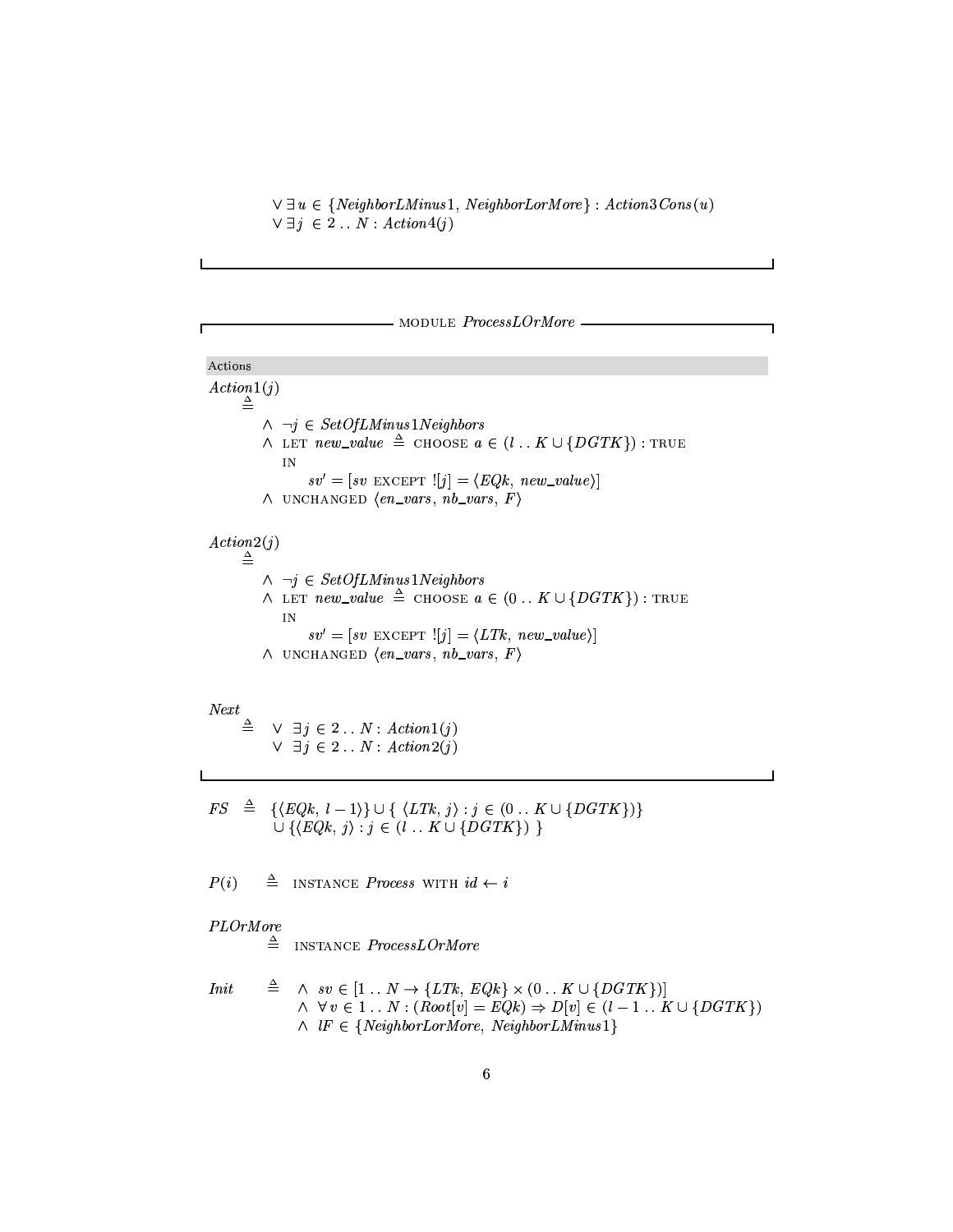$\land$  lRoot  $\in \{LTk, EQk\}$  $\mathcal{S}$ ➫ßs⑧✯⑨●⑨❃❦ <sup>➌</sup> ➆❖➇✣➂÷õÚs⑩➨➔➣➠❊s♥➬➯❼❈↔☎↔❪➅➋î➉➭❃⑩➄➃r❫✥➅➩➲✵➢ the local copies will initially have one of the values of the neighbors  $∧$   $F ∈ {NotNeighbourNode, NeighbourLorMore, NeighbourLu, % }$ ➫Ûê❖⑥❺➔ ➟ ↔➒↔❯q➳ë✳➠✩⑧❍⑨➒⑨❉❦ <sup>➓</sup> ⑥■➝ <sup>➌</sup> ➆❈➇➁➂❈➫❶⑩ <sup>➓</sup> ⑥❉➝ <sup>➌</sup> s♥➬➯❼✵➢ ➫ã❱♥❵☎❦❛❷❢❸❊t✑❹❶❬✕❩✹♣❻❧■❼●q⑦❵✆❬❁❭✵❽✌❾✱⑨❉❴✱❧ <sup>➌</sup> ➭❯⑥❶➔ ➟ ↔☎↔❯q➨ë✳➠✫⑧✯⑨●⑨❃❦ <sup>➓</sup> ⑥❉➝ <sup>➌</sup> ➆❖➇✣➂✞➫✻⑩ <sup>➓</sup> ⑥■➝ <sup>➌</sup> s✹➬➣❼●➢✄➲

$$
Invariant \underset{\wedge}{}
$$

 $\triangleq \quad \wedge \forall v \in 1 \ldots N : Root[v] \in \{LTk, EQk\}$ ➫➄ó⑦⑥❶➔➣❼❖↔➒↔❯q➳ë❯⑩ <sup>➓</sup> ⑥❉➝➁➔✿➠ <sup>Ð</sup> ↔➒↔❯➅➑î❺➭❃⑩➄➃r❫✥➅➩➲❃➢  $∧$  lRoot ∈ {LTk, EQk} ➫➦s⑩➨➔ <sup>Ð</sup> ↔➒↔❯➅ïî➉➭✵⑩➚➃✈❫✥➅➩➲  $\wedge$  F  $\in$  {NotNeighborNode, NeighborLorMore, NeighborLMinus1, 1}  $\land$ l $F \in \{NeighbourLorMore, NeighbourLMinus1\}$ ➫➄ó⑦⑥❶➔➣❼❖↔➒↔❯q➳ë✳➠✩⑧❍⑨➒⑨❉❦ <sup>➓</sup> ⑥❉➝ <sup>➌</sup> ➆❖➇✣➂✌➢➁õô⑩ <sup>➓</sup> ⑥■➝✣➔➣➠❊s✹➬➣❼✞↔☎↔❪➅➋î➉➭❃⑩➄➃r❫✥➅➩➲✵➢ ➫❶ê❖⑥❺➔ ➟ ↔➒↔❯q➳ë✳➠✩⑧❍⑨➒⑨❉❦ <sup>➓</sup> ⑥❉➝ <sup>➌</sup> ➆❖➇✣➂❈➫✻⑩ <sup>➓</sup> ⑥■➝ <sup>➌</sup> s♥➬➣❼●➢

$$
Next \quad \triangleq \quad \vee \quad P(1)! Next
$$

 $\lor$   $PLOrMore!Next$ 

Fairness

\n
$$
\triangleq \wedge \text{SF}_{gvars}(P(1)!Action1Cons)
$$
\n
$$
\wedge \text{SF}_{gvars}(P(1)!Action2Cons)
$$
\n
$$
\wedge \forall u \in \{NeighbourMinus1, NeighbourLorMore\} : \text{SF}_{gvars}(P(1)!Action3Cons(u))
$$
\n
$$
\wedge \forall j \in 2 \dots N : \text{SF}_{gvars}(P(1)!Action4(j))
$$
\n
$$
\wedge (\Box \Diamond (F = NeighbourLorMore)) \Rightarrow (\Box \Diamond (IF = NeighbourLorMore))
$$
\n
$$
\text{otherwise, } F = \text{NotNeighbourNode}
$$

 $\overline{\phantom{0}}$ 

Spec  $\triangleq$  Init  $\wedge$   $\Box[Next]_{gvars} \wedge Fairness$ 

✉➁⑨❃❴✄❴❛❵✱❜☎❦✩❩♥❵✄❧✱❧

 $\triangle$   $\triangle$   $\heartsuit$   $\Box$  GP roperty For One Node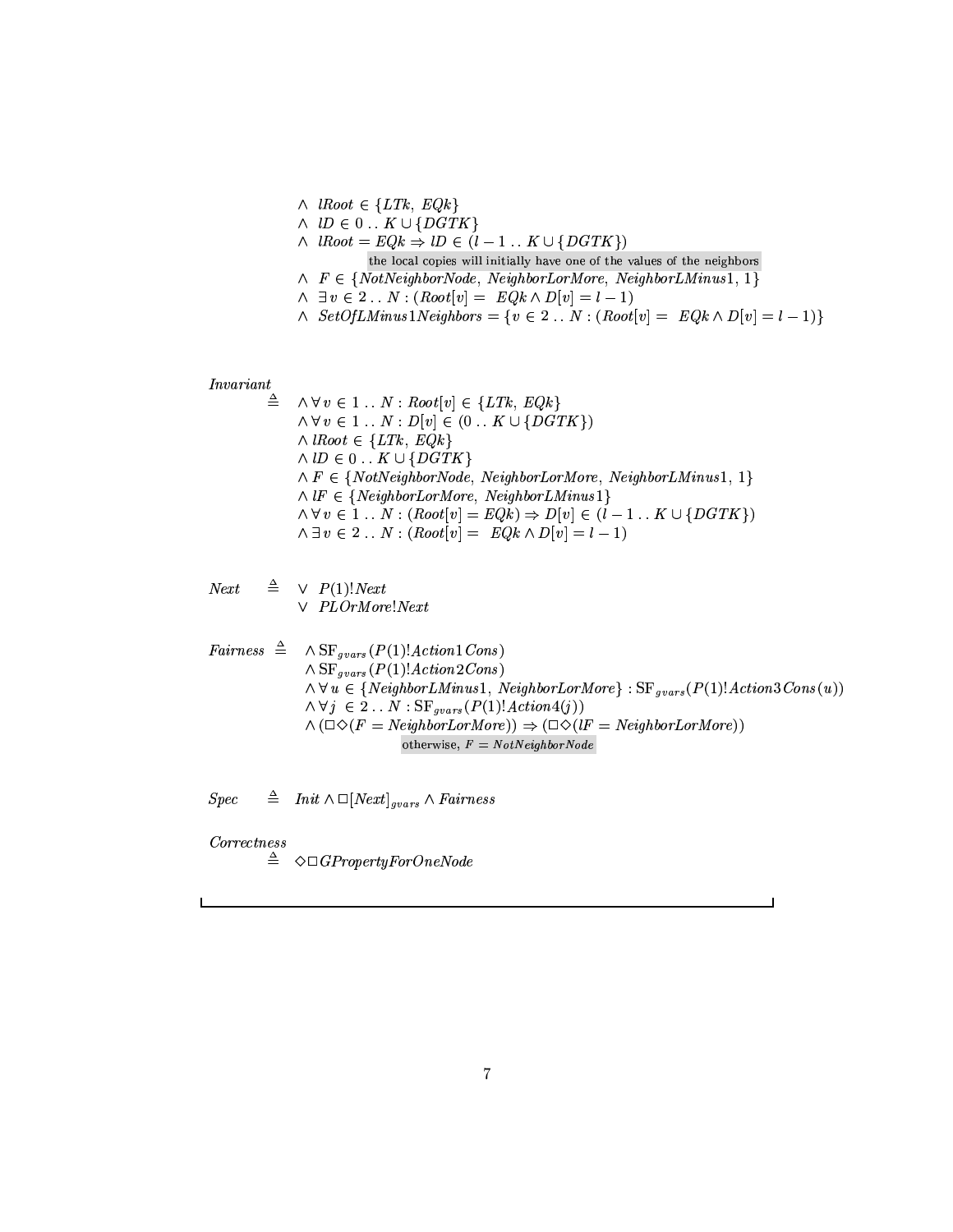- MODULE  $Spanning\_Tree_a$ . EXTENDS Integers, Sequences, Naturals, TLC, FiniteSets

٦

 $sv, F, \, \textit{lRoot}, \, \textit{lD}, \, \textit{lF}$ **VARIABLES** 

Л

```
CONSTANT
              LTk, \, GTk, \, DGTK, \, K, \, EQk, \, NotNeighbourNode,NeighborLorMore, NeighborLMinus1, l
```
 $st\_vars \triangleq \langle sv, F \rangle$  $nb\_vars \triangleq \langle lRoot, lD, lF \rangle$ gvars  $\triangleq$   $\langle$ st\_vars, nb\_vars $\rangle$  $\textit{lsv} \triangleq \langle \textit{lRoot}, \textit{lD} \rangle$ Root  $\stackrel{\triangle}{=} [i \in 1..2 \mapsto sv[i][1]]$  $\boldsymbol{D}$  $\ \triangleq \quad [i \in 1 \; . \; . \; 2 \mapsto \mathit{sv}[i][2]]$  $Is Less ThanR(m, n) \triangleq$ IF  $m = LTk$  THEN TRUE ELSE IF  $n = GTk$  THEN  $\operatorname{TRUE}$  $_{\rm{ELSE}}$ FALSE  $\label{eq:lsLessThanRCons} Is Less ThanRCons(m,~n) \triangleq$ IF  $\wedge m = LTk$  $\wedge n \in \{EQk, GTk\}$ **THEN** TRUE ELSE IF  $\land\, m$  =  $EQk$  $\wedge n = GTk$  ${\tt THEN}$  $\operatorname{TRUE}$  ${\rm ELSE}$  ${\tt FALSE}$ 

```
Is Equal ToRCons(m, n)
```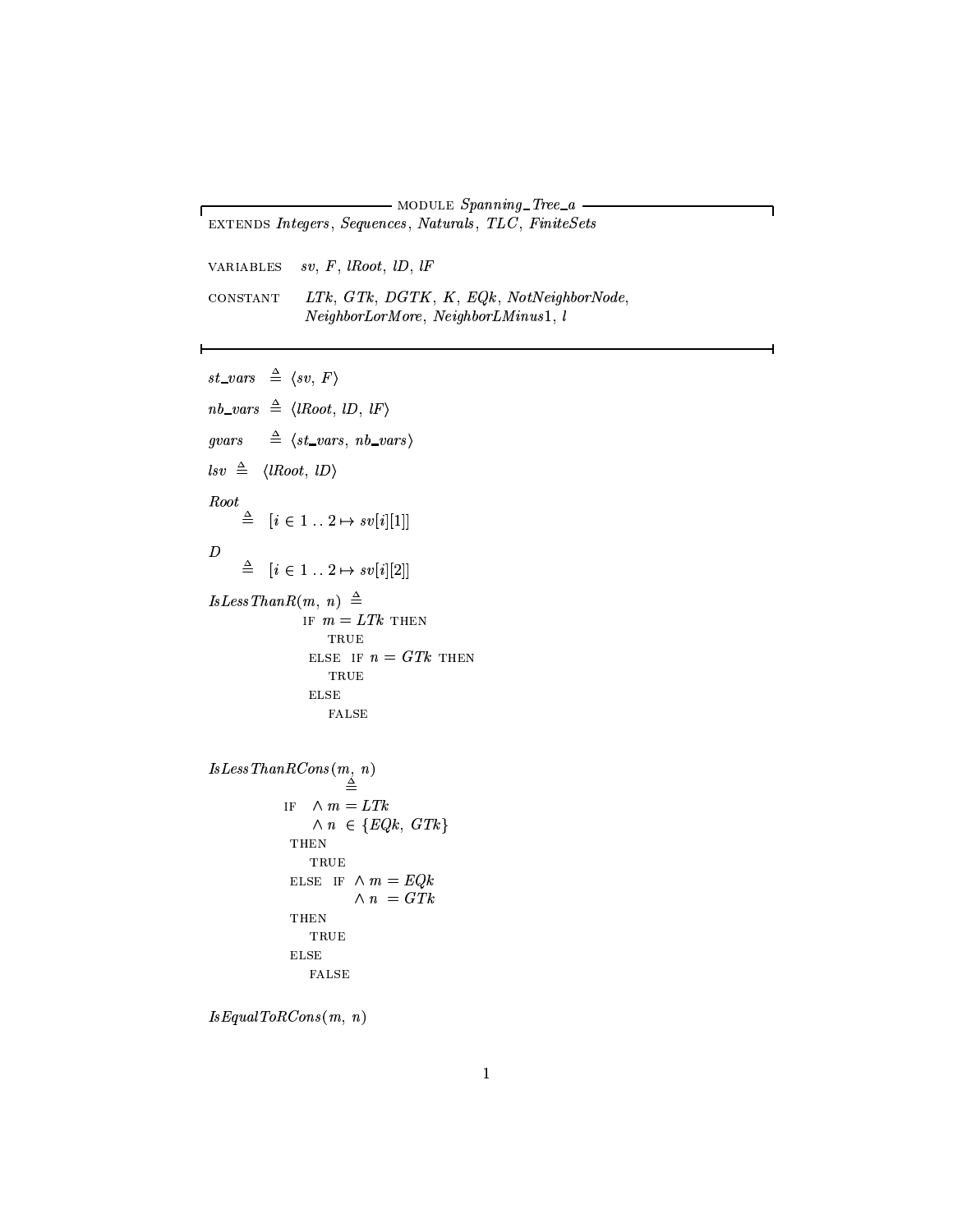```
\triangleqIF \forall m \in \{LTk, GTk\}\vee n \in \{LTk, \, GTk\}{\tt THEN}{\tt FALSE}ELSE IF \wedge m = EQk\wedge\ n\ =\ EQkTHEN
                   TRUE
               _{\rm{ELSE}}{\tt FALSE}IsNot Equal ToRCons(m, n)\stackrel{\Delta}{=} m \neq n\label{eq:lsLessThan} Is Less ThanEqual D(m,~n)\triangleq IF \wedge m \neq DGTK\wedge n \ \neq DGTKTHEN
                m \leq nELSE IF n = DGTK THEN
                TRUE
            _{\rm ELSE}{\tt FALSE}CheckThat DiEqDjPlus1(m, n)\triangleq IF \vee m = DGTK
                \vee n = DGTKTHEN
                {\tt FALSE}ELSE
                m = n + 1gsv(shared\_var)\triangleq IF shared_var = \langle EQk, l-1 \rangle\operatorname{\mathbf{THEN}}NeighbourLMinus1_{\rm ELSE}NeighborLorMore
```
Correctness Property

 $\begin{array}{c} GPropertyForOneNode \\ \triangleq \end{array}$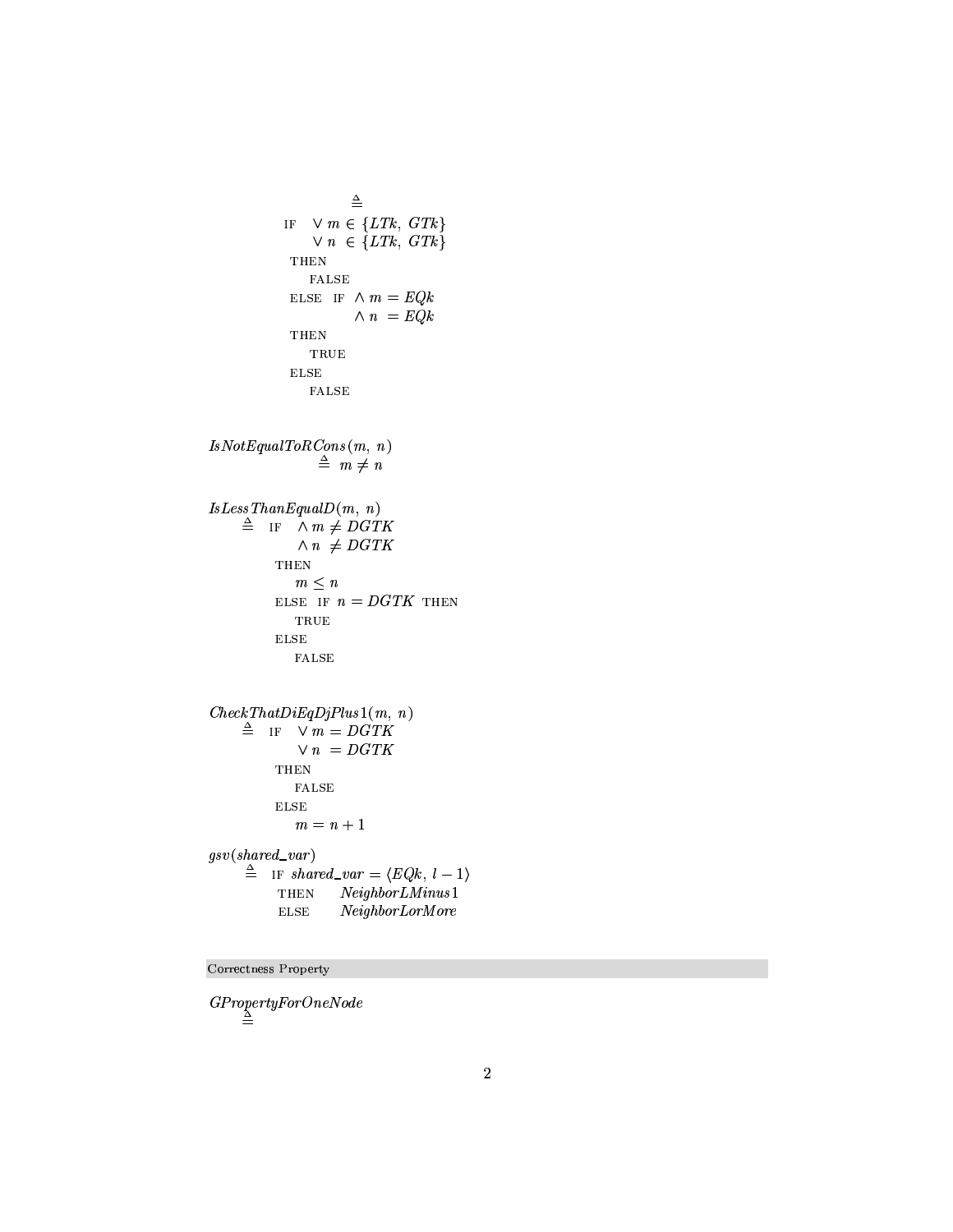$\wedge Root[1] = EQk$  $\wedge$  F = NeighborLMinus1  $\wedge D[1] = l$ 

```
- MODULE Process -
```
٦

CONSTANT id

# Actions

Г

| Action1 | $\triangleq$                                                       |  |
|---------|--------------------------------------------------------------------|--|
|         | $\wedge \vee Root(id] = LTk$                                       |  |
|         | $\vee$ $\wedge$ $F = id$                                           |  |
|         | $\wedge \vee Root(id] = GTk$                                       |  |
|         | $\vee$ $\wedge$ Root[id] = EQk                                     |  |
|         | $\wedge id \neq EQk$                                               |  |
|         | $\vee$ Root[id] = LTk                                              |  |
|         | $\vee D(id] \neq 0$                                                |  |
|         | $\vee \vee \wedge \neg (F \in \{NeighbourIMinus1\})$               |  |
|         | $\wedge$ F $\neq id$                                               |  |
|         | $\vee D[i d] \in \{K, DGTK\}$                                      |  |
|         | $\wedge \vee \wedge id \neq EQk$                                   |  |
|         | $\wedge sv' = [sv \text{ EXCEPT } ![id] = \langle LTk, 0 \rangle]$ |  |
|         | $\vee$ $\wedge$ $id = EQk$                                         |  |
|         | $\wedge sv'=[sv \text{ EXCEPT } ![id]=\langle EQk, 0 \rangle]$     |  |
|         | $\wedge$ $F' = id$                                                 |  |
|         | $\wedge$ UNCHANGED $\langle nb\_vars \rangle$                      |  |

 $Action1Cons$ 

 $\stackrel{\Delta}{=}$  $\wedge \ \vee \wedge F = id$  $\wedge \vee Root[i d] = GTk$  $\vee$   $\wedge$   $Root(id] = EQk$  $\wedge id \neq EQk$  $\vee D(id] \neq 0$  $\vee \vee F \in \{NotNeighbourNode\}$  $\vee D(id] \in \{K, DGTK\}$  $\wedge \vee \wedge id \neq EQk$  $\wedge sv'=[sv \text{ EXCEPT } ![id] = \langle LTk, 0 \rangle]$  $\vee$   $\wedge$   $id = EQk$  $\wedge sv'=[sv \text{ EXCEPT } ![id]=\langle EQk, 0 \rangle]$  $\wedge$   $F' = id$  $\wedge$  UNCHANGED  $\langle nb\_vars \rangle$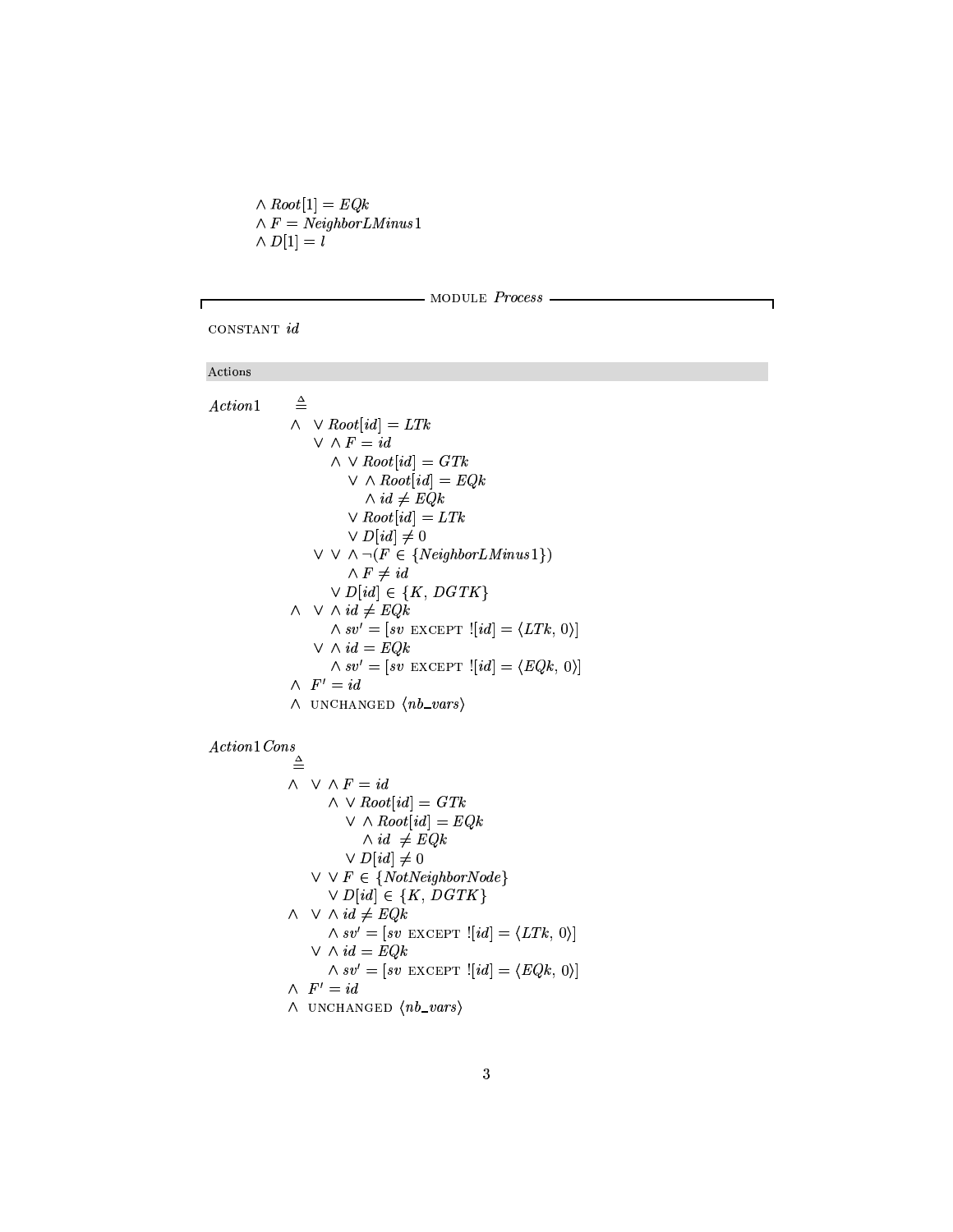$\triangleq$  $Action2$  $\wedge\;\;lF\,=\,F$  $\wedge$   $D(id] \in 0 \dots K-1$  $\wedge \vee \neg (\wedge Root(id] = EQk)$  $\wedge$  lRoot = EQk)  $V \quad V \quad lD = DGTK$  $\vee$   $\wedge$   $D(id] \neq$   $DGTK$  $\land$  *ID*  $\ne$  *DGTK*  $\wedge D(id] \neq lD + 1$  $\wedge \vee \wedge lD \in \{K, DGTK\}$  $\wedge sv' = [sv \; EXCEPT \; [[id] = \langle lRoot, \; DGTK \rangle]$  $\vee$   $\wedge$   $\downarrow$ D  $\in$  0  $\ldots$  K - 1  $\wedge sv' = [sv \text{ EXCEPT } ![id] = \langle lRoot, lD + 1 \rangle]$  $\wedge$  UNCHANGED  $\langle nb\_vars, F \rangle$ 

 $Action2Cons$ 

 $\triangleq$  $\wedge$   $lF = F$  $\wedge \neg (lF \in \{NotNeighbourNode\})$  $\wedge$   $D(id] \in 0 \dots K - 1$  $\wedge \vee$  IsNotEqualToRCons(Root[id], lRoot)  $V \wedge lD \in 0...K$  $\wedge$   $D(id] \in 0 \dots K$  $\wedge$   $D(id] \neq lD+1$  $V \wedge lD = DGTK$  $\wedge$   $D(id] \in 0 \dots K$  $\wedge \vee \wedge lD \in \{K, DGTK\}$  $\wedge sv' = [sv \text{ EXCEPT } ![id] = \langle \text{lRoot}, \text{DGTK} \rangle]$  $\vee~\wedge lD\in 0$  . <br> .  $K-1$  $\wedge sv' = [sv \text{ EXCEPT } ![id] = \langle lRoot, lD + 1 \rangle]$  $\wedge$  UNCHANGED  $\langle nb\_vars, F \rangle$ 

 $\stackrel{\Delta}{=}$  $Action3(u)$  $\wedge$   $lF = u$  $\wedge \vee \wedge \text{IsLess} \text{ThanR}(\text{Root}[id], \text{lRoot})$  $\land\;\; lD\in 0\mathrel{{.}\,{.}}\nobreak K-1$  $\vee$  A  $Root(id] = lRoot$  $\wedge \vee D(id) = DGTK$  $\vee$   $\wedge$   $D(id] \in 0$ ...  $K$  $\wedge$ l $D \in 0$ ...  $K-1$  $\wedge$  lD + 1 < D[id]  $\wedge \vee \wedge lD \in \{K, DGTK\}$  $\wedge sv' = [sv \text{ EXCEPT } ![id] = \langle lRoot, DGTK \rangle]$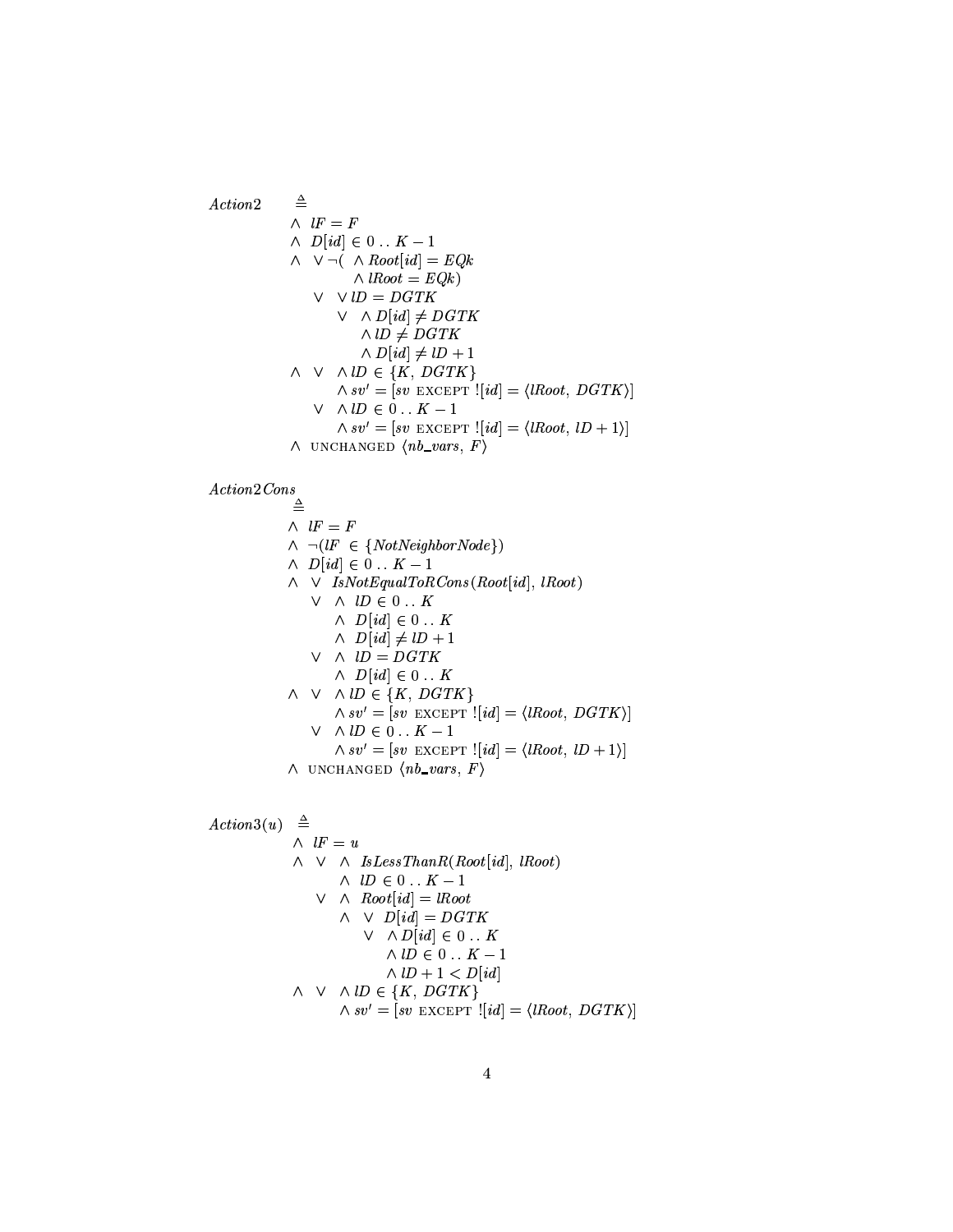$$
\vee \wedge lD \in 0... K - 1
$$
  
\n
$$
\wedge sv' = [sv \text{ EXCEPT }![id] = \langle lRoot, lD + 1 \rangle]
$$
  
\n
$$
\wedge F' = lF
$$
  
\n
$$
\wedge \text{ UNCHANGED } \langle nb\_vars \rangle
$$

 $Action3Cons(u)$ 

| =                                                                               | ∧ $lF = u$ |
|---------------------------------------------------------------------------------|------------|
| ∧ $\lor$ ∧ $IsLessThanRCons(Root[i d], lRoot)$                                  |            |
| ∨ $\land$ $lD \in 0 \dots K - 1$                                                |            |
| ∨ $\land$ $IsEqualToRCons(Root[i d], lRoot)$                                    |            |
| ∧ $\lor$ ∧ $D[i d] = DGTK$                                                      |            |
| ∧ $lD \in 0 \dots K - 1$                                                        |            |
| ∨ $\land$ $lD \in 0 \dots K$                                                    |            |
| ∧ $lD \in 0 \dots K - 1$                                                        |            |
| ∧ $\lor$ ∧ $lD \in \{K, DGTK\}$                                                 |            |
| ∧ $\lor$ ∧ $lD \in \{K, DGTK\}$                                                 |            |
| ∧ $\lor$ ∧ $lD \in 0 \dots K - 1$                                               |            |
| ∧ $\lor$ ∧ $lD \in 0 \dots K - 1$                                               |            |
| ∧ $\lor$ ∨ $lD \in 0 \dots K - 1$                                               |            |
| ∧ $\lor$ √ $\vdash$ [ $sv$ EXCEPT '[ $id$ ] = $\langle lRoot, lD + 1 \rangle$ ] |            |
| ∧ $F' = lF$                                                                     |            |
| ∧ $UNCHANGED$ ⟨ $nb\_vars$ ⟩                                                    |            |

 $Action4$ 

 $\triangleq$ 

 $\wedge \ \ lRoot' = sv[2][1]$ =  $sv[2][2]$ <br>=  $gsv(sv[2])$  $\wedge\;\; lD'$  $\wedge$  lF'  $\wedge$  UNCHANGED  $\langle$ st\_vars $\rangle$ 

# $Next$

Г

 $\stackrel{\Delta}{=}$  $\vee$   $Action1$  $\vee$  Action1 Cons  $\vee$   $Action2$  $\vee~Action2\,Cons$  $\forall \exists u \in \{NeighbourIMinus1, NeighbourLorMore\} : Action3(u)$  $\forall \exists u \in \{NeighbourLMinus1, NeighbourLorMore\} : Action3\text{Cons}(u)$  $\vee$   $Action 4$ 

 $-$  MODULE  $ProcessLOrMore$  -

ī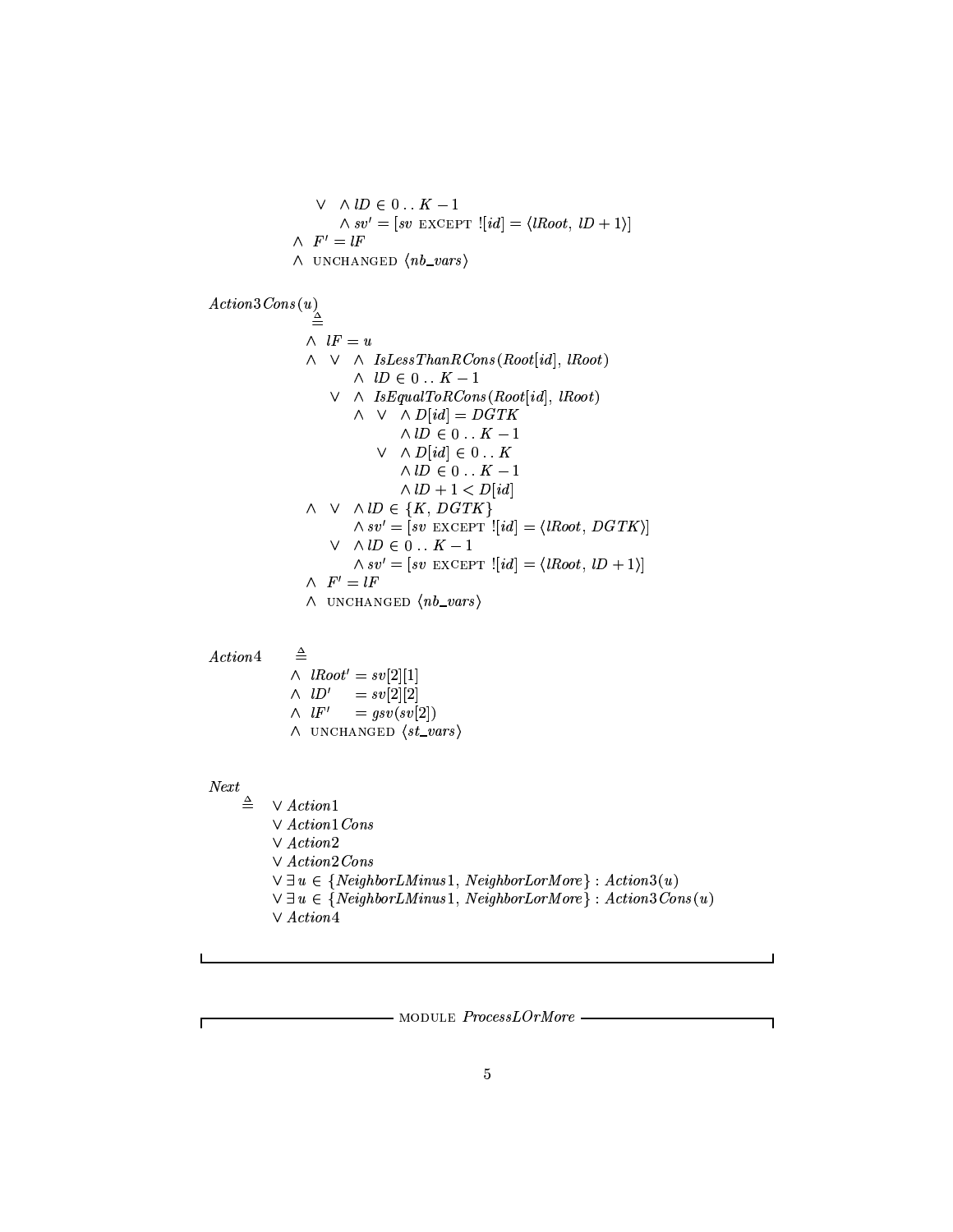Actions  $Action 1$  $\triangleq$  $\wedge$  LET  $new\_value \triangleq$  CHOOSE  $a \in (l \dots K \cup \{DGTK\})$ : TRUE  $\bar{\rm IN}$  $sv' = [sv \text{ EXCEPT } ![2] = \langle EQk, new\_value \rangle]$  $\land$  UNCHANGED  $\langle nb\_vars, F \rangle$  $Action2$  $\triangleq$  $\wedge$  LET  $new\_value \triangleq$  CHOOSE  $a \in (0.. K \cup \{DGTK\})$ : TRUE  $\overline{\text{IN}}$  $sv' = [sv \text{ EXCEPT } ![2] = \langle LTk, new_value \rangle]$  $\wedge$  UNCHANGED  $\langle nb\_vars, F \rangle$  $Next$  $\triangleq$   $\vee$  *Action*1  $\vee$  Action2

 $FS \triangleq {\{EQk, l-1\}} \cup {\{LTk, j\}} : j \in (0..K \cup \{DGTK\})$  $\cup \{ \langle EQk, j \rangle : j \in (l \dots K \cup \{ DGTK \} ) \}$ 

 $T0\_added\_action(v)$ 

 $\stackrel{\Delta}{=}$   $\wedge sv' = [sv \text{ EXCEPT}!]$  $\land$  UNCHANGED  $\langle nb\_vars, F \rangle$ 

 $P(i)$  $\triangleq$  INSTANCE *Process* WITH  $id \leftarrow i$ 

PLOrMore

 $\triangleq$  INSTANCE *ProcessLOrMore* 

$$
Init \quad \triangleq \quad \land \quad sv \in [1..2 \rightarrow \{LTk, \, EQk\} \times (0..K \cup \{DGTK\})]
$$
\n
$$
\land \quad \forall \, v \in 1..2 : (Root[v] = EQk) \Rightarrow D[v] \in (l-1..K \cup \{DGTK\})
$$
\n
$$
\land \quad lF \in \{NeighbourMore, NeighbourMinus1\}
$$
\n
$$
\land \quad lRoot \in \{LTk, \, EQk\}
$$
\n
$$
\land \quad lD \in 0..K \cup \{DGTK\}
$$
\n
$$
\land \quad lRoot = EQk \Rightarrow lD \in (l-1..K \cup \{DGTK\})
$$
\nthe local copies will initially have one of the values of the neighbors

\n
$$
\land \quad F \in \{NotNeighbourNode, NeighbourLorMore, NeighbourMinus1, 1\}
$$